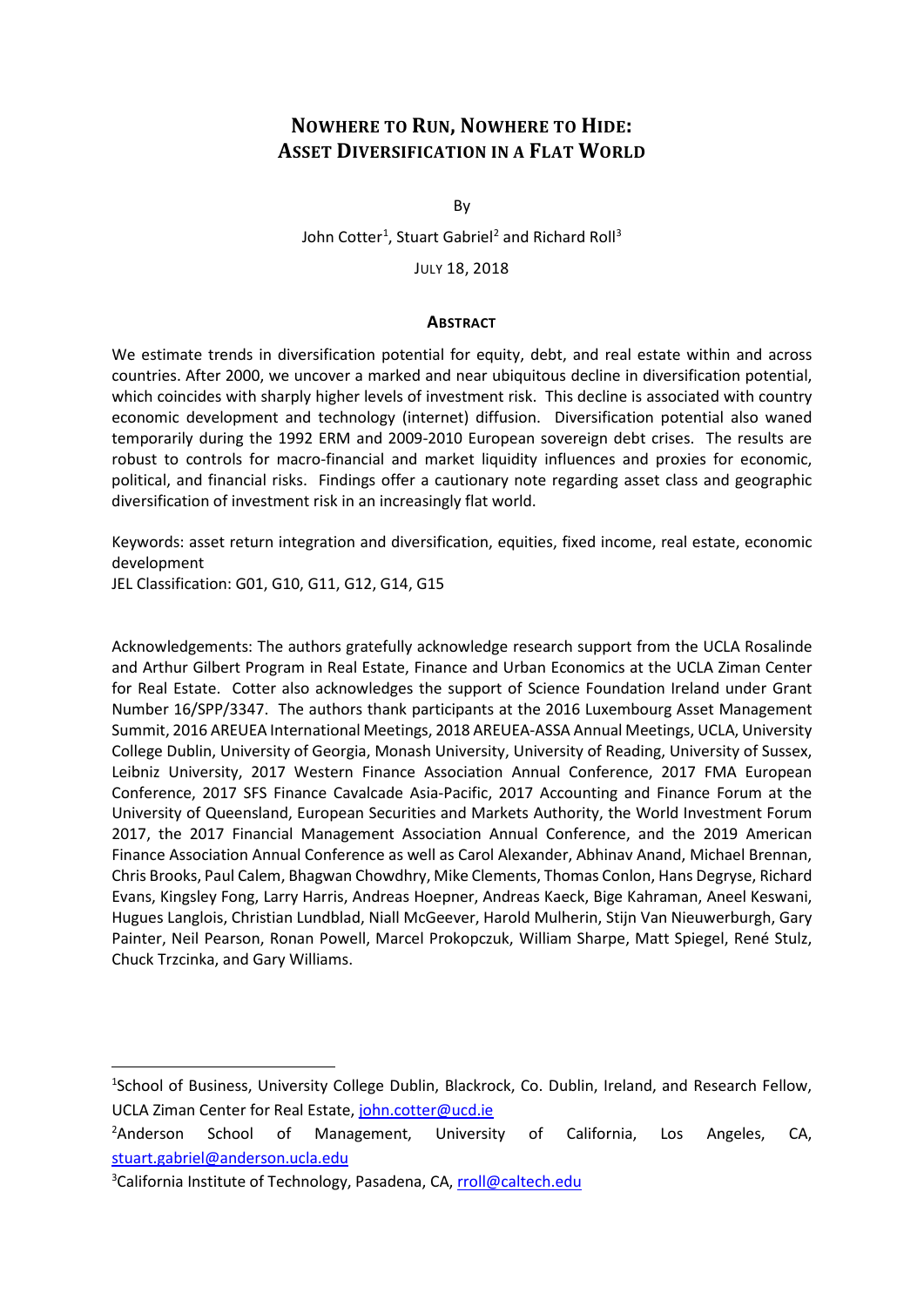#### **1. Introduction**

Diversification is fundamental to risk mitigation. An early adage to diversify is found in the Book of Ecclesiastes (935 B.C.), which advises, "But divide your investments among many places, for you do not know what risks might lie ahead." In 1710, S. Palmer (Moral Essays on Proverbs, 344) similarly admonishes "not to venture all your eggs in one basket". More recently, the California Public Employees Retirement System (CalPERS) undertakes to diversify pension investments among stocks, bonds, and real estate to maximize returns at a prudent level of risk. Similar strategies are proclaimed by virtually all major pension and investment advisory firms. <sup>[4](#page-1-0)</sup>

During the late-2000s meltdown, anecdotal evidence suggested that diversification was not all that effective. Individual and institutional investors incurred substantial losses because of unforeseen and unprecedented contemporaneous price declines across asset classes and markets. But even prior to that crisis, limitations to diversification were becoming apparent. In the popular media, Thomas Friedman, in his bestseller titled "The World is Flat" (2007), depicted a globalized marketplace where, in the wake of innovations in technology, extension of global supply chains, and widespread accretions to household wealth, geographical divisions were becoming less relevant. In a more connected global economy, investment diversification opportunities should be less readily available. Diversification provides fewer benefits when returns across assets and geographies are highly integrated. Limitations on diversification have major implications for investment strategies, fund composition, and macroeconomic and asset management.

Despite the overwhelming prevalence of asset diversification strategies, few studies have sought to investigate the implications of a more integrated world for diversification potential and related risk mitigation. Studies typically have focused on explaining correlations in market trends in a single asset class such as equities or sovereign debt (see, for example, Bekaert, Hodrick, and Zhang (2009); Bekaert et al (2011); Bekaert and Harvey (2014); Carrieri et al. (2013); Christofersen et al (2012), and Chaib,

<span id="page-1-0"></span> <sup>4</sup> Morningstar Investment Advisory Services advocates diversification to provide exposure across sectors and geographies and to reduce portfolio risk.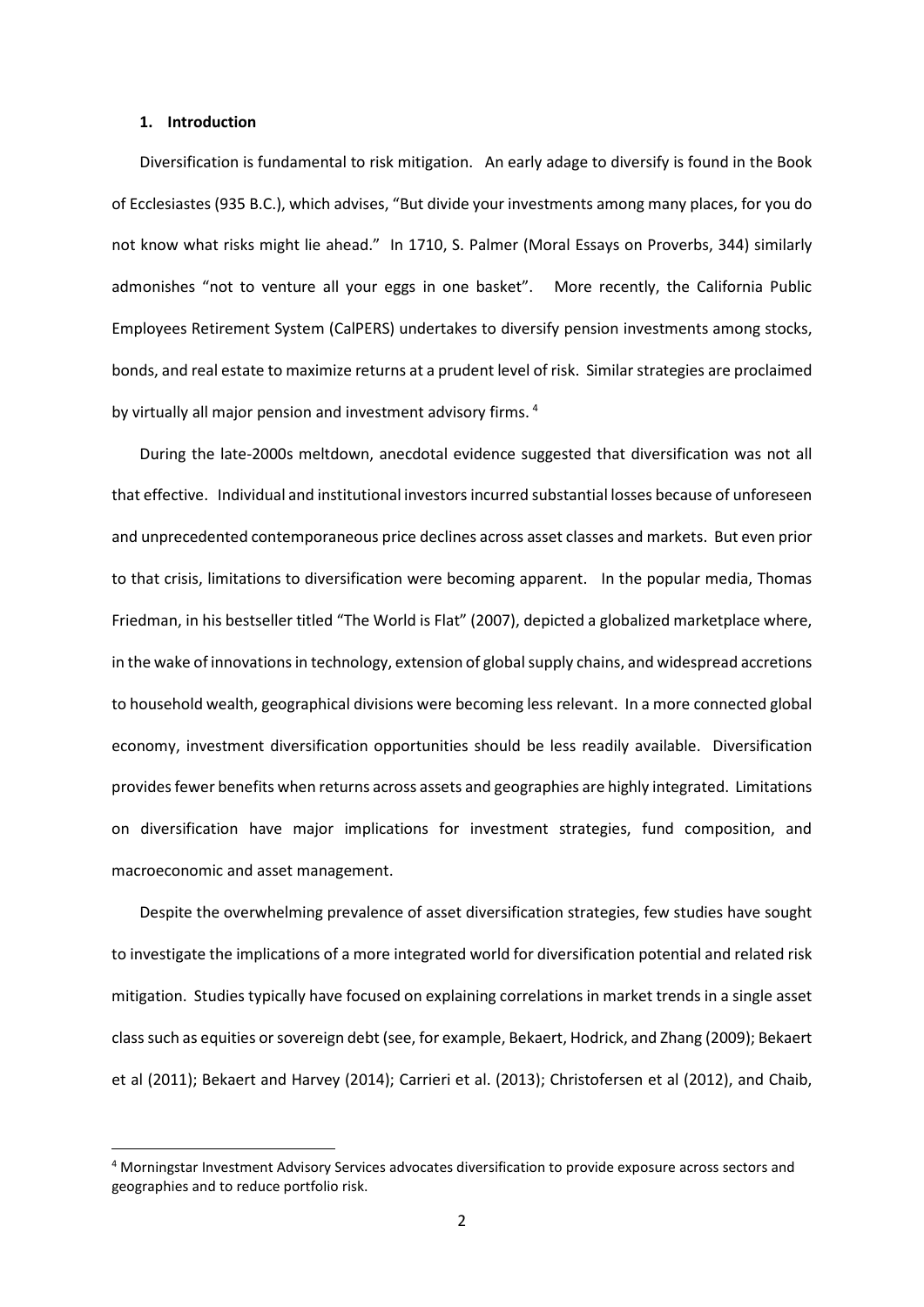Errunza and Brandon (2014)). Correlations are commonly connected (inversely) with diversification. Further, international evidence on cross-country correlation is mixed; it is typically lower for emerging equity markets (Berger, Pukthuanthong and Yang, 2011; and Goetzmann, Li and Rouwenhorst, 2005). In contrast, relatively large and rising correlations have been found for tail return dependence (Christofferson, Errunza, Jacobs and Langlois, 2012; and You and Daigler, 2010). The profile of correlations and associated diversification differs for emerging (relatively low) and developed markets (relatively high) (Christofersson, Errunza, Jacobs and Langlois, 2012; Bekaert and Harvey, 2014; Eiling and Gerard, 2014). More generally, Roll (2013) has questioned the link between correlation and diversification potential.

We present new indexes of diversification potential. Little is known about global diversification potential across asset classes (including real estate, sovereign debt and equities) and across countries over the 2000s financial crisis and beyond. We relate our new indexes to the risk of diversified global investment portfolios. We also uncover drivers of the diversification indexes and estimate the roles of macro-financial, economic development and country risk and technology diffusion factors. The new diversification indexes are relevant to a broad range of market participants, be they individual investors, pension fund managers, or institutional private equity firms. These indexes also provide useful information to policymakers about the asset class and geographic diffusion of macroeconomic shocks and policy. Such measures also are vital to macroprudential policymakers that seek to enact regulatory and economic measures to mitigate catastrophic risk associated with economic and financial crises.

Our study commences with estimation of return integration within and among asset classes and global markets and over time. Our measure of integration is based on the proportion of asset returns that can be explained by an identical set of common factors (see Pukthuanthong-Le and Roll (2009)). The level of integration is indicated by the magnitude of R-square, with higher values representing higher levels of integration. Two assets are viewed as perfectly integrated if the same global factors fully explain asset returns in both markets. In that case, the R-square would be 1.0, implying no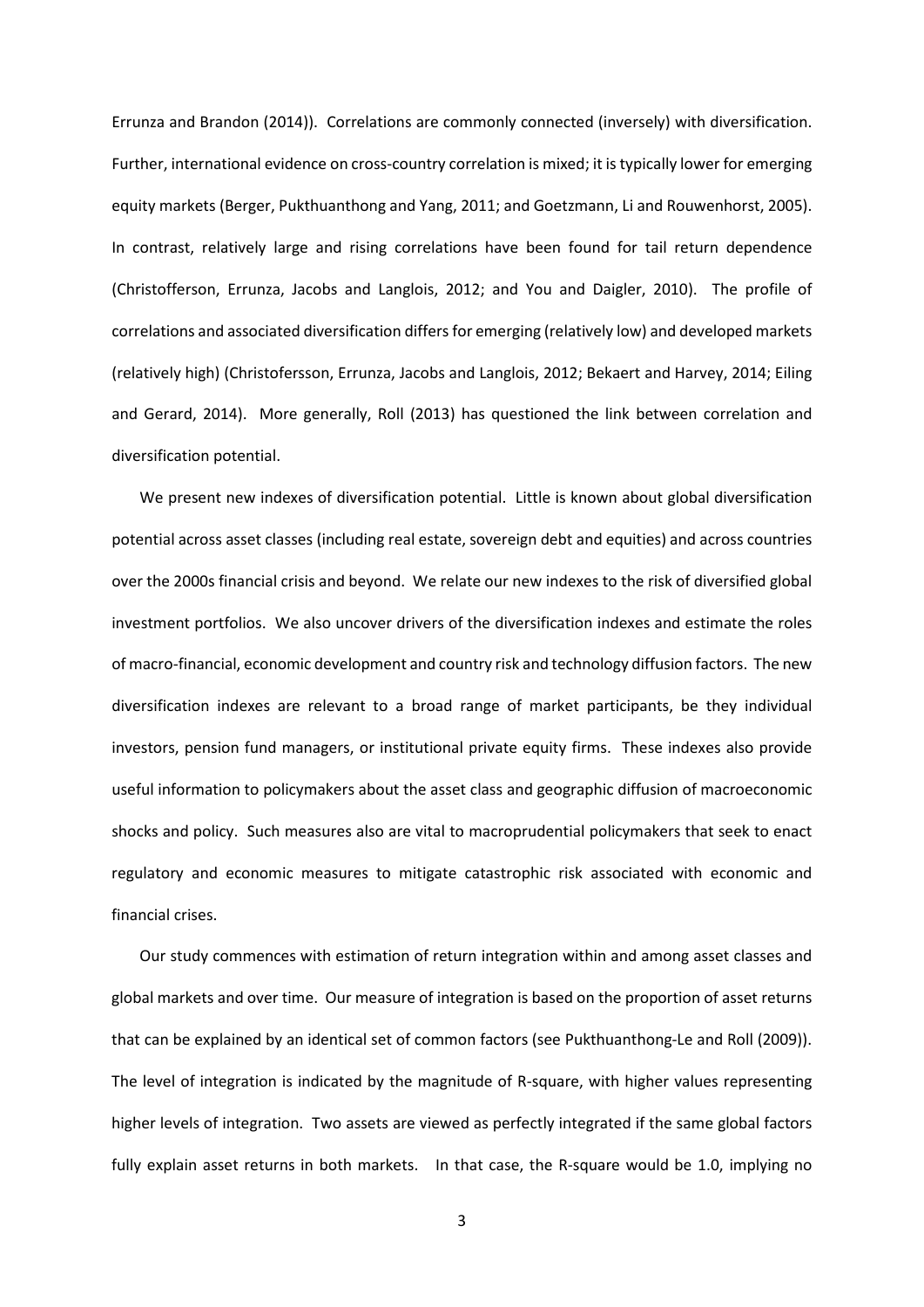diversification potential between the assets. We estimate models of return integration within and among equity, fixed income, and real estate asset classes and countries*.* 

We then compute new indexes of diversification potential [defined as 100 –the level of integration (adjusted R-square)]. These indexes take on values between 0 and 100, where 0 indicates no diversification potential whereas 100 implies maximal diversification benefits. We discuss index methodology and compute the indexes over time among cohorts of nations and across developed and emerging nations. We assess implications of a trending down in diversification potential for portfolio investment risk. We also evaluate robustness of findings across market cycle, volatility, and credit risk regimes. We then employ time-series and country panel data to identify factors associated with diversification potential.

 Research findings reveal a substantial decline in diversification potential over the period of the financial crisis and beyond within and among asset classes and countries. The decline in diversification potential is widespread among country cohorts and has been precipitous in the post-2000 period. Diversification indexesfor equity, sovereign debt, and REIT asset classes decline from a maximum level of 100 in the late-1990s to roughly *half* that level by 2012! A similar result is observed for a global index comprised of all three asset classes. The trend is downward with little evidence of differences in bull and bear markets or during periods of high and low VIX (market volatility).

Older and more established markets display a larger downtrend in the diversification indexes. Further, the generalized downtrend in diversification potential is shown to be associated with higher levels of investment risk. Some countries, however, notably including many Middle Eastern and African nations, persistently display only weak integration with the global economy. While those areas may provide increments to portfolio diversification, they are often subject to substantial security, political, and economic risks along with higher transaction costs and lower liquidity.

We further examine factors associated with trends in diversification potential. Using time-series and country panel regressions, we assess the role of macro-finance, development, and technology factors. Our model specification builds on established literature and includes factors shown to be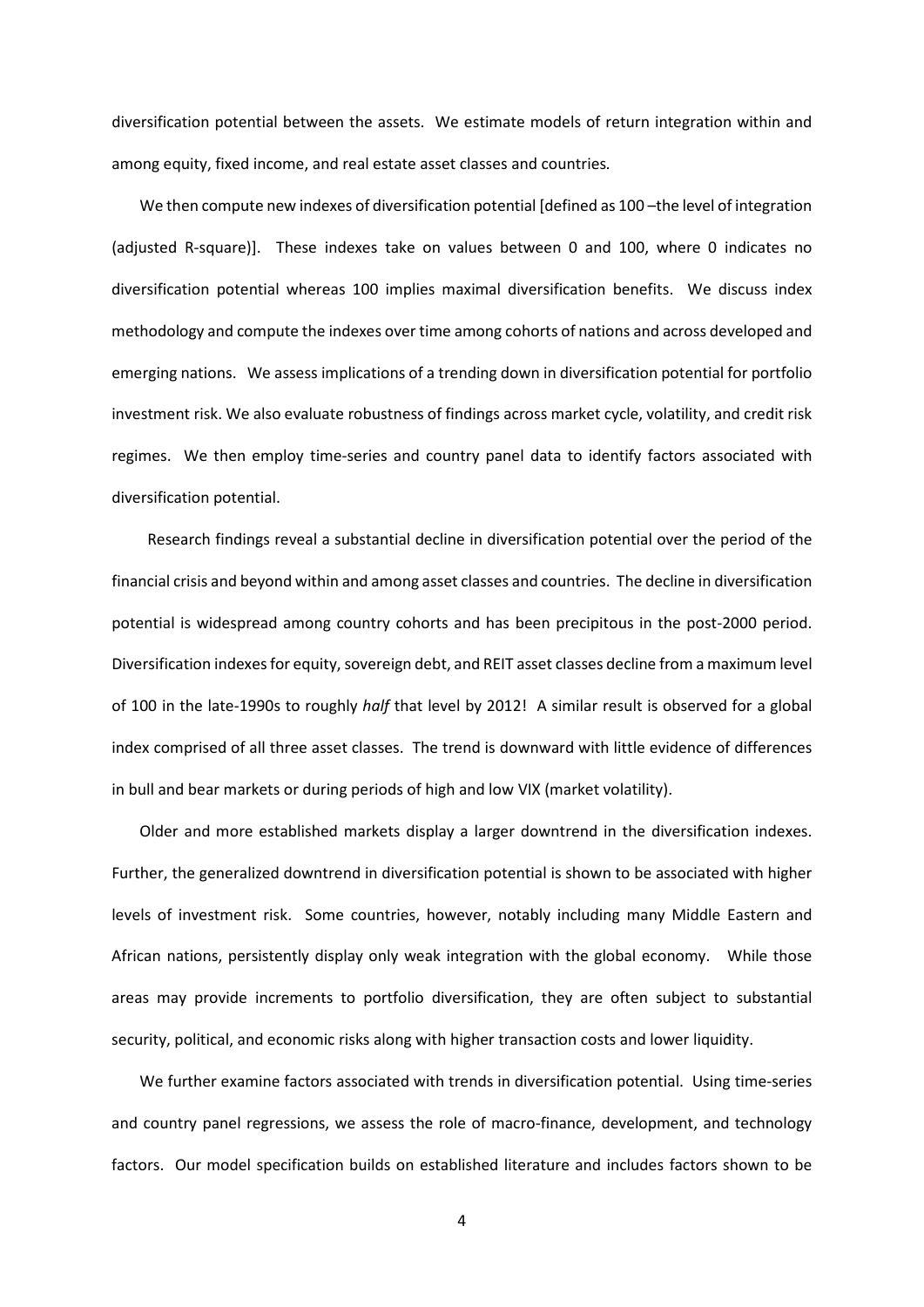important in prior studies of market integration, equity market segmentation, and asset return correlation (see, for example Carrieri et al (2007); Errunza et al (2007); Carrieri et al (2013); Christofersen (2012); Bekaert et al (2011); Chaib et al (2014); and Eiling and B. Gerard (2014). Consistent with the "world is flat" hypothesis, we find that developmental factors, and especially, diffusion of internet technology, are associated with declines in diversification indexes among all asset classes. Global events, including the 1992 ERM and 2009-2010 Eurozone crises, also are associated with diminished investment diversification opportunity. These findings are robust to the inclusion of various factors including credit risk as proxied by the TED spread, the Baker and Wugler (2006) measure of investor sentiment, country-specific economic and political risk as computed from the International Country Risk Guide, equity market Implied volatility (VIX) and market liquidity as measured in accordance to Lesmond, Ogden and Trzcinka (1999). Taken together, our findings offer a cautionary note about geographic and asset class diversification as a mechanism to mitigate investment risk.

#### **I. Indexes of Global Diversification**

Below we discuss literature and methodological derivation of our diversification indexes. From there, we proceed to index estimation and analysis.

#### **a. Literature and Methodological Approach**

The starting point is estimation of integration of assets within and among nations and asset classes over time. A review of existing literature suggests substantial variation in methods and geographic focus of related integration research (for a comprehensive review of this topic and related research see Gagnon and Karolyi (2006)). The dynamics of equity market integration have been investigated by Harvey (1991), Chan, Karolyi, and Stulz (1992), Engle and Susmel (1993), Bekaert and Harvey (1995), Longin and Solnik (1995), Errunza, Hogan, and Hung (2007), Eun, Huang and Lai (2008), and Eiling and Gerard (2014). Baele et al (2009) and Baker and Wurgler (2012) examine correlations between bond and equity markets. Cotter, Gabriel, and Roll (2014) investigate integration of US housing market returns.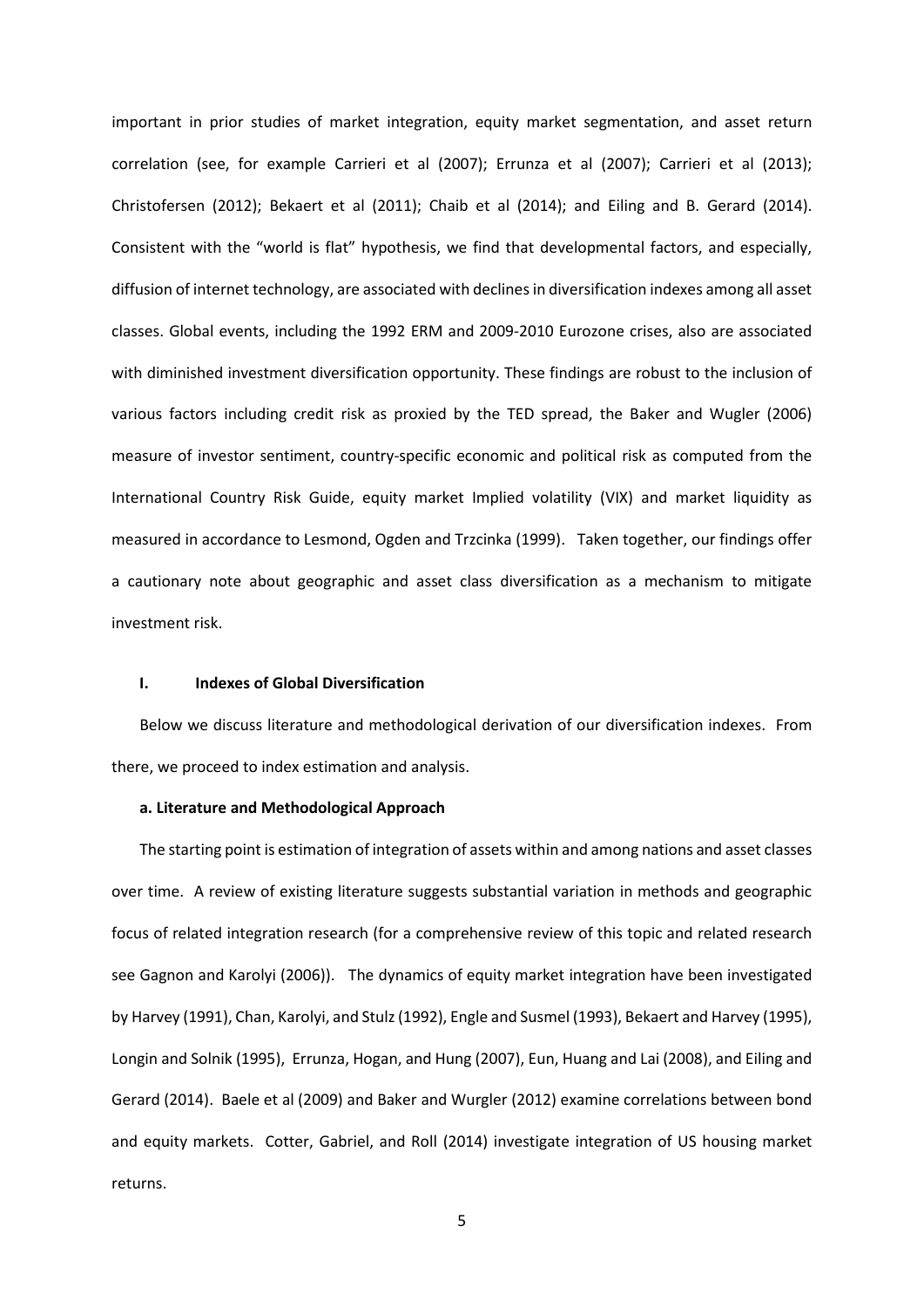Papers have varied in geographic focus, as some address integration in the European community (see, for example, Hardouvelis, Malliaropoulos, and Priestley (2006), and Schotman and Zalewska (2006)), in developed markets over long a period (Rangvid, Santa-Clara, and Schmeling (2016)), whereas others investigate emerging markets (see, for example, Bekaert and Harvey (1995), Chambet and Gibson (2008), Bekaert, Harvey, Lundblad and Siegel (2011)). Some employ the US as a benchmark market (Ammer and Mei (1995) and Karolyi and Stulz (1996)).

There is also considerable variation in methods. For instance, Carrieri, Errunza and Hogan (2007) use GARCH-in-mean to assess correlation in returns and volatility among markets, Cappiello, Engle and Sheppard (2006) also use GARCH models to report high correlation between international bond markets, as do Christoffersen, Errunza, Jacobs, and Xisong (2014) for equity markets. In examining correlation of international equity markets Conlon, Cotter and Gencay (2015) use wavelet methods, while Longin and Solnik (1995) use cointegration. Bekaert, Harvey and Ng (2005) use multiple economic fundamental factors. The link between correlation and risk is long standing (Solnik, Boucrelle, and Le Fur, 1996). Integration is often described in terms of cross-country correlations in stock returns (for an early study see King and Wadhwani (1990)); however, correlation may be a misleading measure.

Below we adopt the return integration measure proposed in Pukthuanthong-Le and Roll (2009). In that paper, the authors provide a simple intuitive measure of equity market integration based on the proportion of a country's returns that can be explained by an identical set of global factors. This measure of integration implicitly regards country-specific residual variance in a factor model as an indicator of imperfect integration.<sup>[5](#page-5-0)</sup> Clearly, to the extent global factors explain only a small proportion of variance in a country's returns, the country would be viewed as less integrated (see, for example,

<span id="page-5-0"></span><sup>&</sup>lt;sup>5</sup> When multiple factors drive returns, markets may be imperfectly correlated but perfectly integrated. As shown by Pukthuanthong and Roll (2009), while perfect integration implies that identical global factors fully explain index returns across countries, some countries may differ in their sensitivities to those factors and accordingly not exhibit perfect correlation. In the presence of multiple factors, the simple correlation between index returns could be a flawed measure of integration unless the estimated coefficient vectors from factor regressions are exactly proportional.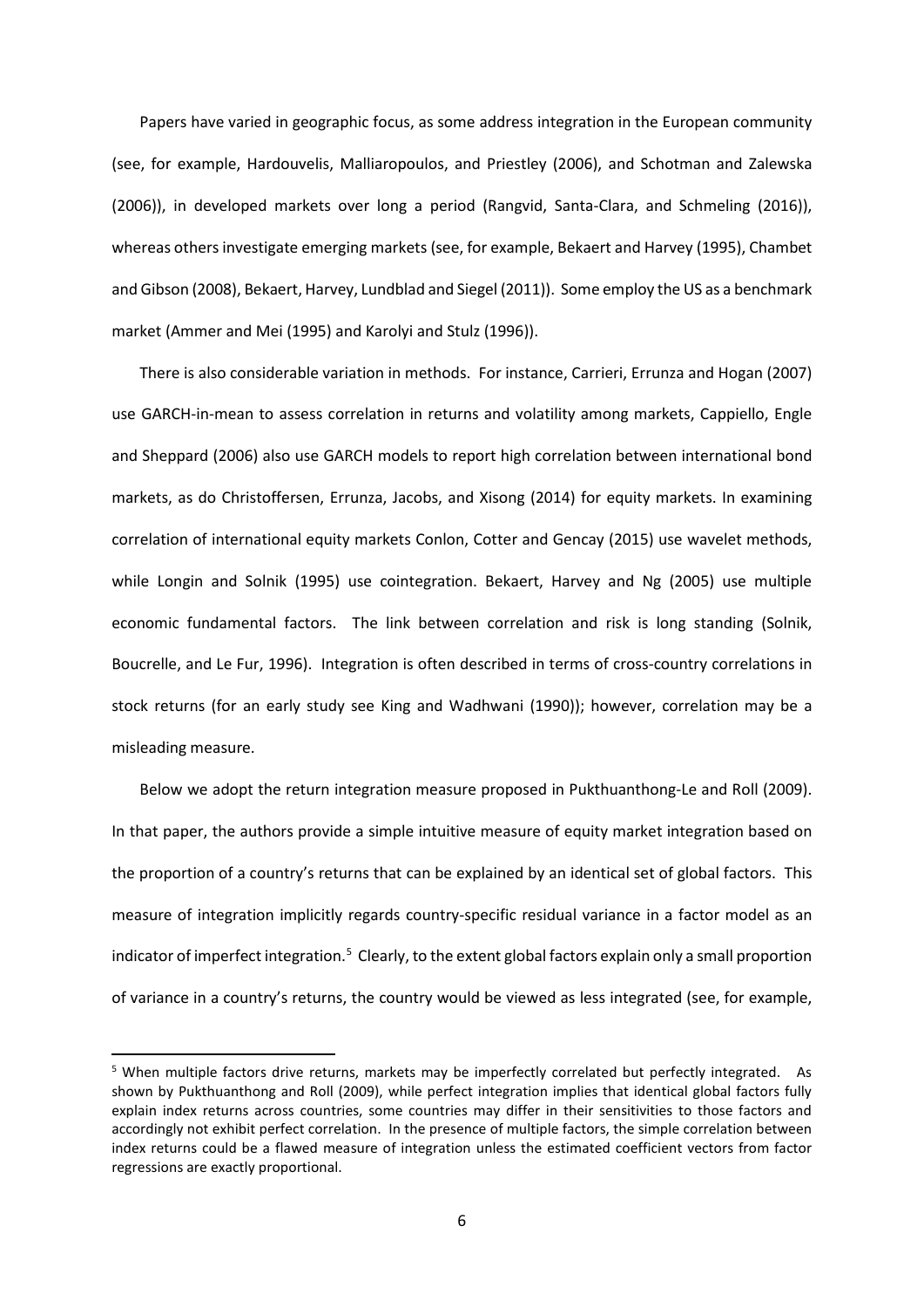Stulz (1981) and Errunza and Losq (1985)).<sup>[6](#page-6-0)</sup> In contrast, markets would be viewed as highly integrated to the extent that their returns, as indicated by a high R-square, are well explained. We define our diversification index as 100 – level of integration (adjusted R-square in percent). Hence the index takes on values between 0 and 100, where the former indicates no diversification potential and the latter implies full potential. Diversification potential should be high to the extent asset returns are not well integrated. As suggested above, we estimate diversification potential over the long run both within and among alternative asset classes and across a broad set of domestic and international geographhies.

# **b. Rationale for our Diversification Measure[7](#page-6-1)**

This section provides a justification for our particular diversification measure. A time-honored (inverse) measure of diversification potential is the correlation between two assets. All standard investment textbooks illustrate the Markowitz principle that the volatility of a portfolio formed by combining two assets is a monotonically negative function of the assets' correlation; e.g., if the correlation is +1, there is no diversification benefit while there exists a portfolio with zero volatility if the correlation is -1.

The Markowitz principle is correct when dealing with individual assets. However, correlation can be a misleading indicator of diversification when considering a combination of two portfolios, such as large indexes, each of which already contains many individual assets, provided that there are two or more underlying common factors that drive all returns. The correlation between the two portfolios can conceivably vary over the entire range of possibilities, -1 to +1, without implying anything about the true benefits of diversification.

The basic reason for this seemingly perverse result is implied by the possibility that large portfolios can be re-weighted to mimic one another. If the mimicking is good enough, then one portfolio

<span id="page-6-0"></span> $6$  According to this definition, a country is perfectly integrated if the country-specific variance is zero after controlling for global factors. In the case of two perfectly integrated countries, market indexes would have zero residual variance. See Pukthuanthong and Roll (2009) for discussion and details.

<span id="page-6-1"></span><sup>&</sup>lt;sup>7</sup> This section follows Roll (2013).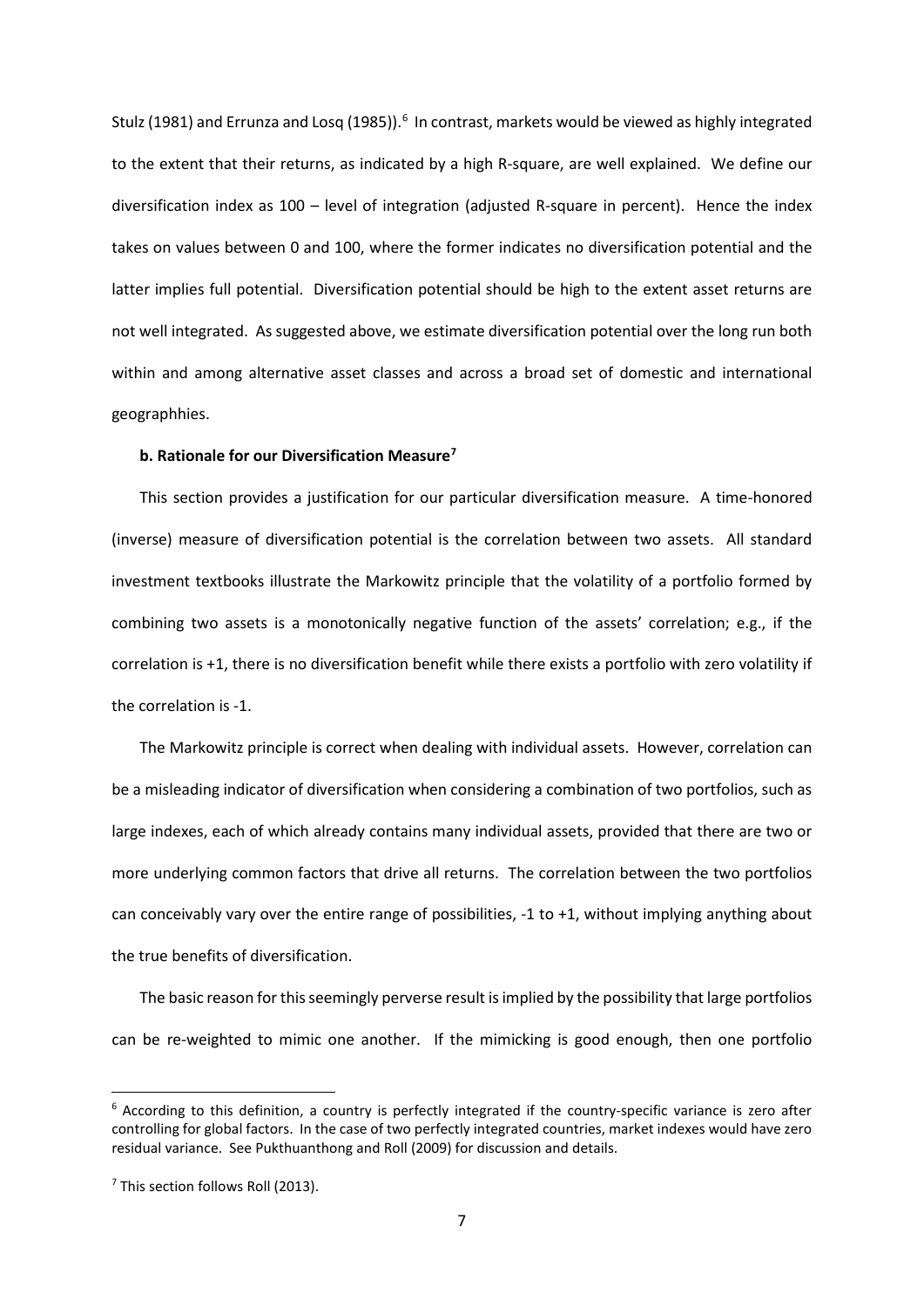contains a re-weighted image of the other, so combining the two original portfolios has little benefit relative to simply combining one of them with its re-weighted self.

To illustrate, consider a multi-factor world wherein all asset returns are driven by K common factors; i.e., every asset's return at time t conforms to the return generating model:

$$
R_{i,t} = E_i + \beta_{i,t} f_{1,t} + \beta_{i,2} f_{2,t} + ... + \beta_{i,K} f_{K,t} + \varepsilon_{i,t}
$$

where the f's denote common factors that influence the return R on asset i through its "sensitivity coefficients," the βs. By assumption and without loss of generality, the factors have zero means, as does the idiosyncratic risk,  $\varepsilon$ , while the expected return on asset i is  $E_i$ . Note that everything is specific to asset i (and thus carries an i subscript), except the common factors. Also, in this elementary multifactor model, the asset's expected return and its sensitivities  $(\beta')$  are assumed to be time invariant constants.

Within this world, now consider the relations among well-diversified portfolios. For example, suppose that two asset classes, A and B, have broad, widely-followed, well-diversified market indexes. Let's suppose initially that the indexes are so well-diversified that both have negligible remaining idiosyncratic volatility; i.e., for A and B respectively,

$$
R_{A,t} = E_A + \beta_{A,1}f_{1,t} + \beta_{A,2}f_{2,t} + ... + \beta_{A,K}f_{K,t},
$$

$$
R_{B,t} = E_B + \beta_{B,t} f_{1,t} + \beta_{B,2} f_{2,t} + ... + \beta_{B,K} f_{K,t}.
$$

The returns of both indexes are explained entirely by the same underlying systematic factors. Does this mean they are perfectly correlated? In general, that answer is no. Their correlation will be perfect if and only if for some constant of proportionality, k≠0,  $\beta_{A,i} = k\beta_{B,i}$  for each and every j=1,...K.. For any other set of sensitivity coefficients ( $\beta$ 's), the correlation will be imperfect.<sup>[8](#page-7-0)</sup> Conceivably, the

<span id="page-7-0"></span><sup>-&</sup>lt;br>8 <sup>8</sup>The formal proof is delivered by the Cauchy inequality. The correlation is +1 (-1) when k is the same for all pairs of  $\beta$ 's and k > (<) 0.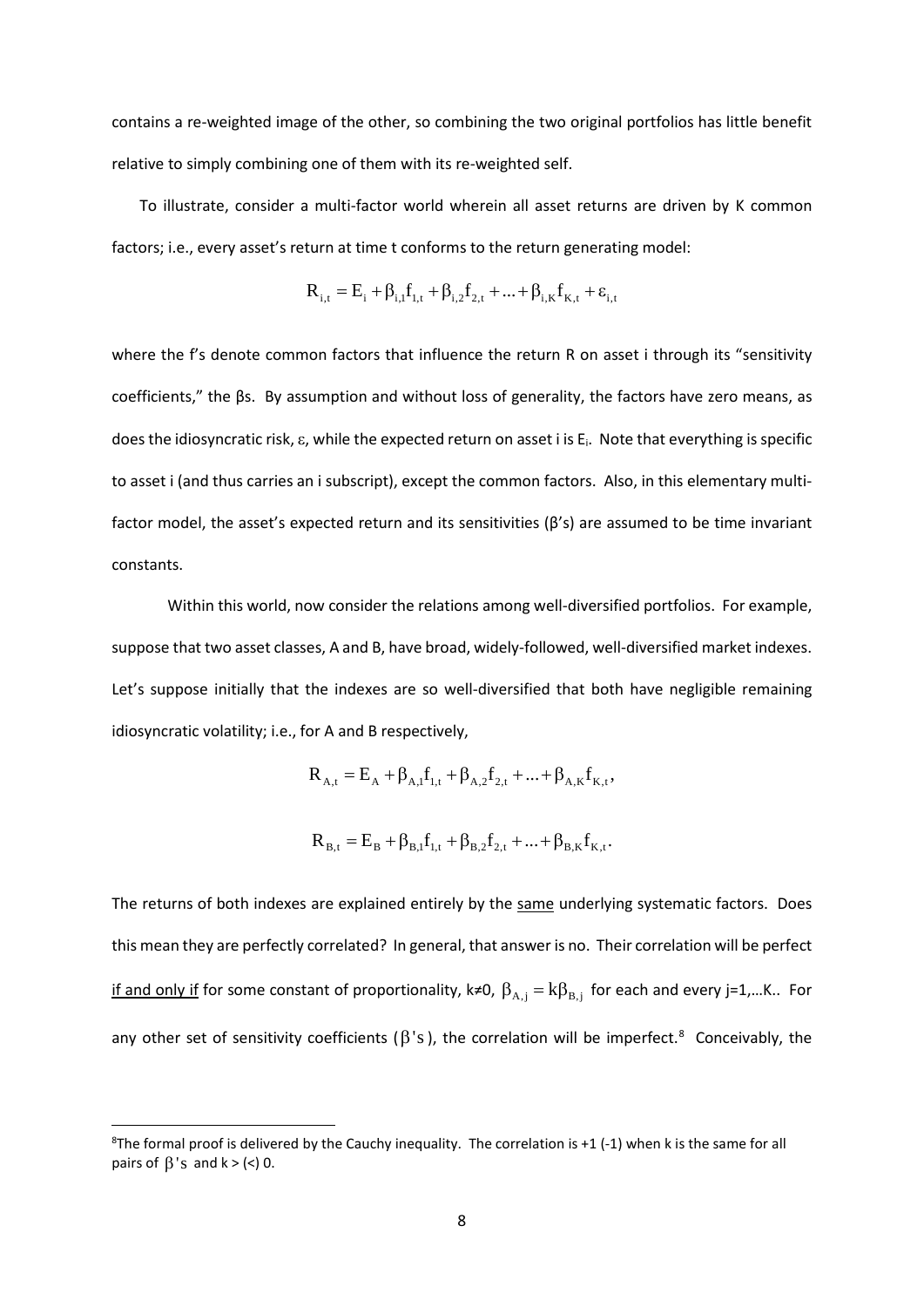correlation can be quite low even though both indexes A and B are driven by the same common influences.

Within an asset class such as, e.g., U.S. equities, portfolios have similar sensitivities to the underlying factors, so correlations are relatively high. But across asset classes, this is not necessarily the case. Consider the example of equities and bonds. Suppose one factor is related to shocks in real output and another factor is related to shocks in expected inflation. Then a positive shock in the first factor would increase equity returns but not affect bonds all that much. Conversely, a reduction (a positive shock) in expected inflation would drive up nominal bond prices but have a more attenuated impact on equities. The result over many periods, when there are shocks in both real output and expected inflation, is a relatively low correlation between stocks and bonds. Of course, this is just an illustrative example and is not meant to imply that equities and bonds are so divergent in sensitivity to the true underlying factors. There could be other systematic factors, such as investor confidence, that drive them in the same direction.

Another example is suggested by the frequently-observed low correlations across some country equity indexes. For example, Hong Kong and Saudi Arabia are undoubtedly driven differentially by global energy shocks. Saudi stocks are driven upward by energy price increases but the opposite is true for Hong Kong, an energy importer. These two countries could be very well integrated in the sense that they both depend on the same global factors, yet their simple correlation could be small or even negative depending on the volatility of energy shocks relative to other common factors.

In other words, low correlation between bundles of assets fails to properly measure the potential benefits of diversification. To see the extent of this issue, consider again two diversified portfolio indexes A and B, perhaps in different asset classes or countries, whose returns are driven by the same underlying systematic factors but with diverse sensitivities ( $\beta$ 's). Assume that their simple correlation is relatively low, for the reasons previously mentioned. Diversification into the two indexes might seem powerful because various allocations between them (such as 50-50) appear to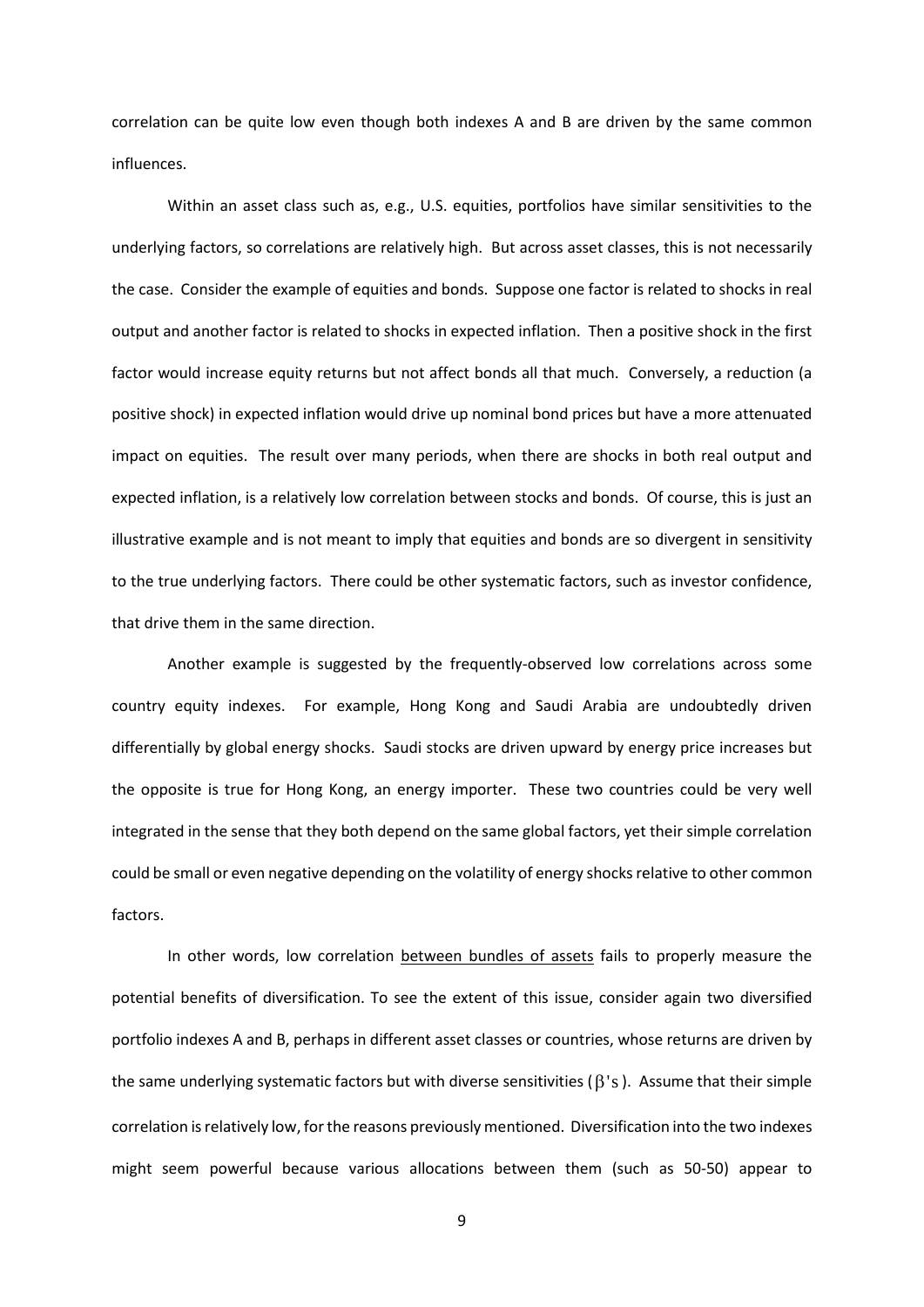substantially reduce volatility. But this overstates the true diversification benefit because the respective index compositions are held constant when making such allocations.

Instead of allocating a fraction of investment funds to index A and the complementary fraction to index B, consider structuring a different investment portfolio from the individual assets within index A that matches the factor sensitivities of index B. This is feasible when there is a large enough menu of available derivatives or when short positions are inexpensive. The resulting returns, index B and the re-structured version of index A, denoted A\*, would then conform to the following return generating multi-factor models:

$$
R_{\mathrm{A}^*, t} = E_{\mathrm{A}^*} + \beta_{\mathrm{B}, l} f_{\mathrm{I}, t} + \beta_{\mathrm{B}, 2} f_{\mathrm{2}, t} + ... + \beta_{\mathrm{B}, K} f_{\mathrm{K}, t} + \epsilon_{\mathrm{A}^*, t},
$$

$$
R_{B,t} = E_B + \beta_{B,l} f_{1,t} + \beta_{B,2} f_{2,t} + ... + \beta_{B,K} f_{K,t} + \epsilon_{B,t}.
$$

Notice that the sensitivity coefficients (β's) from the restructured portfolio A\* of A assets now match the original sensitivity coefficients of index B. To allow for generality, there is still some remaining idiosyncratic risk, as represented by the ε's.

What, then, is the actual diversification benefit available from combining A and B? We can gain some insight about this question by considering as an example the minimum variance portfolio from combining index B with the  $\beta_B$  re-structured portfolio A\* composed of assets in A. It is straightforward to show<sup>[9](#page-9-0)</sup> that this portfolio has a weighting w in index B (and 1-w in the re-structured portfolio A\*) equal to

$$
w = Var(\varepsilon_{A^*,t}) / [Var(\varepsilon_{A^*,t}) + Var(\varepsilon_{B,t})]^{10}
$$

<span id="page-9-0"></span><sup>&</sup>lt;sup>9</sup> Assuming, as usual, that the idiosyncratic terms are uncorrelated with the factors and with each other.

<span id="page-9-1"></span><sup>&</sup>lt;sup>10</sup> Proof: Because the β's are identical for every factor in B and A\*, weighting w in B with 1-w in A\* gives the portfolio return  $R_p = (1 - w)R_{A^*} + wR_B = (1 - w)\epsilon_{A^*} + w\epsilon_B$ . Assuming that the idiosyncratic terms are unrelated, the portfolio's variance is  $Var(R_p) = (1 - w)^2 Var(\varepsilon_{n*+}) + w^2 Var(\varepsilon_{n+})$ . Minimizing the portfolio's variance with respect to w and solving yields the equation in the text, QED.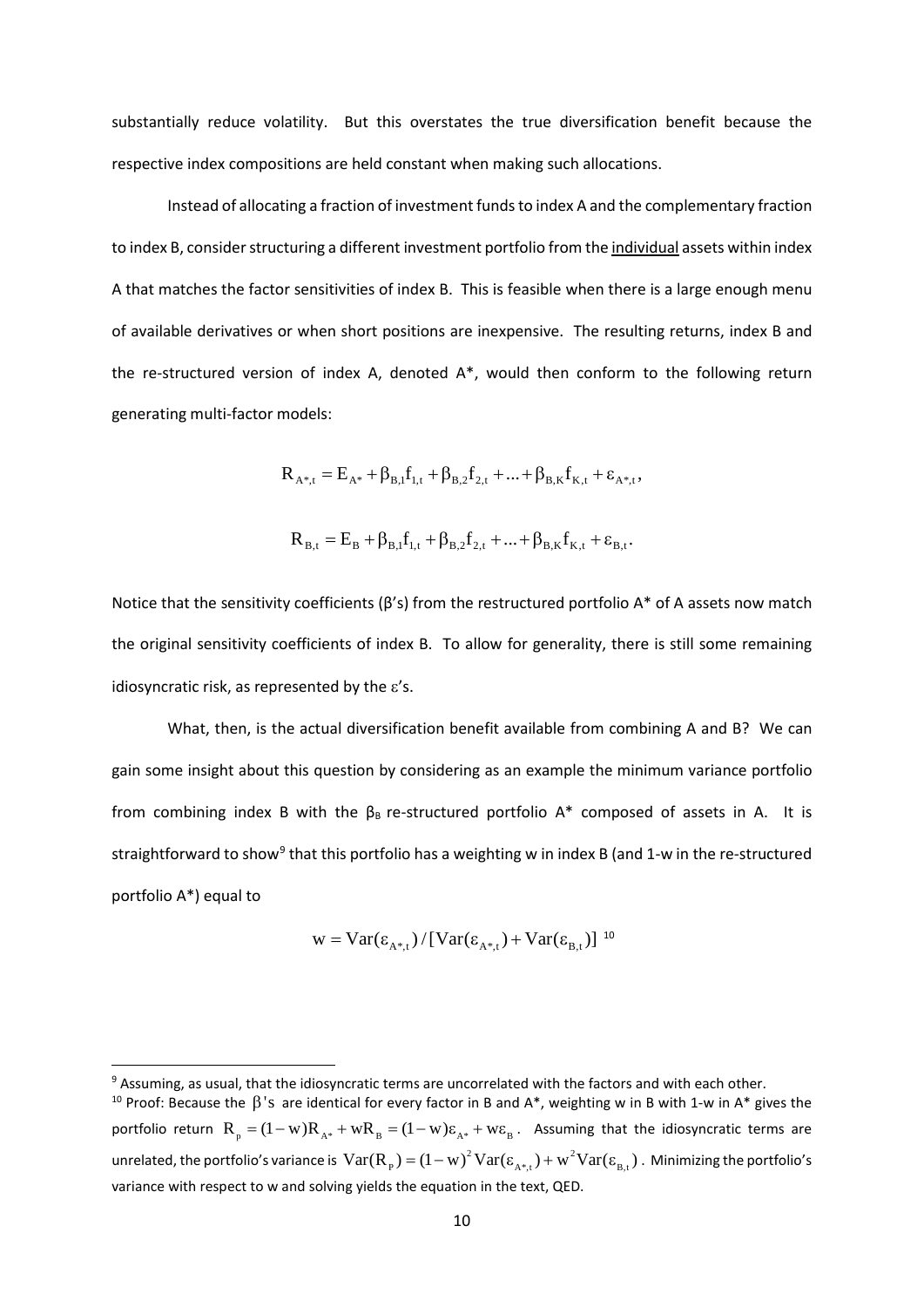In words, if the re-structured portfolio A\* from the class A assets has no idiosyncratic component, diversifying with B brings absolutely no benefit in terms of risk reduction; w is zero. This is true even when, as we assumed initially, the correlation is weak between the original indexes of classes A and B. Any benefit from combining B with A would have to be in terms of enhanced return, not reduced risk.

If the re-structured A-asset-only portfolio A\* retains some idiosyncratic risk, there is a diversification benefit. But that benefit has nothing to do with the correlation between the original indexes A and B. This result leads directly to our proposed measure of diversification potential.

If the  $\beta_B$ -structured B-mimicking portfolio A\* composed of A assets has an r-square on the underlying factors close to 1.0, then  $Var(\varepsilon_{A^{*+}})$  will be very small, so there will be negligible diversification benefits from combining B and A. (The same would be true going the other direction; i.e., restructuring B to match the factor sensitivities of the A index.) Hence, we compute the r-square (denoted  $R^2$ ) from multi-factor regressions for each asset class and country and then measure the benefit of diversifying with that class or country by 1-  $R^2$ . If  $R^2$  = 1.0, there is no benefit while if  $R^2$ is close to zero, the benefit is large. Generally, the literature focuses on modelling correlation rather than explicitly assessing diversification. Papers that have directly examined diversification and are complementary to our analysis include Christoferson et al (2012; 2017). There the authors present a dynamic diversification measure based on expected shortfall and tail values. Unlike their measure, our diversification indexes do not require a specific portfolio allocation as well as estimation of the full covariance matrix. Given the above methodology, we turn now to computation of the new diversification indices.

#### **II. Data and Model Specification**

For each available country, our diversification index is computed from the average R-square in a multi-factor asset return model fitted using daily data within each year between 1986 and 2012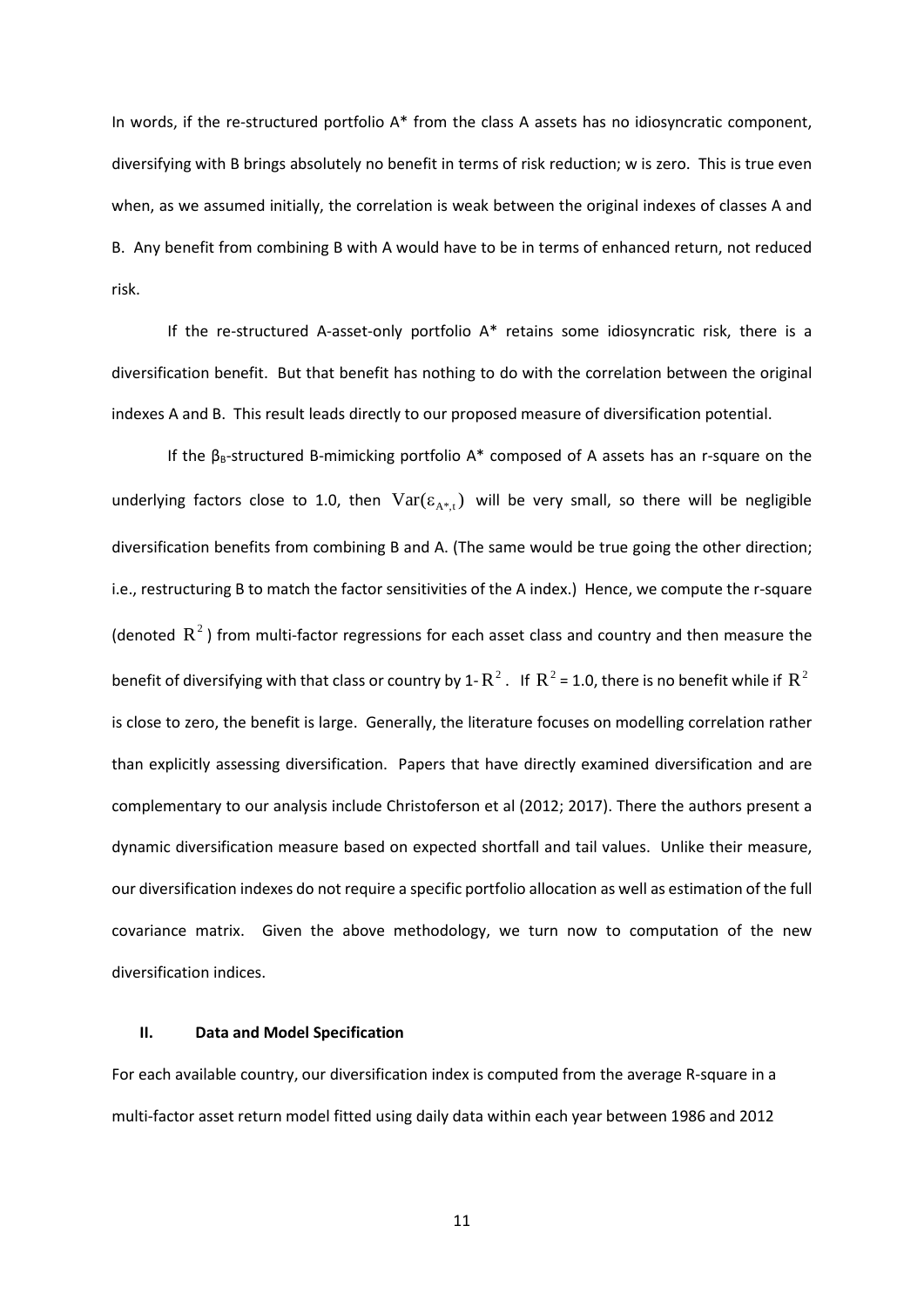inclusive. The global factors are 16 principal components obtained from existing markets pre-1986 but updated each calendar year.

### **a. Data**

The analysis below employs index return data for equity, bond, and real estate markets from Thompson Reuters DataStream<sup>©</sup>. DataStream provides the most comprehensive set of country-specific indexes available for the three asset classes. <sup>[11](#page-11-0)</sup> The daily data are US dollar denominated and collected for equity, five-year sovereign bonds, and REIT indexes.<sup>12</sup> We choose the index in each market/asset class that is the most comprehensive in terms of coverage. We include both active and inactive assets to avoid survivorship bias.

Returns are defined as differences in log index levels. Index levels are removed from the dataset if they are identical to the previous day (Datastream records an index value on holidays when markets are closed) or in those cases where index values are not 1 day apart from Monday through Thursday and 3 days apart from Friday through Monday. Some markets and asset classes are more liquid than others. To foster estimation, we require at least 50 valid returns per year. This sometimes affects the estimation of the diversification index, especially for small markets, where on a particular year they may not meet this benchmark. For example, a diversification index in a year with at least fifty returns might be followed by a year with no index calculated because of insufficient (<50) daily returns.

#### **b. Estimating Global Factors with Principal Components**

The principal components analysis employs data from Datastream markets that had availability prior to 1986. The use of pre-1986 existing markets enables estimation of common factors for the combined three asset classes, equity, debt, and real estate and 23 countries, a total of 40

<span id="page-11-0"></span> $11$  Although Datastream gives us the greatest coverage it is not without its faults. That dataset is biased towards large capitalization stocks but we argue that investors would create their diversified portfolio using these assets as those assets are more likely to be well known to them, have less political risk and are relatively liquid. This would certainly be true for international investors.

<span id="page-11-1"></span> $12$  5-year sovereign bond indices are chosen as there are more of these than their 10-year counterpart.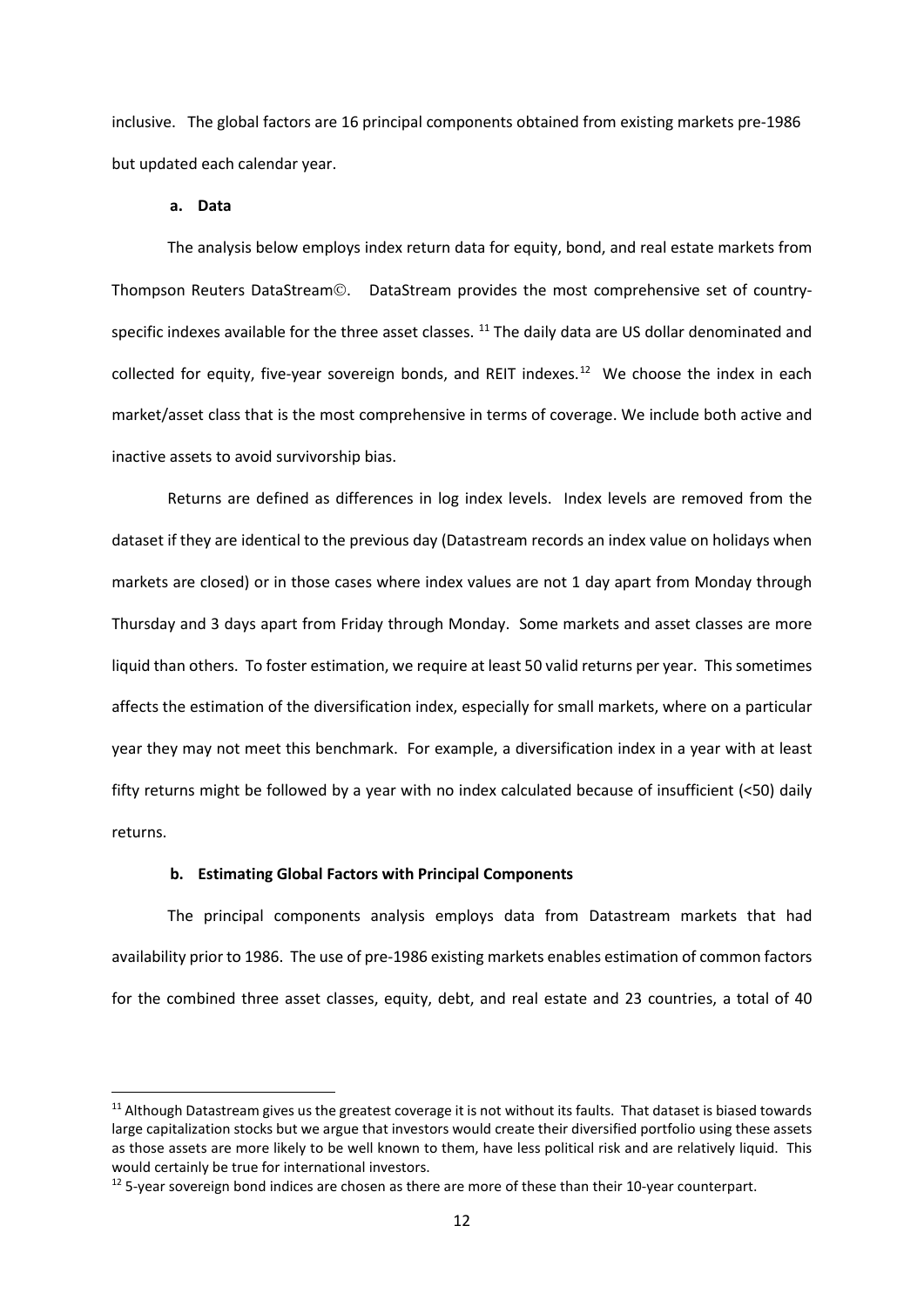dollar-denominated global market indexes,<sup>13</sup> (Bond and real estate indexes are not available for all 23 countries.) For each calendar year from 1986 – 2012, a covariance matrix is computed using returns from the 40 equity, bond, and REIT indexes. Because of time zone differences, the covariance matrix is augmented to include the one-day lagged returns from the North American markets (Canada and the US).<sup>14</sup> As an additional precaution, for each pre-1986 cohort of countries, separate principal components are estimated after that country was excluded from the calculation.[15](#page-12-2) 

From the yearly covariance matrices, sorted eigenvalues (low to high) are used to produce the orthogonal out-of-sample principal components that are used in the factor model in each subsequent year. This is repeated for each year fixed-length interval from 1986 through the end of sample to yield 27 years of principal components. (Principal components are obtained each calendar year using the daily data.) We use out-of-sample principal components to avoid contamination in our return regressions that might possibly occur using contemporaneous realizations. Our approach allows for evolution in economic and other factors governing asset return integration. We retain 16 principal components, which explain roughly 90 percent of the volatility in the covariance matrix.[16](#page-12-3) Appendix Figure 1 shows the average (over 1986-2012) cumulative percentage of variance explained by the sorted (low to high) eigenvalues from the pre-1986 country cohort covariance matrices. Appendix

<span id="page-12-0"></span><sup>&</sup>lt;sup>13</sup> The pre-1986 markets include Equity: Australia, Austria, Belgium, Canada, Denmark, France, Germany, Hong Kong, Ireland, Italy, Japan, Netherlands, Singapore, South Africa, Switzerland, UK, US, Brazil, Malaysia, Norway, South Korea, Spain, Sweden; Bond: Austria, Belgium, Canada, Denmark, France, Germany, Ireland, Japan, Netherlands, Sweden, Switzerland, UK, US, and REIT: Australia, Netherlands, UK, and US.

<span id="page-12-1"></span><sup>&</sup>lt;sup>14</sup> This non-synchronous trading issue arises because North America is the last region to trade on a given calendar day. If a globally-significant event occurs after the Asian or European markets close but while the North American markets are still open, there could be a co-movement between North America returns and returns in other regions the next day. Including the lagged North American markets yields a 45x45 covariance matrix including lags for 3 asset classes in the US and in Canada.

<span id="page-12-2"></span><sup>&</sup>lt;sup>15</sup>This is to avoid any possible bias in the regression of a pre-1986 country's returns on the global factors associated with that country being heavily weighted in the principal components. Since we exclude a pre-1986 country from the PCs when that country is the dependent variable, the potential bias is obviated.

<span id="page-12-3"></span><sup>&</sup>lt;sup>16</sup> We also examine the asset classes in isolation, obtaining separate principal components to explain respective asset classes. The findings are consistent with using principal components for the combination of assets. Further, as in Pukthuanthong and Roll (2009) there was negligible impact on the trend of R-squared estimates when the number of principal components was allowed to vary from 14.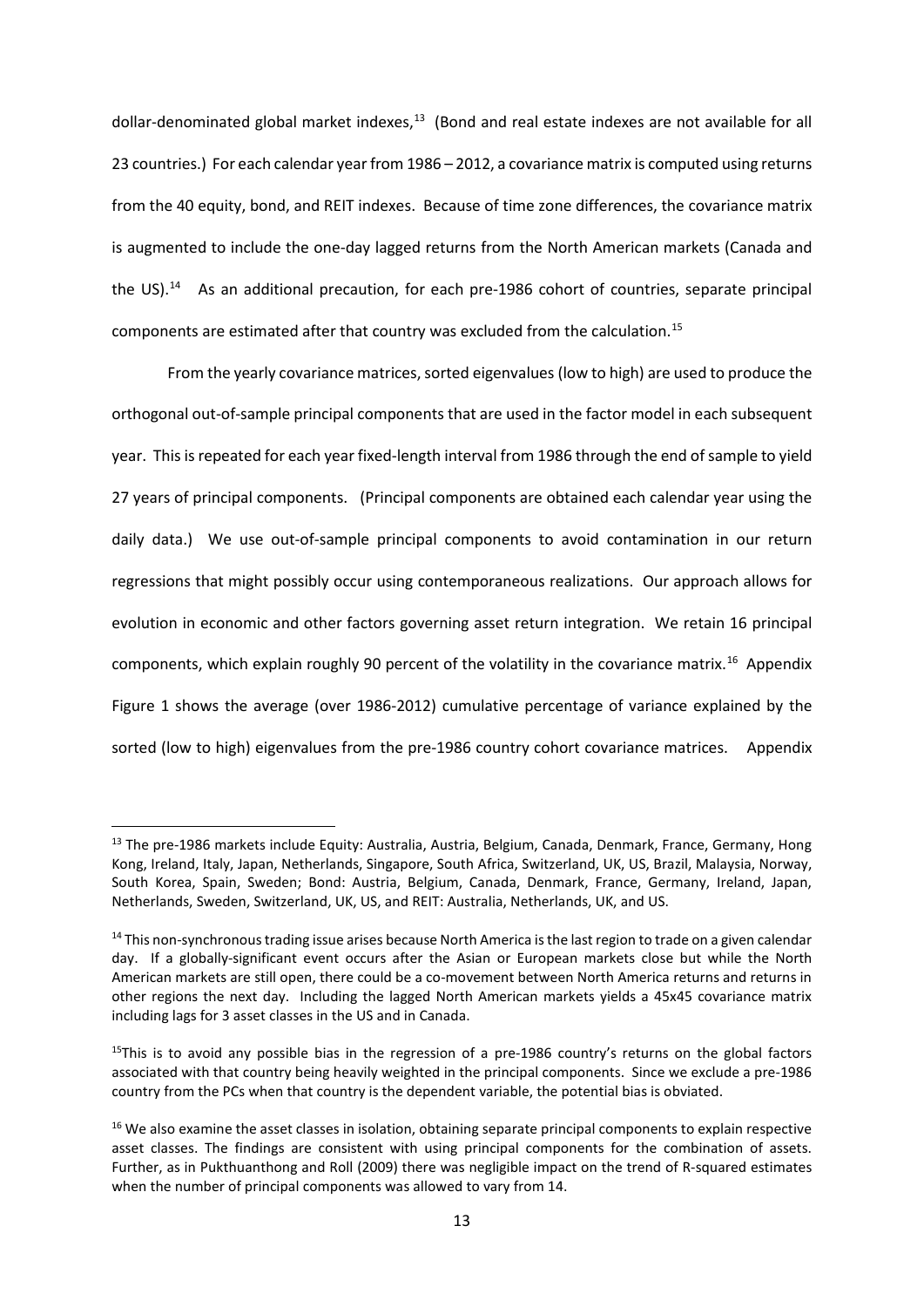Figure 2 provides a time series plot, by calendar year, of the average percentage of variance explained by the sorted eigenvalues.

#### **c. Return Regressions on Global Factors**

The estimated 16 out-of-sample principal components serve as the common global factors in the country-specific regressions. Those regressions are estimated for each country and for each calendar year 1986 – 2012. The adjusted R-square from each regression is a measure of market integration for that specific country and time period. We take a simple average of R-squares by country for each asset class and time period to provide the corresponding trend in global asset class integration. As explained above, [100 – average asset class integration] is our index of asset-specific diversification potential.

Figure 1 shows the diversification index for each asset class between 1986 and 2012. Figure 2 plots the same for the three assets classes (100-average of R-squares across asset classes.) In each case, there is a time-series plot of the diversification index and a fitted linear trend line. The results reveal a substantial downtrend in the global asset diversification indexes. The declines across the global indexes would have been more pronounced for country weighted indexes given the importance of the large developed countries, notably the US and UK, and their respective reduction in diversification potential.

As recently as the late 1990s, the indexes signal nearly full diversification opportunity, with index values approaching 100. Since that time, however, diversification potential has declined markedly to levels of roughly 50-60 for each of asset class by 2012. The diversification index decline is strongest for sovereign debt plummeting during the mid-2000s boom period and then rebounding somewhat during the early years of the financial crisis. Figure 2 displays the world diversification index for the (average) of the three asset classes. Overall, there is a substantial downtrend in diversification opportunity among countries and asset classes over the post-1996 period. Given the harmony of the trends for the three asset classes, a world weighted average based on asset allocation across the three assets would have resulted in similar limiting diversification potential.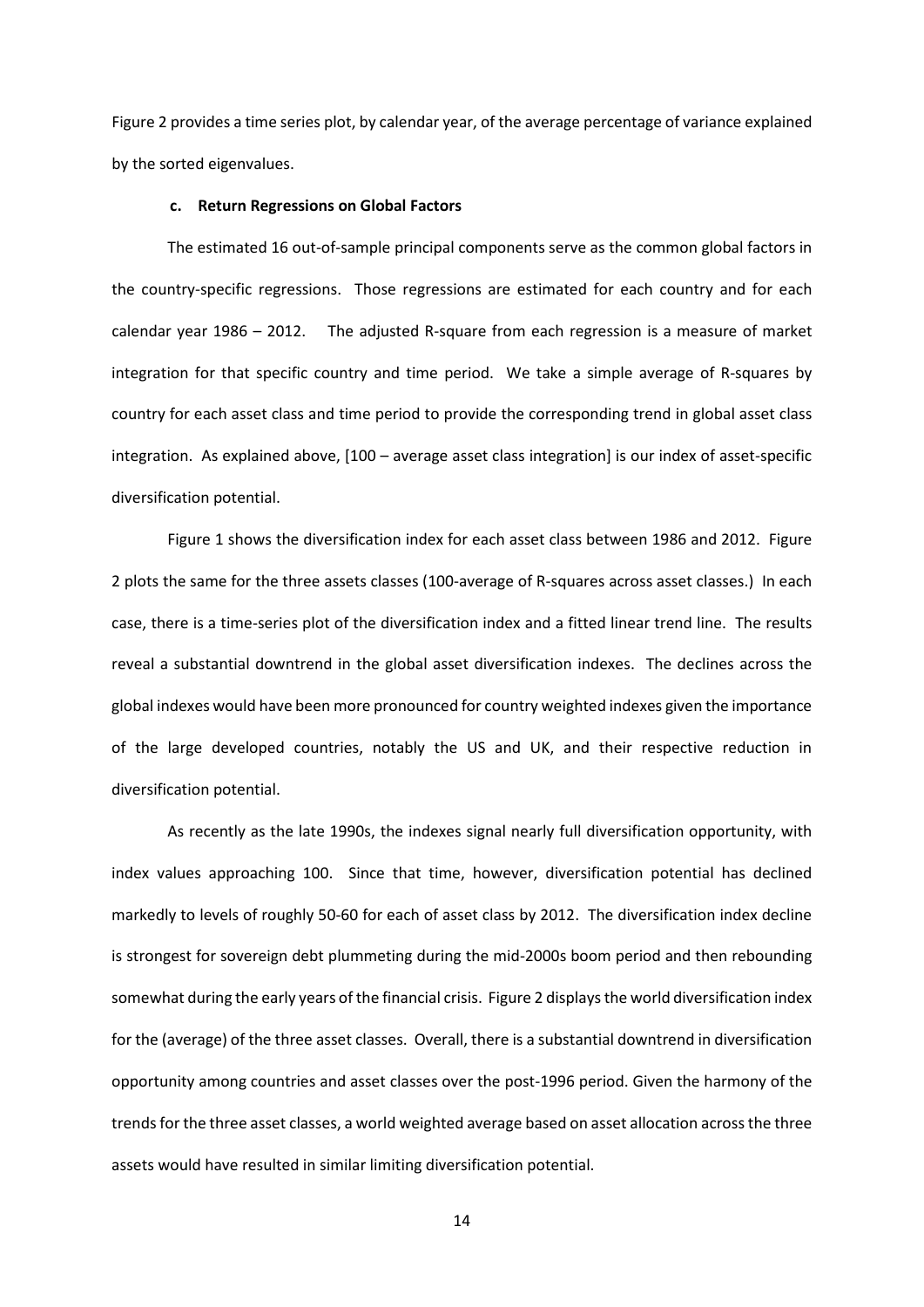It is apparent from Figure 1 that trends in diversification potential are shared by asset classes; further quantitative evidence of common diminished diversification opportunity is given in Appendix Table 1. Appendix Table 1 reports simple contemporaneous correlations in diversification indexes for raw returns by asset class and for the full period and for the pre- and post-2000 period. The contemporaneous correlations for the full sample period are elevated and in the range of .66 for equities and bonds and in excess of .83 for equities and real estate and for bonds and real estate. For equities, these correlations are higher in the post-2000 period; for example, the correlation for equities and real estate reaches a full .98! Appendix Table 1 displays similar and substantially elevated lead correlations among asset classes for the post-2000 period relative to those estimated for pre-2000.

Figure 3 displays the asset-specific diversification indexes by cohort. We go back to pre-1986 to illustrate long term trends in diversification potential, and to show how robust these trends are to the timing of when a country became part of the analysis. Countries are assigned to cohorts depending upon when their data became available. Countries joining the dataset typically start out with lower integration R-squares, so averaging of all countries together (absent cohort assignments) could reduce R-squares early on for the sample and thus spuriously depress any trend in the average. The assigned cohorts for equities include pre-1974, 1974-1983, 1984-1993 and post-1993. In the case of bonds, the assigned cohorts include: pre-1986, 1986-1999 and post-1999. We assign countries to pre-2000 and post-2000 cohorts for REITs. Table 1 displays cohort members by asset class.

As shown in Figure 3, the cohorts indicate a downtrend in diversification potential from the late 1990s onward. Equities and REITs display more substantial downtrends in older and more established markets.[17](#page-14-0) For example, the index value for REITs falls from roughly 100 in the early 2000s

<span id="page-14-0"></span><sup>&</sup>lt;sup>17</sup> The pre-1974 equity market cohort includes the major advanced modern economies of Australia, Austria, Belgium, Canada, Denmark, France, Germany, Hong Kong, Ireland, Japan, Netherlands, Singapore, South Africa, Switzerland, the UK and the USA.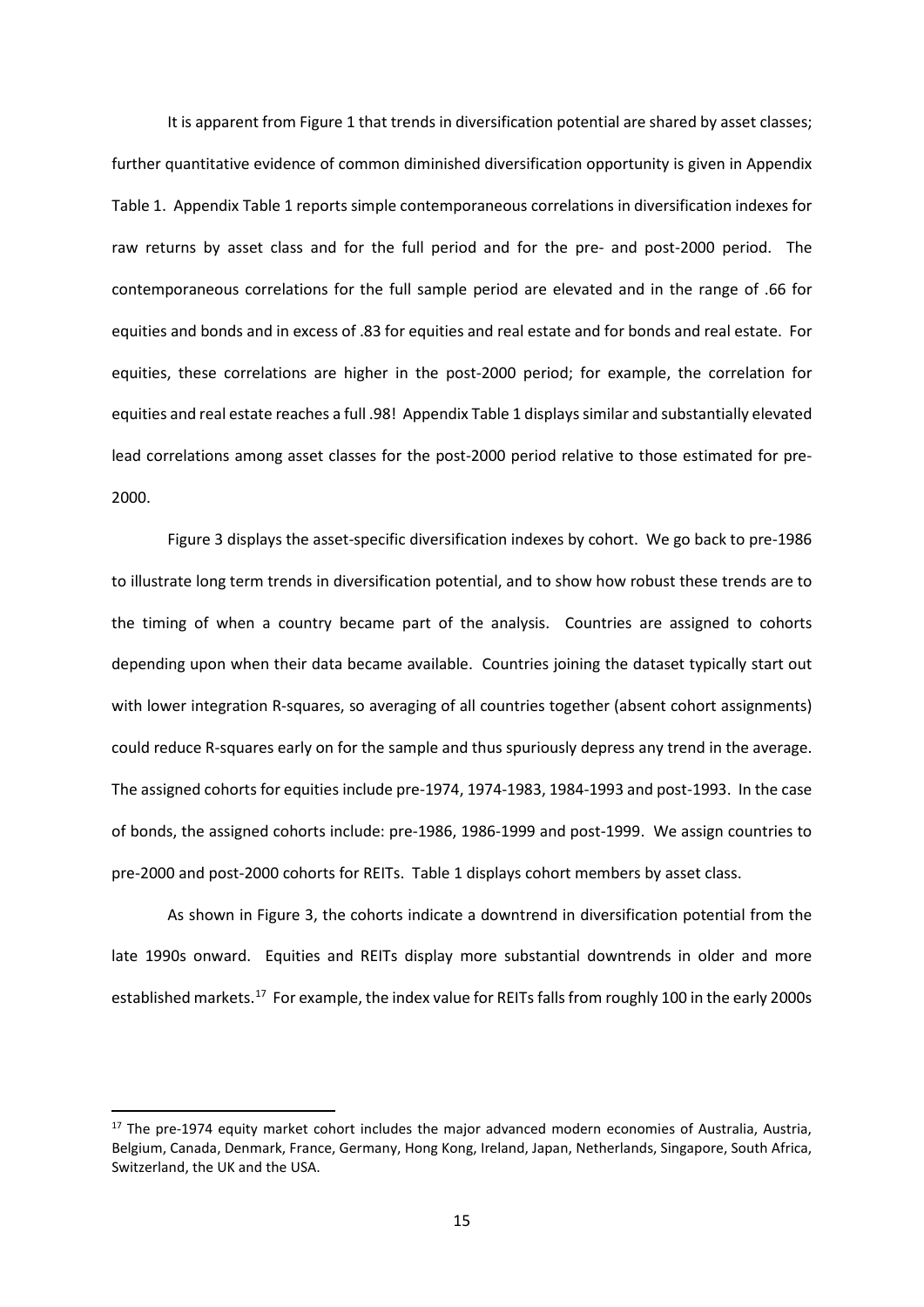to about 40 in 2011 for the pre-2000 cohort versus about 80 for the post-2000 group. In the case of sovereign debt, the declines in diversification potential are largely robust to cohort stratification.<sup>[18](#page-15-0)</sup>

#### **III. Portfolio Diversification and Risk**

Next, we assess the relation between diversification potential and portfolio risk for global investors. As noted in the introduction, diversification across asset classes and geographies long has been fundamental to risk mitigation. Figure 4 shows global diversification indexes for each asset class (equity, fixed income, real estate) alongside asset-specific risk as proxied by the annual standard deviation of asset returns.

Figure 4 provides evidence of an inverse relationship between diversification potential and risk in each of the asset classes. Specifically, as opportunities to diversify decline, investment risks move up sharply. Reduction in the diversification indexes is particularly apparent among all asset classes post-2000. Among global equities, diversification potential fell markedly from an index level of roughly 80 in 2000 to about 60 in 2012. During the same period, equity investment risk moved up sharply, but then fell back some post-crisis.

Among other global assets, including sovereign debt and real estate, the fall-off in diversification opportunity was similarly marked, from index levels in the high 90s in 2000 to close to 55 and 60, respectively, in bonds and real estate, in 2012. For the composite of the three asset classes, the diversification index (average of the asset classes) fell from over 90 in 2000 to roughly 60 in 2012 (see Figure 5). Overall, volatility in returns moved up as diversification opportunities abated. Indeed, when global returns to an asset class are well integrated, potential benefits of geographic diversification are meagre. Diversification index levels and risk are strongly negatively correlated for each of the three asset classes, with correlation coefficients over the full sample period of -0.648 for equities, -0.462 for bonds, and -0.735 for REITs. The correlation is -0.653 for the three asset class average.

<span id="page-15-0"></span><sup>&</sup>lt;sup>18</sup> The post-1999 bond cohort includes China, the Czech Republic, Mexico, Poland, and South Africa.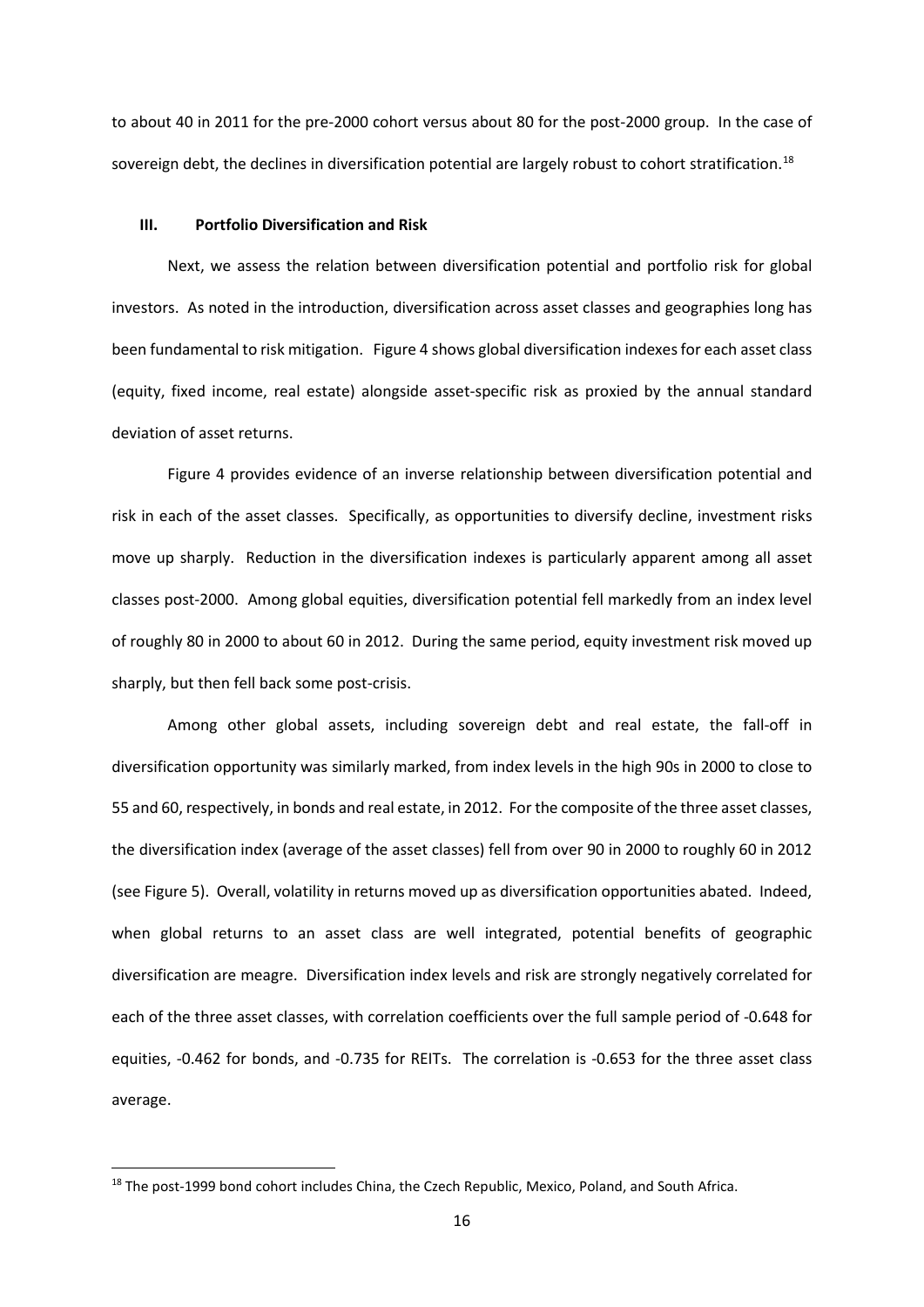#### **IV. Where to Run and Hide**

Table 2 provides further details on diversification trends by asset class and country. It provides insight into systematic differences among highly integrated more developed markets and others. For each estimated country/asset class diversification index, Table 2 reports the coefficient and t-statistic from fitting a linear time trend. Trends are given for the full sample and for the pre- and post-2000 periods.

Table 2 also reports those findings for a global equal weighted index (labelled world index) for each asset class. Each asset class-specific global index displays a significant downward trend that would have been even more pronounced if country weights were applied. For the entire sample, the strongest downtrend is for real estate followed closely by equities, where the t-statistics are highly significant. Consistent with results cited above, the estimated global index time trends for each of the three asset classes switch from positive in the pre-2000 period to negative and highly statistically significant post-2000.

At the country level, the estimated time trends further reveal striking turnarounds in diversification potential between the pre- and post-2000 periods. Pre-2000, negative and statistically significant trend coefficients, indicating reduced diversification potential, were estimated only for a few country-specific equity indexes. In fact, for sovereign debt, *positive* and significant time trends were estimated for many developed nations pre-2000, notably including Austria, Denmark, France, Germany, Ireland, Japan, and the Netherlands, signifying enhanced opportunities for diversification in early years. In the case of REITs pre-2000, a negative and significant time trend coefficient was estimated only for the U.S.

However, as suggested above, by the more recent post-2000 period, country- and asset classspecific opportunities for diversification have turned largely and significantly negative. But there are some notable exceptions. A number of Middle Eastern nations, including Egypt, Jordan, Lebanon, Oman, Saudi Arabia, and the UAE, do not exhibit a significant decline in their index of equity diversification. This is similarly the case for several developing Asian and African nations, including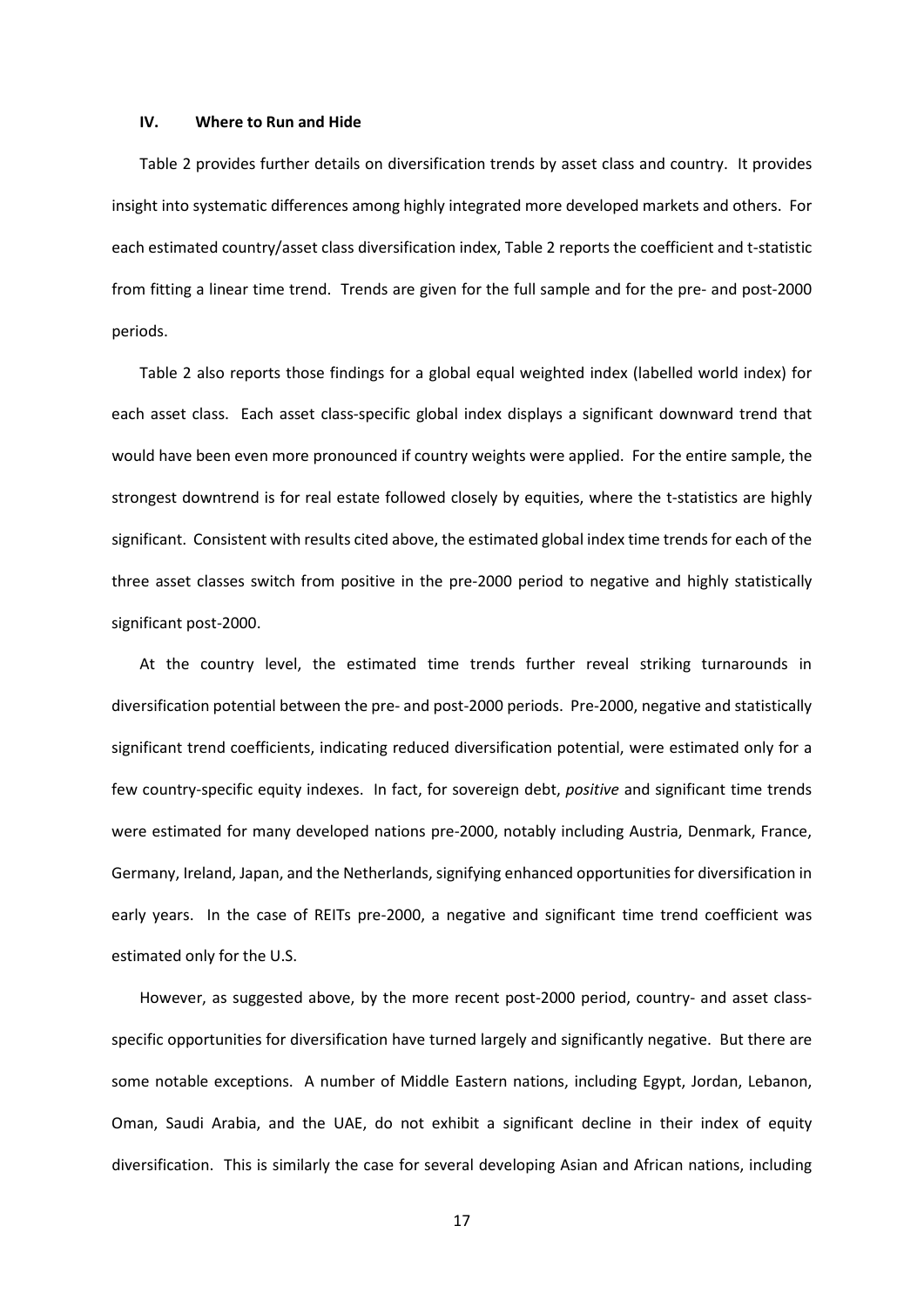Ghana, Kazakhstan, Kenya, Nigeria, Pakistan, and Zambia. In the market for sovereign debt, the only exceptions to significant country-specific declines in the diversification index are China and Japan. Also, among REIT diversification indexes, Greece and Japan fail to show significant declines in diversification potential. Note, however, that while the above-identified Middle Eastern and African and Asian nations offer higher levels of diversification potential, some are subject to other countryspecific risks, including barriers to investment, political instability, inadequate legal infrastructure, civil unrest and sectarian violence, and the like.

Table 3 shows results of estimation of a linear time trend for portfolios comprised of all 3 assets for individual nations and for the different sample timeframes. Only a limited number of advanced western nations allow estimation of those trends for a 3 asset class portfolio. Among the 12 country indexes, the single outlier to an estimated negative and significant diversification trend coefficient is Japan. For Japan, the estimated coefficient switched from positive and significant in the pre-2000 period to negative and insignificant in the post-2000 period.

We further investigate the estimated trend in diversification opportunity among developed and emerging economies. We allocate countries across these categories based on the United Nations Human Development Index. In accordance with the UN Index, we coded those countries identified as "very high human development" as developed nations, whereas the others were included in the "emerging" category. The UN categorization is based on a large number of country-level economic and human capital characteristics.

Figure 6 displays trends in global diversification indexes by asset class and for developed and emerging economies. Overall, diversification potential trends down in the post-2000 period, relative to earlier years, especially among developed economies. Specifically, the diversification indexes plotted in Figure 6 move down markedly post-2000 for developed economy equity and real estate markets; in contrast, only limited trending down in diversification opportunity was found for emerging equity markets. In the case of debt markets, the divergence between developed and emerging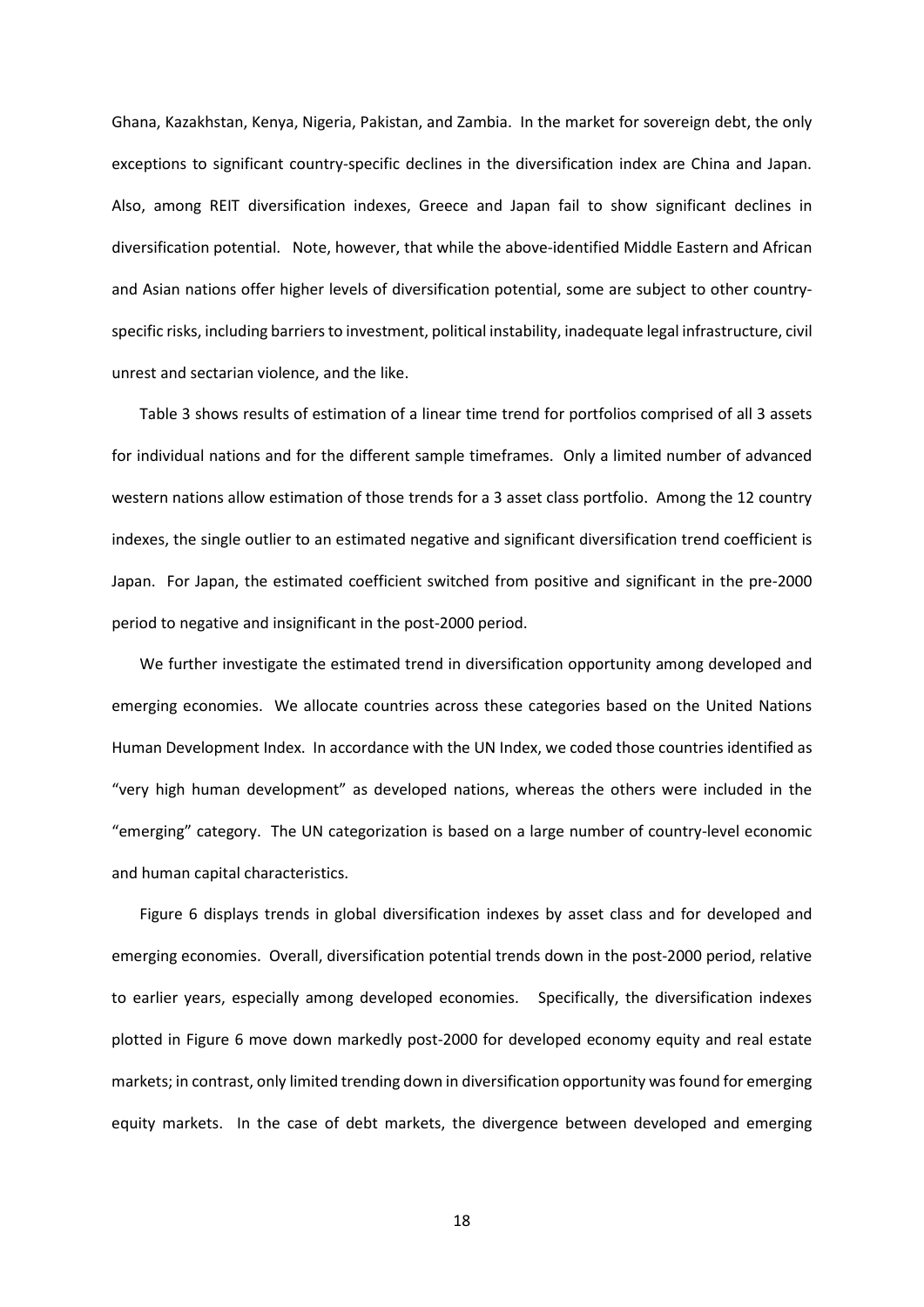markets is less apparent, reflecting in part sovereign debt crises in the latter half of the 2000s and beyond in a number of advanced European economies.

Results of fitting of time trends to the developed and emerging country groups are as anticipated. As shown in Table 4, the estimated diversification trends switch from positive and insignificant in the pre-2000s for all asset classes to negative and statistically significant for the post-2000s period. Further, for all asset classes, the estimated trending down in diversification opportunity post-2000 was substantially larger in the case of developed relative to emerging countries.<sup>[19](#page-18-0)</sup>

Finally, Figure 7 displays diversification indexes for equity, bond, and real estate asset classes as well as for the composite (average) of the asset classes for the United States. Broadly speaking, the plots reveal substantial downtrends in the diversification indexes since 2000. Relative to the global indexes, however, diversification opportunity across asset classes moved up during the mid-2000s boom prior to falling back sharply before, during and after the subsequent downturn period. The post-boom downtrend in the diversification indexes was especially pronounced for equity and real estate asset classes.

### **V. Robustness of Diversification Trends**

Prior research has provided evidence of higher correlations among international markets during downturns (bear markets) than during upswings (bull markets); e.g.; see, for example, Longin and Solnik (2001), Pukthuanthong and Roll (2009). Pukthuanthong and Roll (2009), for example, show

<span id="page-18-0"></span><sup>&</sup>lt;sup>19</sup> For equities the developed markets are: Argentina, Australia, Austria, Bahrain, Belgium, Canada, Chile, Croatia, Cyprus, Czech Rep., Denmark, Estonia, Finland, France, Germany, Greece, Hong Kong, Hungary, Iceland, Ireland, Israel, Italy, Japan, Kuwait, Latvia, Lithuania, Luxembourg, Malta, Netherlands, New Zealand, Norway, Poland, Portugal, Qatar, Saudi Arabia, Singapore, Slovakia, Slovenia, Spain, Sweden, Switzerland, UAE, UK and US. The associated emerging equity markets are: Bangladesh, Botswana, Brazil, Bulgaria, China, Colombia, Cote d'Ivoire, Ecuador, Egypt, Ghana, India, Indonesia, Jamaica, Jordan, Kazakhstan, Kenya, Lebanon, Macedonia, Malaysia, Mauritius, Mexico, Montenegro, Morocco, Namibia, Nigeria, Oman, Pakistan, Panama, Peru, Philippines, Romania, Russia, Serbia, South Africa, South Korea, Sri Lanka, Taiwan, Thailand, Trinidad, Tunisia, Turkey, Ukraine, Venezuela, Vietnam and Zambia. For bonds the developed markets are: Australia, Austria, Belgium, Canada, Czech Rep., Denmark, Finland, France, Germany, Ireland, Italy, Japan, Netherlands, New Zealand, Norway, Poland, Portugal, Spain, Sweden, Switzerland, UK and US. The associated emerging bond markets are: China, Mexico and South Africa. For REITs the developed markets are: Australia, Belgium, Canada, France, Germany, Greece, Hong Kong, Italy, Japan, Netherlands, New Zealand, Singapore, UK and US. The associated emerging REIT markets are: Bulgaria, Malaysia, Mexico, South Africa and Turkey.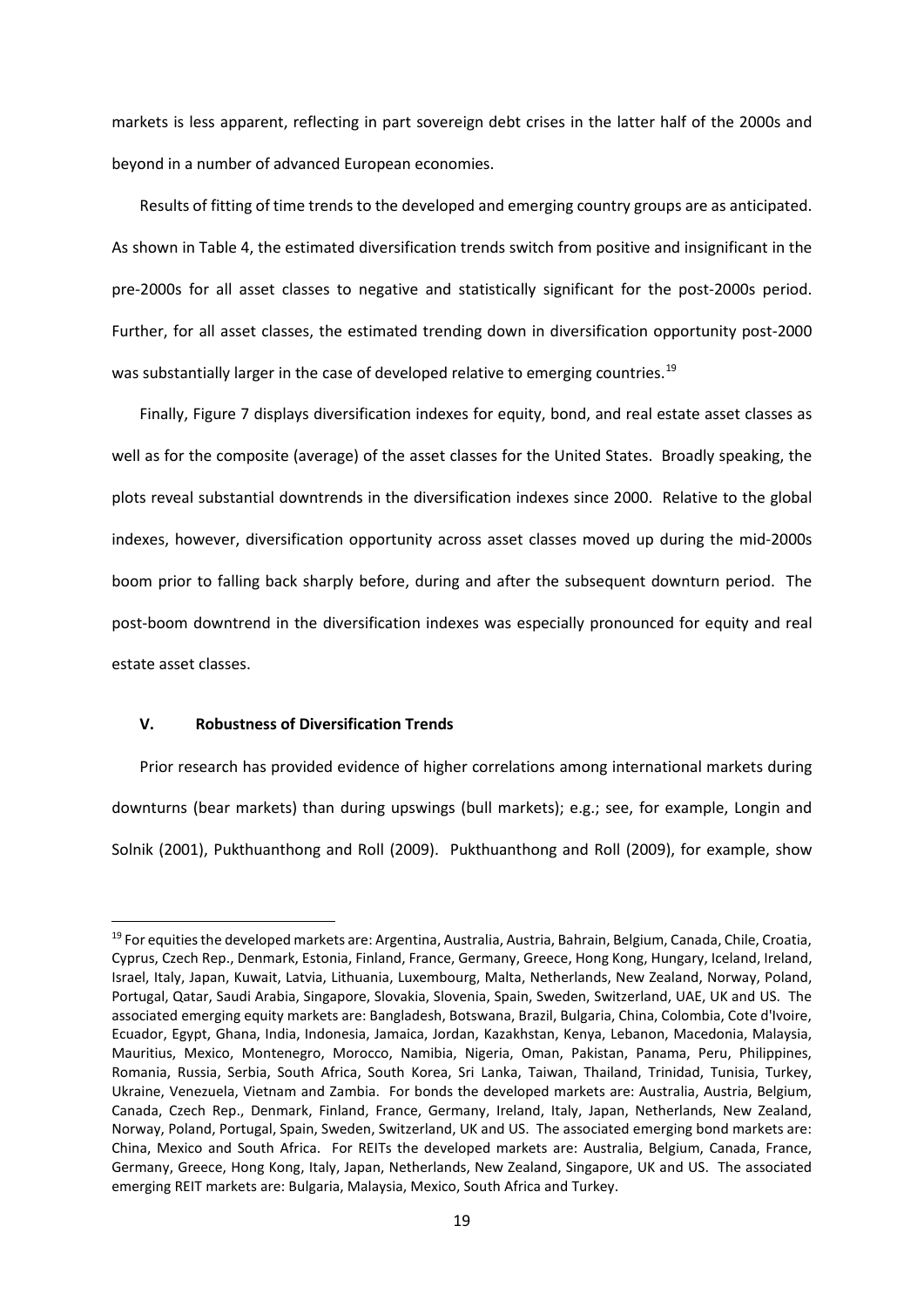slight increments to return integration among global equities in bear markets. Appendix Figure 3 distinguishes global equity, bond, and real estate asset class diversification potential by NBER recession periods (red bars) and non-recession periods. The dating of US recessions by the NBER is similar to the dating of global recessions by the IMF.<sup>[20](#page-19-0)</sup> As is evident, the plots in Appendix Figure 3 do not suggest systematic variation across recession and upswing periods in the global asset class diversification indexes. Instead, as described above, they indicate long-term secular downtrends in diversification potential dating from roughly 2000.

We further assess robustness of diversification results to periods of bear versus bull equity markets, high and low equity market volatility (S&P Index Options VIX Index), and high and low perceived credit risk in the economy (TED Spread).<sup>[21](#page-19-1)</sup> These stratifications elucidate whether diversification opportunity varies according to the state of the financial markets. As shown in Panel A of Appendix Figure 4, we plot average annual returns for each asset class against the difference between asset-specific diversification index annual values for low and high return days. Average annual returns by asset class are computed from daily return observations in each year. The difference between bear and bull asset-specific diversification values is computed as the difference in the diversification index for low and high return periods for a given year, where the low and high groups are based on being below and above the median annual return value.

We employ the same stratification protocol in Panels B and C of the chart, where we plot the average annual VIX and TED spread against the difference between the asset-specific diversification

<span id="page-19-0"></span><sup>&</sup>lt;sup>20</sup> The dating of NBER and IMF recession periods is almost identical from the 1970s to 2009. The only exception is the Russian crisis of 1998 which is designated as a global recession by the IMF but not as a US recession by the NBER. The IMF changed its recession dating methodology in 2009. In the new methodology, the US dot-com bust of 2001-02 is absent from the IMF list of global recessions. Source: IMF World Economic Outlook: Crisis and Recovery, April 2009 [\(http://www.imf.org/external/pubs/ft/weo/2009/01/pdf/text.pdf\)](http://www.imf.org/external/pubs/ft/weo/2009/01/pdf/text.pdf).

<span id="page-19-1"></span><sup>&</sup>lt;sup>21</sup> The CBOE Volatility Index (VIX Index) is a barometer of equity market volatility. The VIX Index is based on realtime prices of options on the S&P 500 Index and is designed to reflect investors' consensus view of future (30 day) expected stock market volatility. The VIX Index is often referred to as the market's "fear gauge." LIBOR measures the interbank lending rate so as the spread between The TED spread, defined as the basis point differential between the 3-month LIBOR and the 3-month T-bill, measures perceived credit risk in the general economy. A rising TED spread shows an accelerating lack of trust between banks and a corresponding tightening of credit for all other counterparties.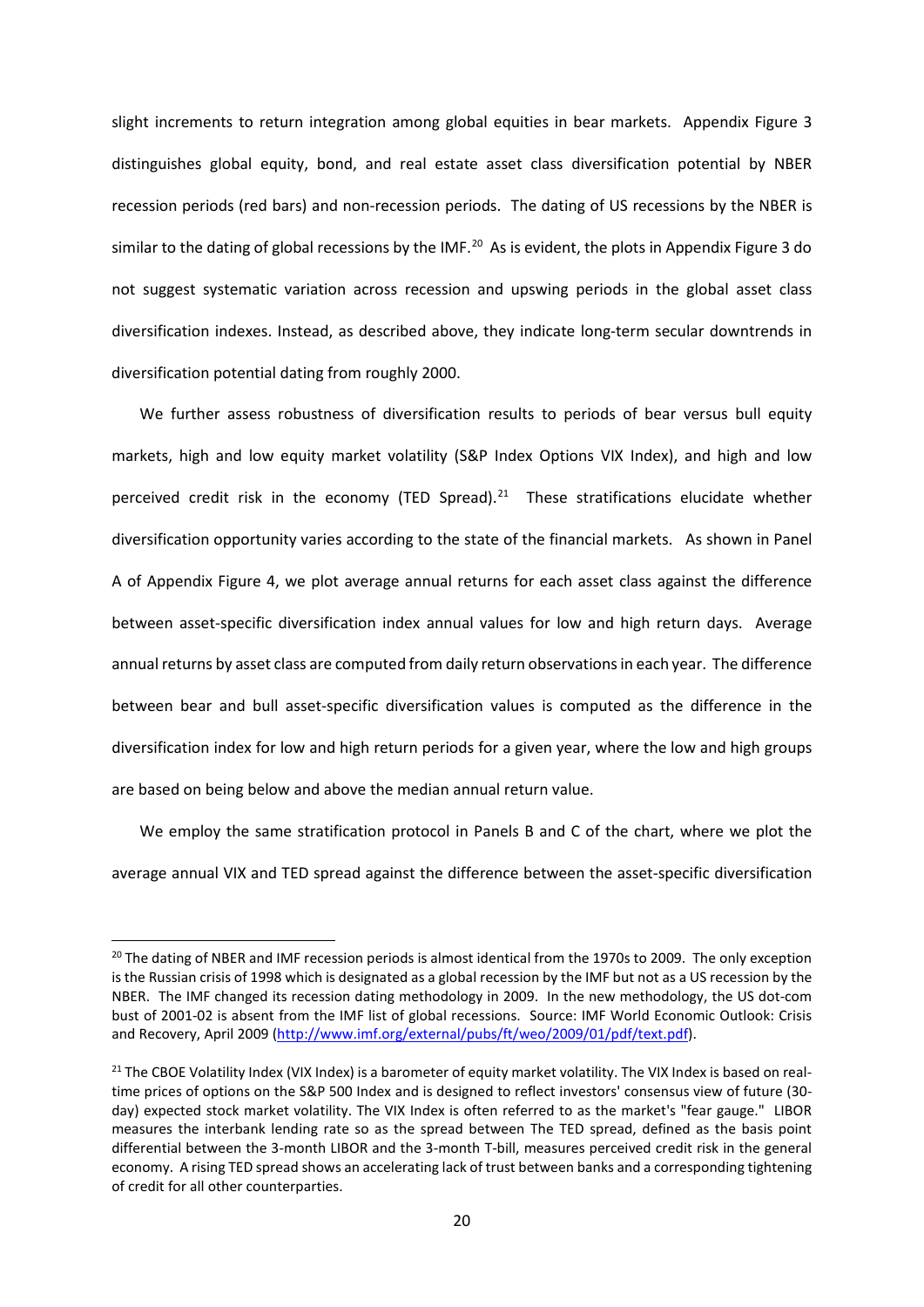index values for high and low VIX and TED spread days, respectively.<sup>22</sup> We also compute the simple correlations between the diversification indexes for bear minus bull returns and average returns for the three asset classes. We do the same for high and low VIX and TED spread periods. Those correlations are displayed in Appendix Table 2.

Results of the stratification analysis reveal only limited opportunity for enhanced diversification across periods of market downturn, volatility, and credit risk. For example, as depicted in Appendix Figure 4 and Appendix Table 2, the correlations between the bear-bull diversification indexes and asset class returns are very low for both equities and REITs—on order of magnitude of 10 percent or less for both equities and REITs and for the full period of analysis. While those correlations rise somewhat in the post-2000 period, they never exceed .24. Appendix Table 2 displays similarly low correlations between the diversification index for high-low VIX periods and average VIX returns for all asset classes and time periods. In the case of global credit risk, as embodied in the TED spread, Appendix Table 2 reveals somewhat elevated correlations between the diversification index for highlow TED spread and average TED spread—roughly .40--for both equities and REITs for the pre-2000 period. Those correlations fall back in the post-2000 period.

Appendix Table 3 displays the mean difference between diversification potential stratified by bear minus bull market returns, high minus low VIX, and high minus low TED and related t-statistics. These differences are statistically insignificant in all cases exclusive of bear minus bull returns for global equity markets and for high minus low TED spread in the case of sovereign debt.

We hasten to note, however, that the above exercises are essentially univariate. They simply assess diversification potential in periods, respectively, of bull vs. bear markets, high vs. low volatility,

<span id="page-20-0"></span><sup>&</sup>lt;sup>22</sup> As shown in Panel B of Appendix Figure 4, we plot the average annual VIX against the difference between the asset-specific diversification index values for high and low VIX days. We do this for each of the three equity, bond, and real estate asset classes. Average annual VIX values are computed from daily VIX observations in each year. The difference between high and low asset-specific diversification values is computed as the difference in average R-square for the diversification index between high and low VIX periods for a given year, where the high and low groups are based on being above and below the median annual VIX value. As is broadly appreciated, the mean VIX runs up sharply and then substantially contracts during the run-up and aftermahth to the 2000s crisis period. In a similar manner, in Panel C of the Appendix Figure 4, we plot the average annual TED spread against the difference between the asset-specific diversification index for high and low TED spread days.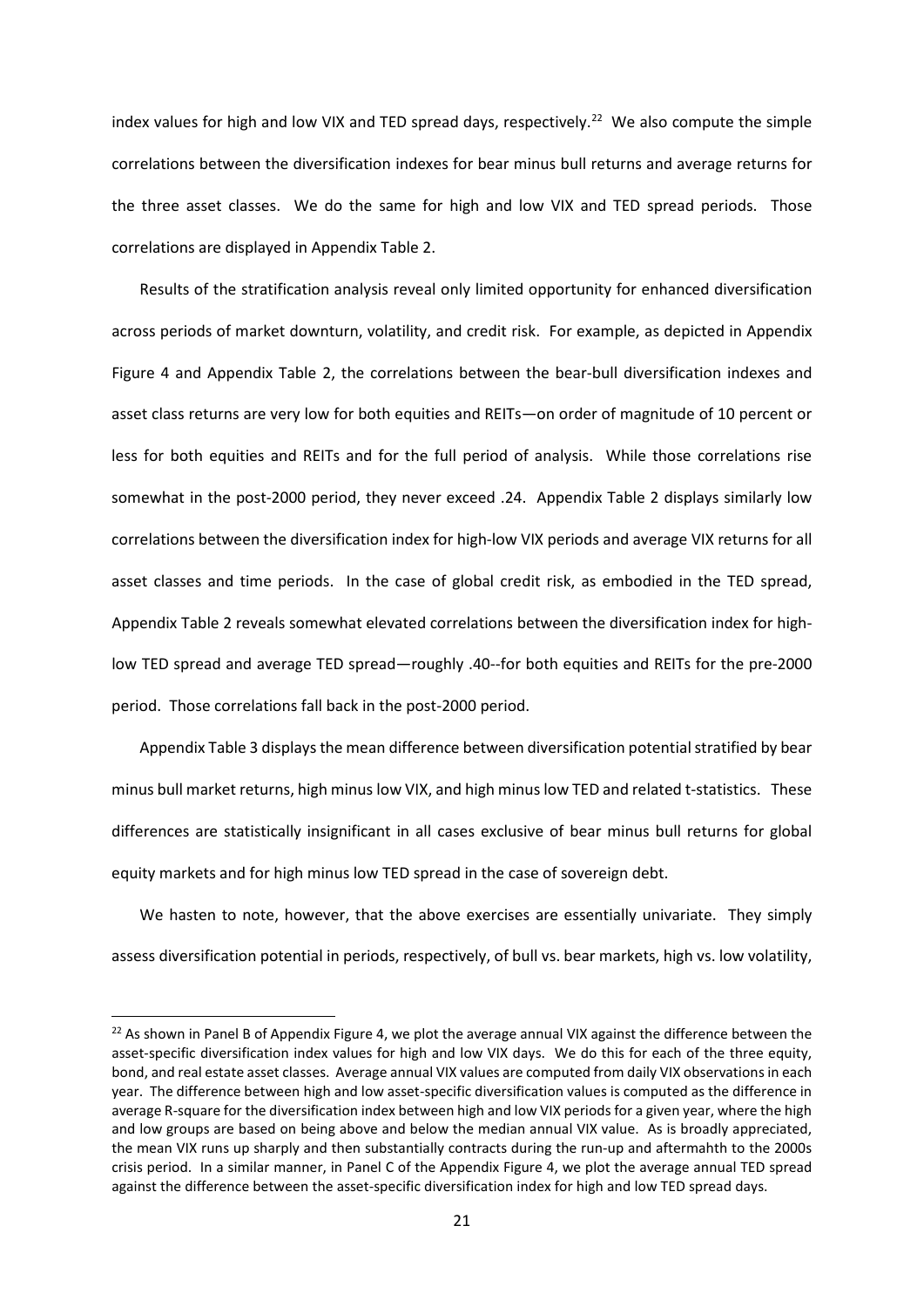and high vs. low credit conditions. They do not simultaneously control for these or other possible influences on diversification. In the next section (VII), we offer a multivariate analysis of diversification potential.

### **VII. Factors Associated with Diversification Indexes**

This section examines drivers of diversification potential. While prior studies typically focus only on correlation (or integration) of returns among a limited number of countries and for a single asset class, our work computes new diversification indexes among equity, sovereign debt, and real estate asset classes and for a large sample of 89 countries. The larger sample allows us to assess drivers of diversification potential across developed, emerging, and frontier markets and for pre- and post-2000s periods. We undertake the analysis using global aggregations of country level diversification potential as well as country-specific panels. The latter allow us to assess associations between country level diversification potential and a extensive set of macro-financial and development factors. We do this using both unbalanced and more restricted balanced panels. The analysis is further parsed in our choice of determinants where we assess the effects of both global and country level factors.

Table 5 lists diversification factors and Table 6 reports their simple correlations. As discussed below, model specification includes diversification factors shown to be important in prior studies of market integration, equity market segmentation, and asset return correlation (see, for example Carrieri et al (2007); Errunza et al (2007); Carrieri et al (2013). Further, consistent with the "world is flat" hypothesis, we include controls for economic developmental and technology (internet) diffusion. The factors included are credit risk, asset return volatility, investor sentiment, Fed Funds Rate, market liquidity, economic development, internet diffusion, political and economic risk as well as controls for ERM and European sovereign debt crises.<sup>[23](#page-21-0)</sup> As shown in Table 6, simple correlations among the various factors posited to effect diversification potential are relatively small in magnitude with the exception of internet diffusion and the first principal component of a set of World Bank developmental factors.

<span id="page-21-0"></span><sup>&</sup>lt;sup>23</sup> Note other economic events such as the 1987 stock market crash were also examined but were not found to be significant and are not reported.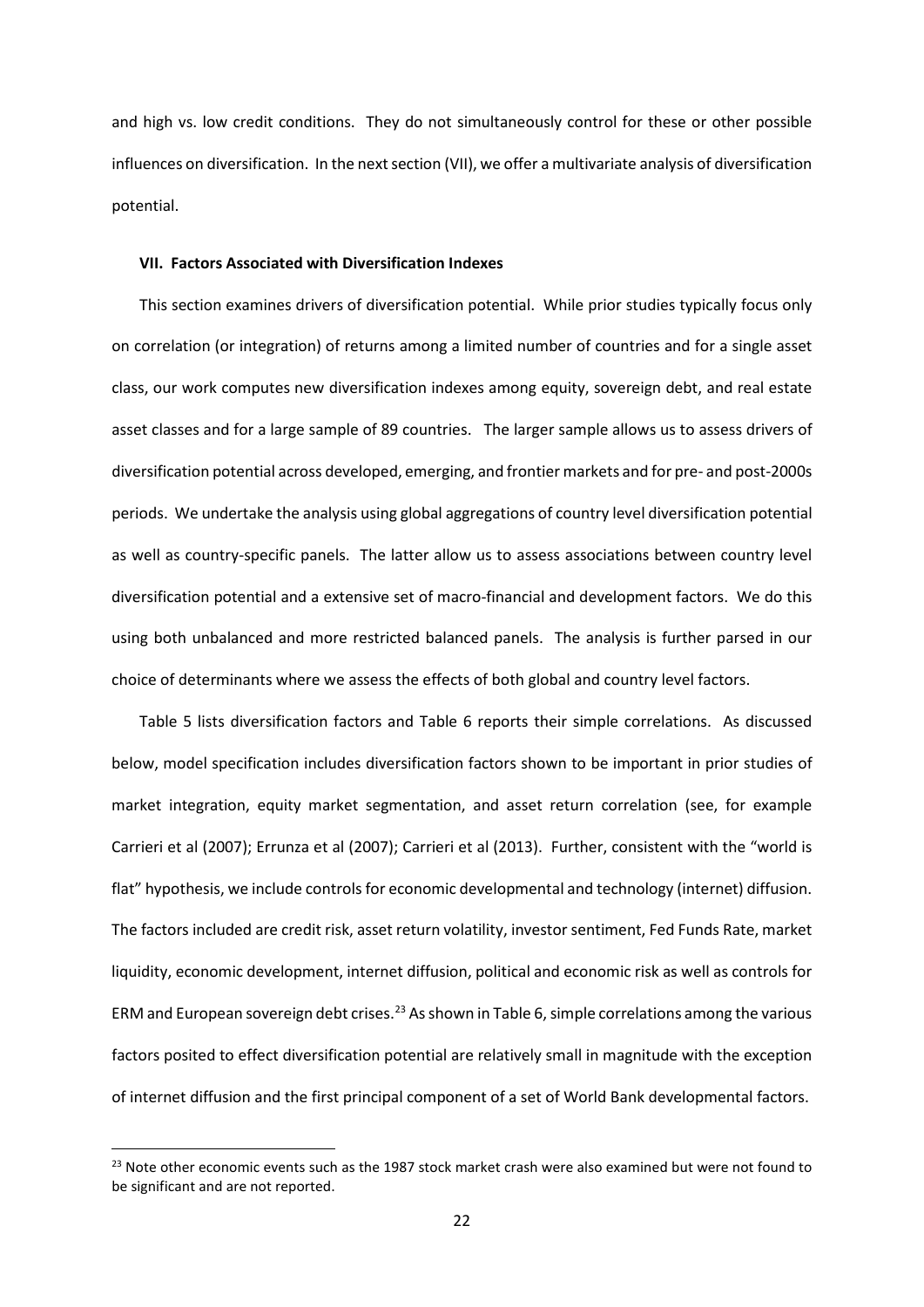We start with aggregate time-series analyses. In Table 7, we report on associations between global factors and global diversification trends. Among controls, we assess the role of both credit and market risk and sentiment as embodied by the TED spread, the VIX, and the Baker and Wurgler (2006) investor sentiment index (SENT), respectively. Prior studies also have modelled credit risk using the US default premium measured by the yield difference between Moody's Baa- and Aaa-rated bonds (see Carrieri, et al (2013). The VIX measure of stock market volatility (the so-called "fear index") similarly has been employed in studies of equity market segmentation and bond market integration (see, for example, Bekaert et al (2011) and Chaieb et al (2014)). Other factors included in the analysis are the FED FUNDs rate, internet diffusion, and categorical indicators for the ERM and European sovereign debt crises.

Table 7 displays results for each asset class, for all asset classes combined and for equity diversification indices stratified among developed, emerging, and frontier markets. We define those geographical cohorts using the United Nations Human Development Index. Those countries described by the U.N. as "very high human development" are designated as developed countries and those outside this list as emerging countries. We then further stratify the latter using Standard & Poor's list of Frontier markets that were developing but too small to be considered emerging markets. The timeframe of the analyses is 1986 -2012. We also provide results for specific countries mirroring those reported in Table 3, where the three asset classes, equities, bonds and REITs are available.

As would be expected, global internet diffusion, a proxy for ongoing enhancements to global telecommunications and related investor connectivity, is uniformly associated with damped diversification opportunity. The estimated internet diffusion coefficients are sizable and highly significant for all asset classes and among all country-specific estimates at a 1 percent significance level, with the exception of New Zealand. Further, the 1992 European exchange rate mechanism (ERM) crisis is largely associated with significantly damped diversification opportunities for many combinations of assets and for all European economies in the individual country regressions. Mixed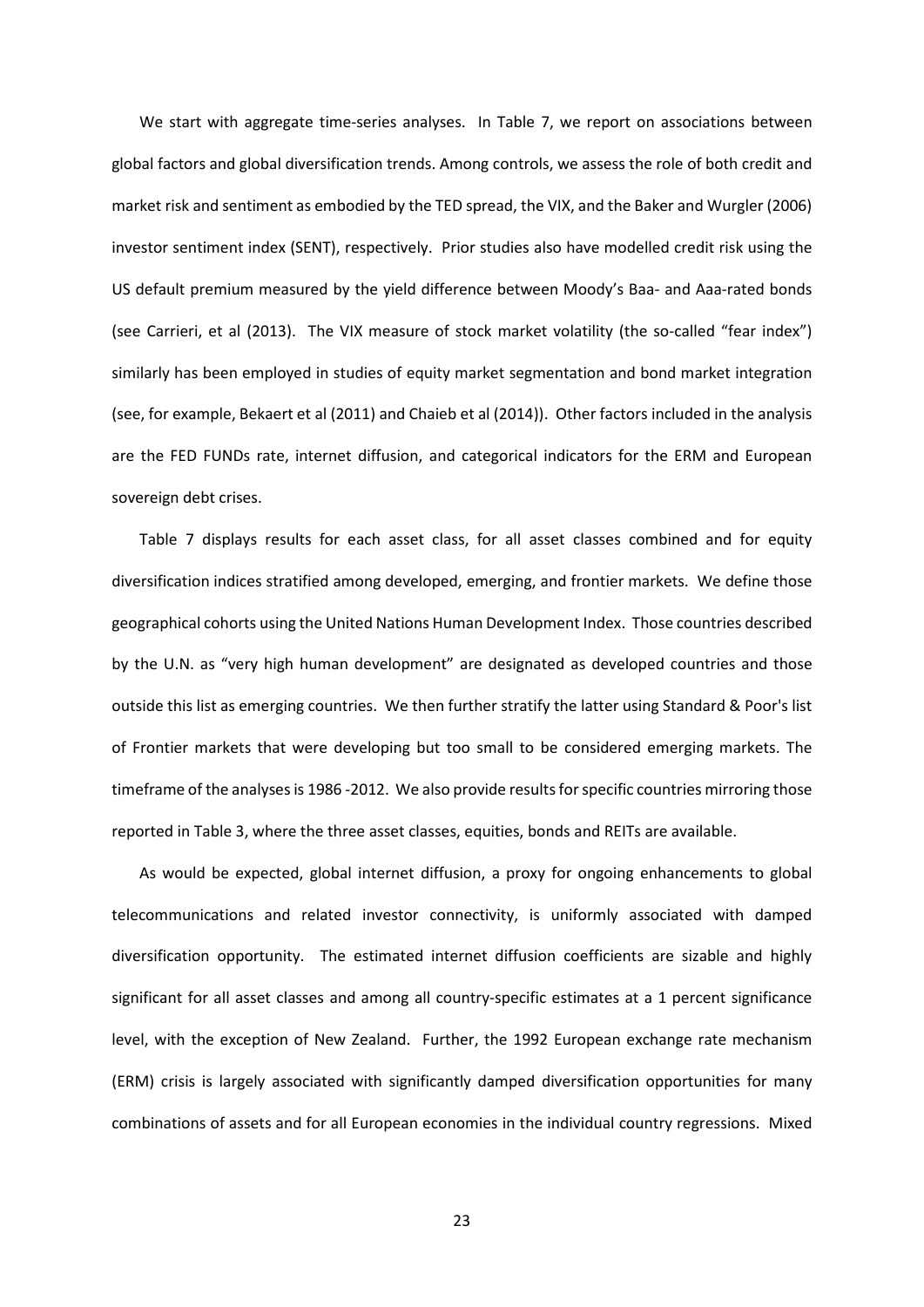findings are reported for the other variables in terms of significance, but it is noteworthy to see the negative relation between credit risk (TED) and diversification potential for bond markets.

In Table 8, we turn from global aggregate to country panel analysis of diversification trends. Columns  $(1) - (3)$  report on modelled factors identical to those in Table 7. In columns  $(4) - (6)$ , we assess robustness of results to a country-specific rather than aggregate global measure of internet use. Finally, in columns  $(7) - (9)$ , we replace the internet diffusion factor with the first principle component of a set of country-specific development indices obtained from the World Bank World Development Index.

A number of prior studies have investigated a country's level of economic development and the related diffusion of technology in analyses of equity market segmentation. For instance, Bekaert et al (2011), employ secondary school enrolment, life expectancy, population growth, telephone lines, and internet use. We would expect that technology innovation and the level of development to be positively related to return integration hence reducing diversification potential. Further, technological innovation has been shown to be a key determinant of investor home bias (Portes and Rey, 2005). We obtain a number of country-specific development measures from the World Bank (see Table 5). The development factors include government expenditure share on education, literacy rate, prevalence of ATMs, life expectancy at birth, internet users, cellular phone subscriptions, secondary school enrolment, gender parity index, maternal mortality rate, research and development expenditures as a share of GDP, and the like. However, given high levels of simple correlation among the World Bank development indices, we instead compute and test their first principal component, DEVPC1. The first principal component explains a very high proportion of the variation among the World Bank development terms. We also separately employ the Internet diffusion term to capture the unprecedented technological innovation associated with this factor over our study timeframe. As suggested in Table 6, there is a high correlation between the internet diffusion and DEVPC1 factors, thus we enter either one or the other of these factors into the panel analysis. The unbalanced country panels enable substantial degrees of freedom. All models include country-specific fixed effects.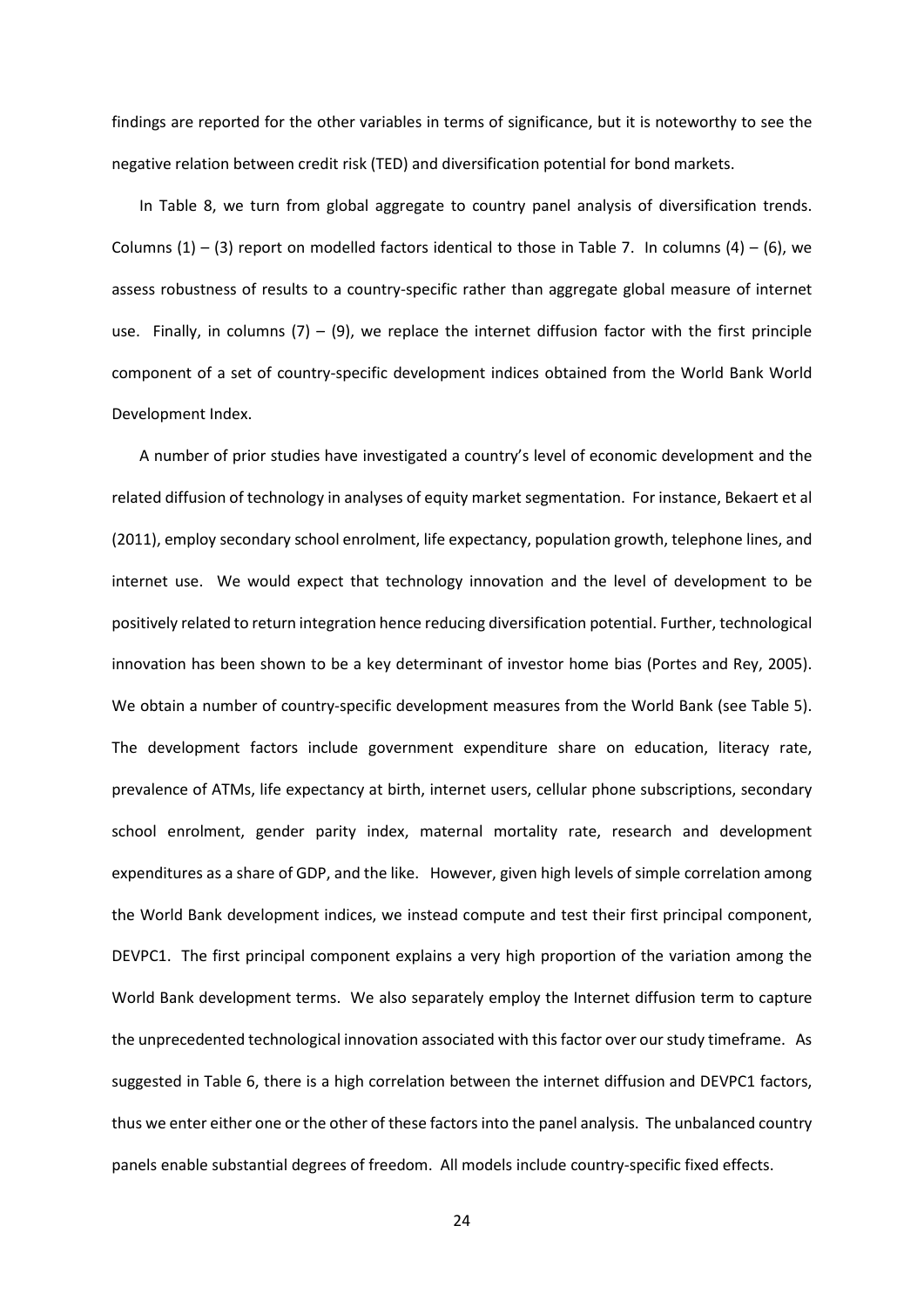Overall, results in Table 8 indicate substantial robustness of results to country-specific panel estimation. Indeed, panel findings in columns  $(1) - (3)$  are highly similar in direction and significance of modelled factors to those obtained using the global time-series (Table 7). The key significant terms throughout are proxies for country economic development and related internet technology diffusion. Further, as evidenced in columns (4) – (6), findings are little changed by the substitution of countryspecific internet utilization for a global measure thereof.<sup>24</sup> As shown in columns (7) – (9), the first principal component of the World Bank country development indices (as shown in columns  $(7) - (9)$ ) is similarly negative and significant across equity, bond, and real estate asset classes, indicating as expected that gains in economic development are associated with reduced asset diversification potential. As such, results are robust to the substitution of a more general proxy for country stage of development for the internet diffusion measure. Also note the ERM crisis is associated with diversification potential for all panels, and the Eurozone crisis is associated with a reduction for bond markets.

In Table 9, we augment the above country unbalanced panel modelsto include controls for market liquidity and for economic, financial, and political risk as suggested by prior literature.<sup>25</sup> The large number of asset markets gives rise to a challenge in capturing sufficient coverage for the panel variables. Accordingly, we proxy for market liquidity using a simple and intuitive measure that has the advantage of adequacy of coverage in small and less developed markets. Our illiquidity measure is the capitalization-weighted proportional incidence of observed zero daily returns as suggested by Lesmond, Ogden and Trzinka (1999) and Lesmond (2005). We compute this measure using the constituents of the DataStream indexes. This measure has been used extensively in similar studies that examine emerging markets (see Bekaert et al (2011); Carrieri et al (2013); and Bekaert et al

<span id="page-24-0"></span><sup>&</sup>lt;sup>24</sup> The one exception is that increases in U.S. short-term interest rates, as proxied by the Fed Funds Rate, is now significantly associated with increased diversification potential in bond markets.<br><sup>25</sup> We estimate models throughout for balanced country panels. For instance, those results that mirror Table 8

<span id="page-24-1"></span>are contained in Appendix Table 4. The balanced panels are estimated for the 1996-2010 timeframe whereas the unbalanced panels span the years 1986-2012. In general, findings are robust to estimation of balanced panels.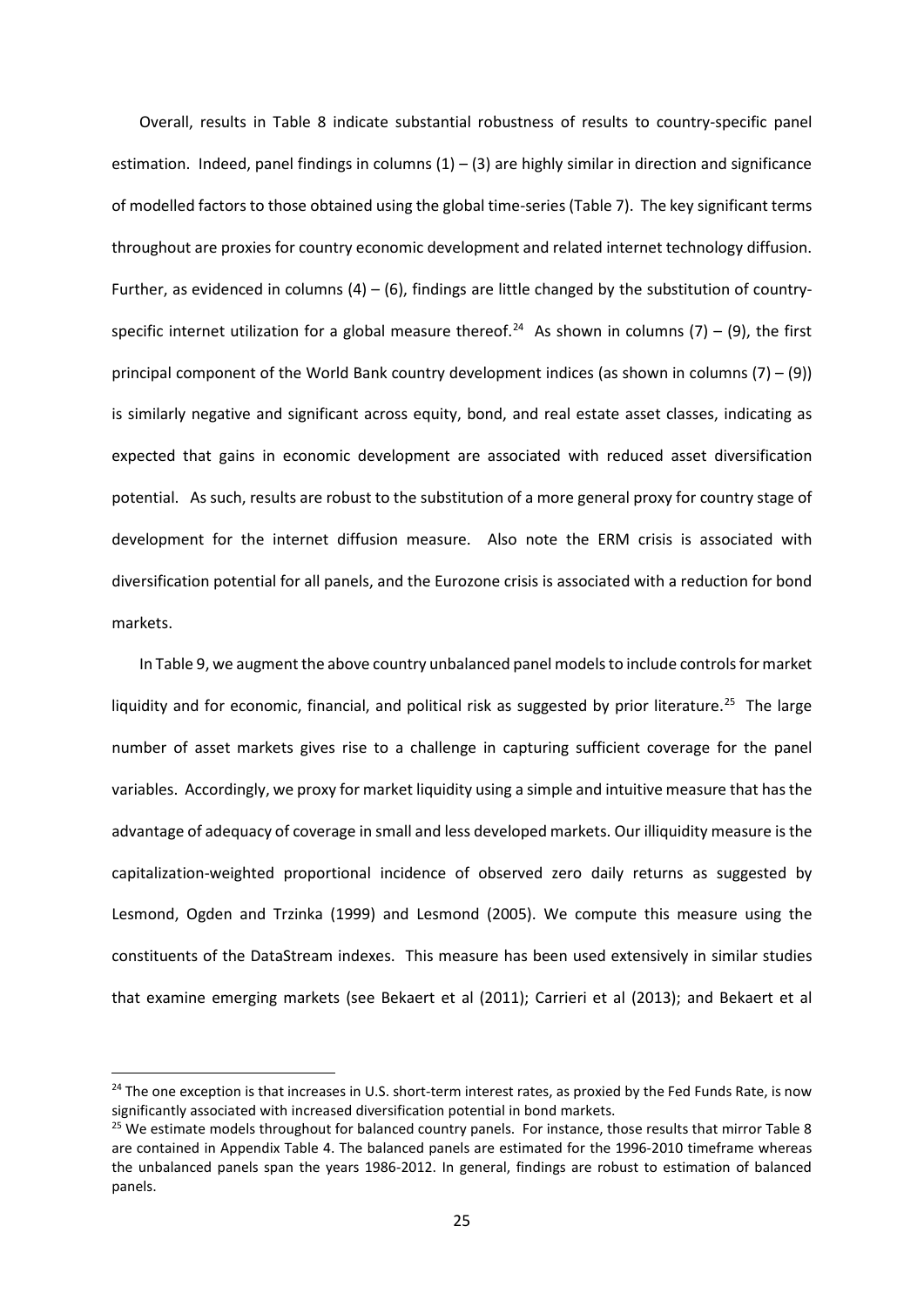(2007)). Diversification potential is often available but not fully executable in small illiquid markets as illiquidity is a barrier to foreign investment.

Proxies for country-specific economic, political and financial market risk are obtained from the Political Risk Services International Country Risk Guide (ICRG).<sup>26</sup> The financial risk term, for example, includes foreign debt and exchange rate stability measures that have been used to explain bond market integration (Chaieb et al (2014)). Political risk and its components, inclusive of the presence of corruption, external or internal conflict, democratic accountability, and the like, also have been shown to limit market integration (see Bekaert et al (2011) and Carrieri et al (2013)). The economic risk term includes proxies for price, budgetary, and other factors that characterize the macroeconomic environment. It further includes a country level current account estimate incorporating trade considerations that have been examined in a number of papers (for example, Bekaert et al, 2011). Similar to Carrieri et al (2013) and Chaieb et al (2014), we use the aggregate series and hence avoid high levels of correlation between some sub-indexes in the panel regressions. Table 6 provides evidence of limited correlation among the ICRG risk indices.

As shown in columns (1) – (3) of Table 9, baseline modelled factor estimates are largely robust to the inclusion of the ICRG country risk and liquidity indices. As anticipated, elevated diversification potential is associated with less liquid markets as investors face a challenge in accessing those markets. The estimated liquidity coefficient is largely positive and significant. Among the ICRG risk factors, higher levels of country-specific economic risk are associated with significantly reduced diversification potential among equity and debt asset classes for models without a developmental

<span id="page-25-0"></span><sup>&</sup>lt;sup>26</sup> The ICRG model for assessment of financial, economic, and political risk dates to 1980 and is published online by the PRS Group. The system is based on a set of 22 components grouped into three major categories of risk: political, financial, and economic, with political risk comprising 12 components (and 15 subcomponents), and financial and economic risk each comprising five components. The political risk components include government stability, socioeconomic conditions, investment profile, internal conflict, external conflict, corruption, military in politics, religious tensions, law and order, ethnic tensions, democratic accountability, and bureaucracy quality. The economic risk components include GDP per capita, real GDP growth rate, inflation rate, government budgetary deficit as a share of GDP, and current account as a share of GDP. Financial risk is comprised of foreign debt as a share of GDP, foreign debt service as a share of exports of goods and services, current account as a share of exports of goods and services, net international liquidity as months of import cover, and exchange rate stability.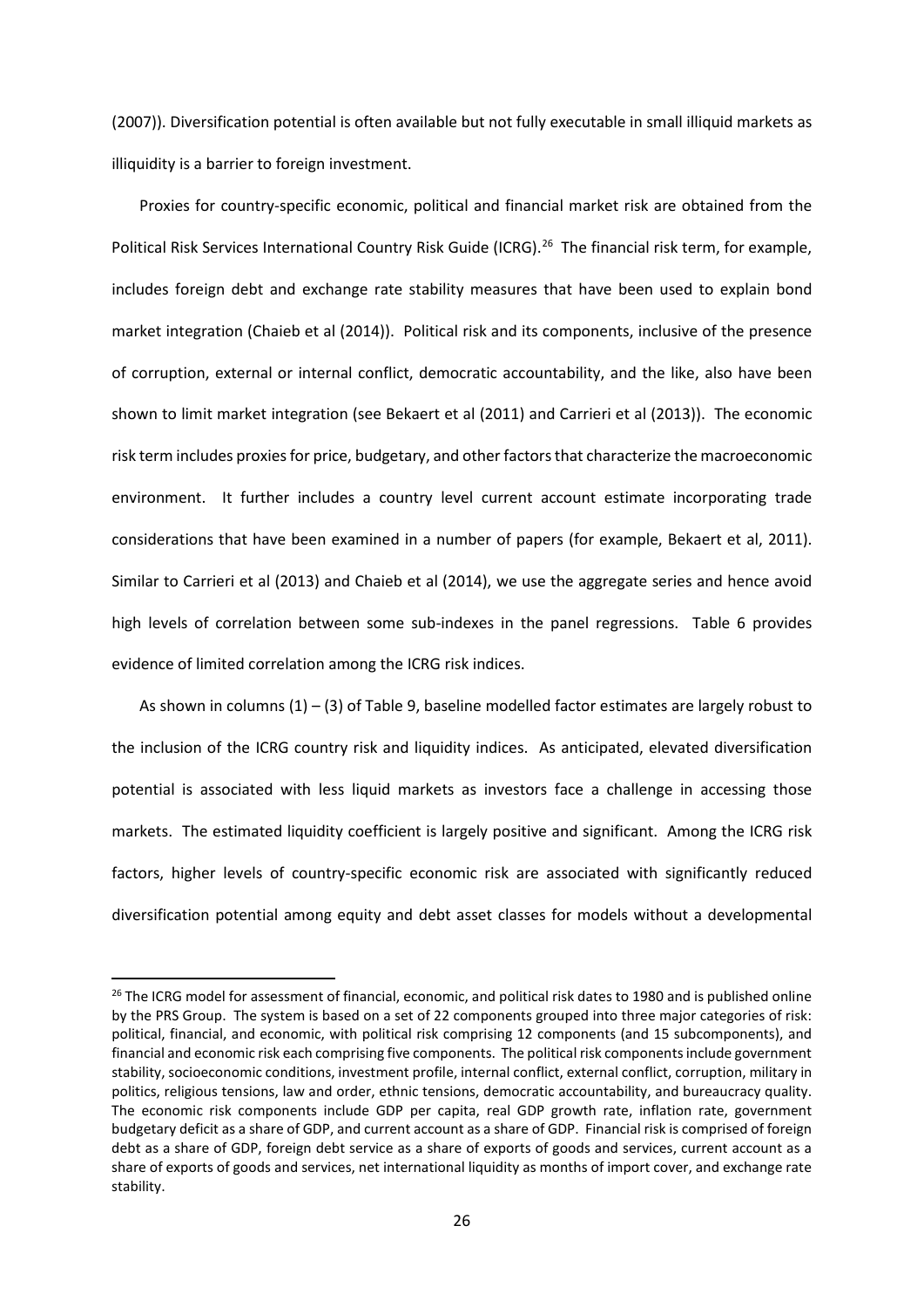factor. This significance largely disappears on inclusion of developmental proxies. Similar findings are reported for political and financial risk.<sup>27</sup> In columns (4) – (6) and (7) – (9) of Table 9, we alternately add the internet diffusion and the first principal component of World Bank development indices as proxies for communications technology diffusion and stage of development. As anticipated and similar to Table 8, both internet diffusion and stage of country development are associated with significantly damped investment diversification opportunity across asset classes.

In Table 10, we assess variation in equity market diversification potential across developed, emerging, and frontier markets. As noted above, our large sample size of equity markets allows us investigate drivers of diversification potential for a break out of less developed markets, classified as emerging and frontier markets. While the latter have not been previously examined for diversification trends, Berger et al (2011) have documented lower integration in these markets. The table reports results of full model specification inclusive of the proxies for market liquidity, ICRG risk controls, and internet diffusion.[28](#page-26-1) Similar to above, all models include country-specific fixed effects.

As would be expected, columns  $(1) - (3)$  of Table 10 provide evidence of variation in the effect of diversification drivers across developed, emerging, and frontier equity markets. The 1992 ERM crisis period is associated with significantly damped equity diversification opportunity in developed markets and the opposite for frontier markets. Similarly, the 2009-2010 European sovereign debt crisis period is associated with sizable and significantly damped diversification opportunity in developed and emerging markets. Among the ICRG risk factors, higher levels of country economic risk are associated with statistically damped equity diversification only in developed and emerging markets. Similarly, higher levels of country political risk are associated with statistically damped equity diversification opportunity only in emerging and frontier markets. As above, an increase in internet diffusion is associated with sizable and significant declines in diversification opportunity throughout. Overall, the model fit is relatively higher for developed equity markets.

<span id="page-26-1"></span><span id="page-26-0"></span><sup>&</sup>lt;sup>27</sup> Results are mixed across asset classes as regards the role of country-specific financial risk.<br><sup>28</sup> Results using the development principal components factor in place of internet diffusion are contained in Appendix Table 5.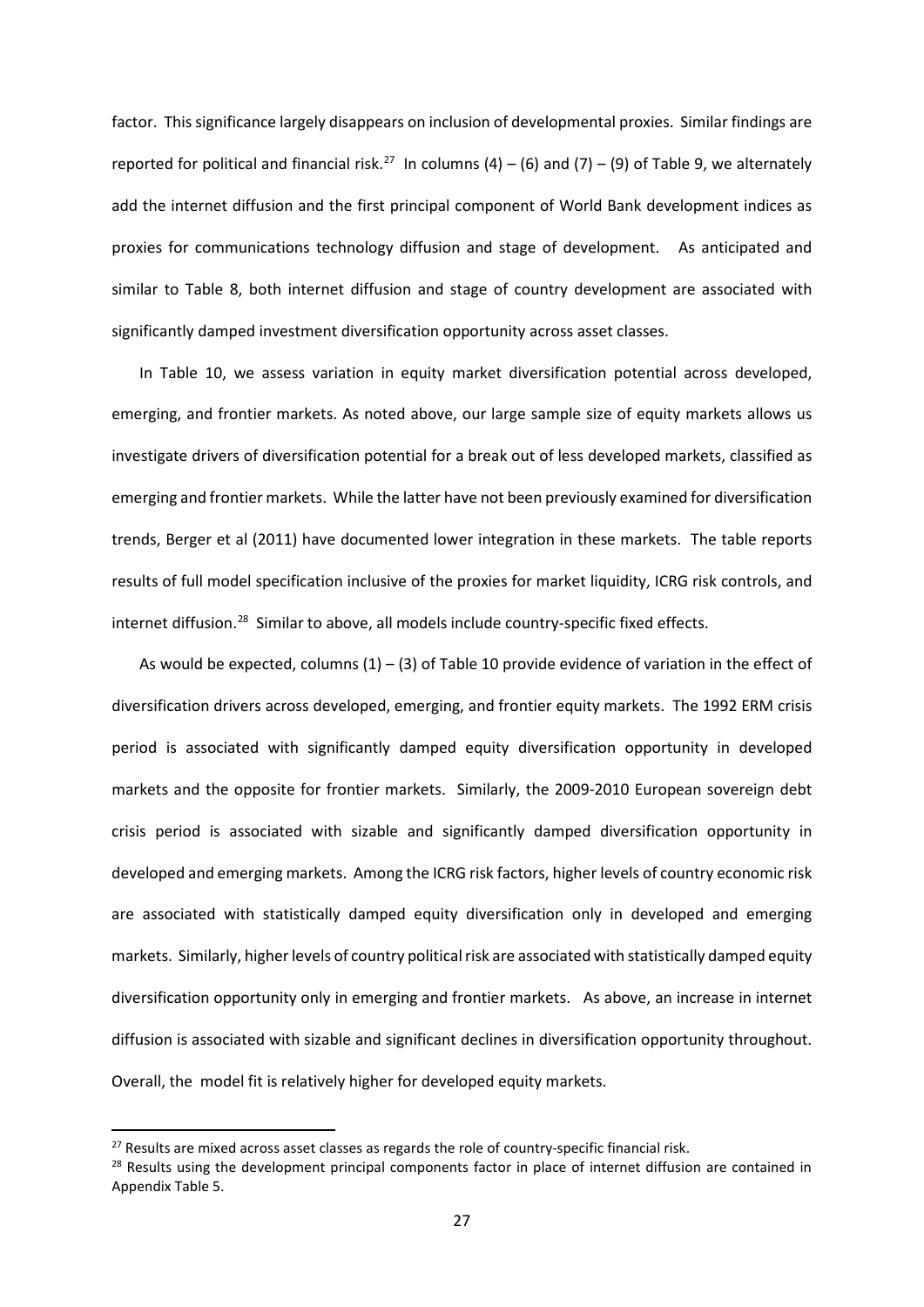In Table 10, we also assess variation in estimation results among temporally stratified panels. Specifically, using the full set of modelled factors, we stratify the unbalanced panel into 1986-1999 and 2000-2012 sub-samples. We estimate models for each of the asset classes and timeframes. By definition, the ERM control is relevant only to the early panels (columns  $(4) - (6)$ ), whereas the European sovereign debt crisis period control appears only in the case of the later panels (columns (7)  $- (9)$ ).

Internet diffusion is associated with significantly damped diversification potential in the case of both equity and REIT assets classes in both the pre- and post-2000 periods. As would be expected, the estimated internet effects are more pronounced in the more recent period in the wake of increased internet diffusion. Results also suggest some evolution in diversification drivers over time. For example, our proxy for credit risk, the TED spread, is associated with positive and significant diversification opportunities in both debt and real estate in the 1986-1999 panels. That said, in the more recent 2000-2012 panels, credit risk has a negative influence on diversification opportunity across asset classes. Similarly, while equity market volatility as proxied by the VIX is associated early on with significantly depressed diversification opportunity in both equity and debt markets, those effects are reversed in the 2000-2012 panels for bonds.

### **VIII. Conclusion**

Diversification has long been fundamental to risk mitigation. Recent anecdotal evidence, however, suggests diminished effectiveness of asset diversification strategies in the context of an increasingly integrated world economy. This paper provided confirming empirical evidence using new indexes of investment diversification potential. The diversification indexes derive from estimates of asset return integration based on common global factors. The new indexes are computed within and among equity, sovereign debt, and real estate asset classes and for a large number of countries (89.)

The most striking result is a large decline in diversification potential across country cohorts that is becomes precipitous in the post-2000 period. For example, we estimate declines in diversification potential for each of the equity, sovereign debt, and REIT asset classes from a maximum index level of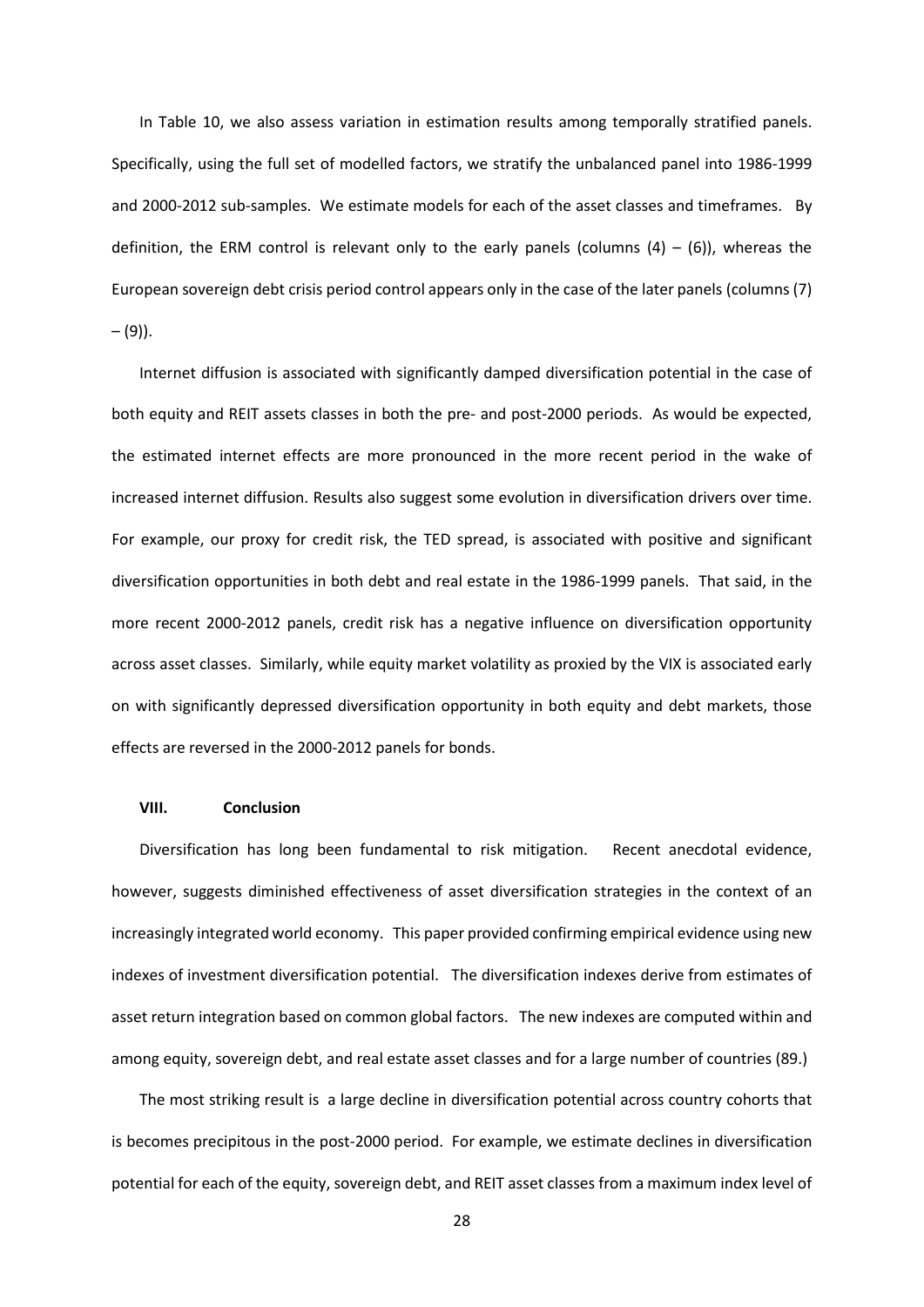100 in the late-1990s to roughly half that level by 2012! These diversification trends are robust to the state of the economy and to other influences.

Our analysis suggests further that declines in diversification potential are associated with numerous factors, notably including country economic development and internet diffusion. Declines in diversification potential also are associated with 1999 ERM and 2009-2010 European sovereign debt crisis periods. These findings are robust to the inclusion of numerous controls for market volatility, credit, economic, liquidity and portfolio risks. The results offer a cautionary note regarding asset class and geographic diversification of investment risk in an increasingly flat world.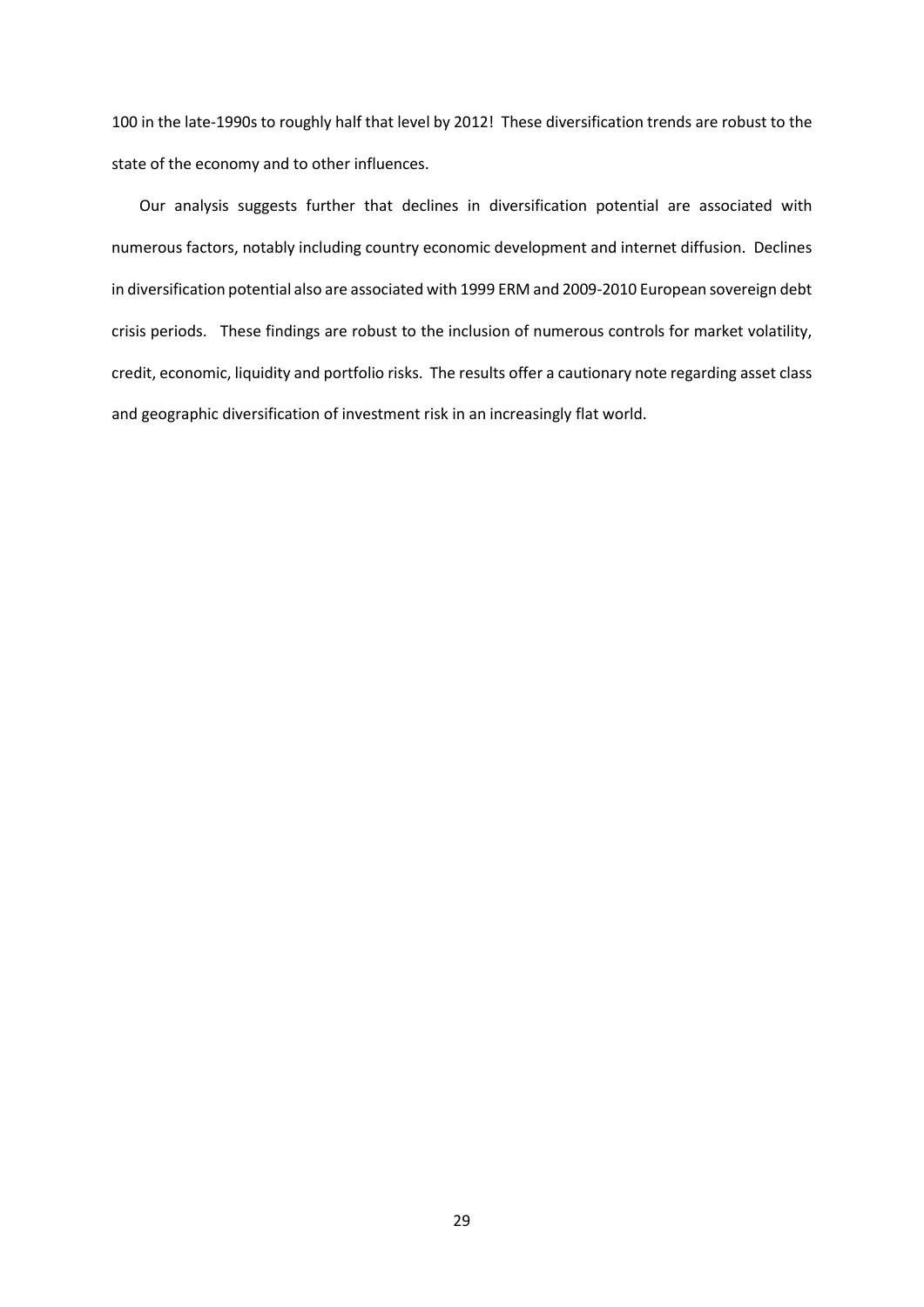#### **References**

Ammer, J. and Mei., J., 1996, Measuring International Economic Linkages with Stock Market Data, *Journal of Finance* 51, 1743–1763.

Baker, M. and J. Wurgler, 2006, Investor Sentiment and the Cross-Section of Stock Returns, *Journal of Finance*, 61, 645-1680.

Baker, M. and J. Wurgler, 2006, Comovement and Predictability Relationships Between Bonds and the Cross-section of Stocks, *Review of Asset Pricing Studies*, 2, 57–87

Baele, L, G. Bekaert and K. Inghelbrecht., 2009, The Determinants of Stock and Bond Return Comovements, *Review of Financial Studies*, Vol. 23, No. 6, 2374-2428.

Bekaert, Geert, Campbell R. Harvey, Christian Lundblad, and Stephan Siegel, 2011, What Segments Equity Markets?, *Review of Financial Studies*, 24, 3841-3890.

Bekaert, Geert, Campbell R. Harvey, Christian Lundblad, 2007, Liquidity and Expected Returns: Lessons from Emerging Markets, *Review of Financial Studies*, 20, 1783-1831.

Bekaert. G. and Harvey, C., 2014, Emerging Equity Markets in a Globalizing World, working paper.

Bekaert, G., and Harvey, C., 1995, Time-Varying World Market Integration, *Journal of Finance* 50, 403-444.

Bekaert, G., Harvey, C., and Ng, A., Ng, 2005, Market Integration and Contagion, *Journal of Business* 78, 39–69.

Bekaert, G., Hodrick, R., and Zhang, X., 2009, International Stock Return Comovements, Vol. LXIV, No. 6. *Journal of Finance*, 2591 – 2626

Berger, D., Pukthuanthong, K., and Yang, J.J., 2011, International Diversification with Frontier Markets, *Journal of Financial Economics*, 101, 227-242.

Cappiello, L., Engle, R.F., Sheppard, K., 2006, Asymmetric dynamics in the correlations of global equity and bond returns, *Journal of Financial Econometrics*, 4, 537-572.

Carrieri, F., Errunza, V., and Hogan, K., 2007, Characterizing World Market Integration Through Time, *Journal of Financial and Quantitative Analysis*, 42, 915-940.

Carrieri, F.l., I. Chaieb, V. Errunza, 2013, Do implicit barriers matter for globalization?, *The Review of Financial Studies*, 26, 1694-1739.

Chaieb, I, V. R. Errunza, and R. Gibson Brandon, 2014, Integration of Sovereign Bonds Markets: Time Variation and Maturity Effects, Swiss Finance Institute Research Paper 14-47.

Chambet, A., and Gibson, R., 2008, Financial Integration, Economic Instability, and Trade Structure in Emerging Markets, *Journal of International Money and Finance* 27, 654-675.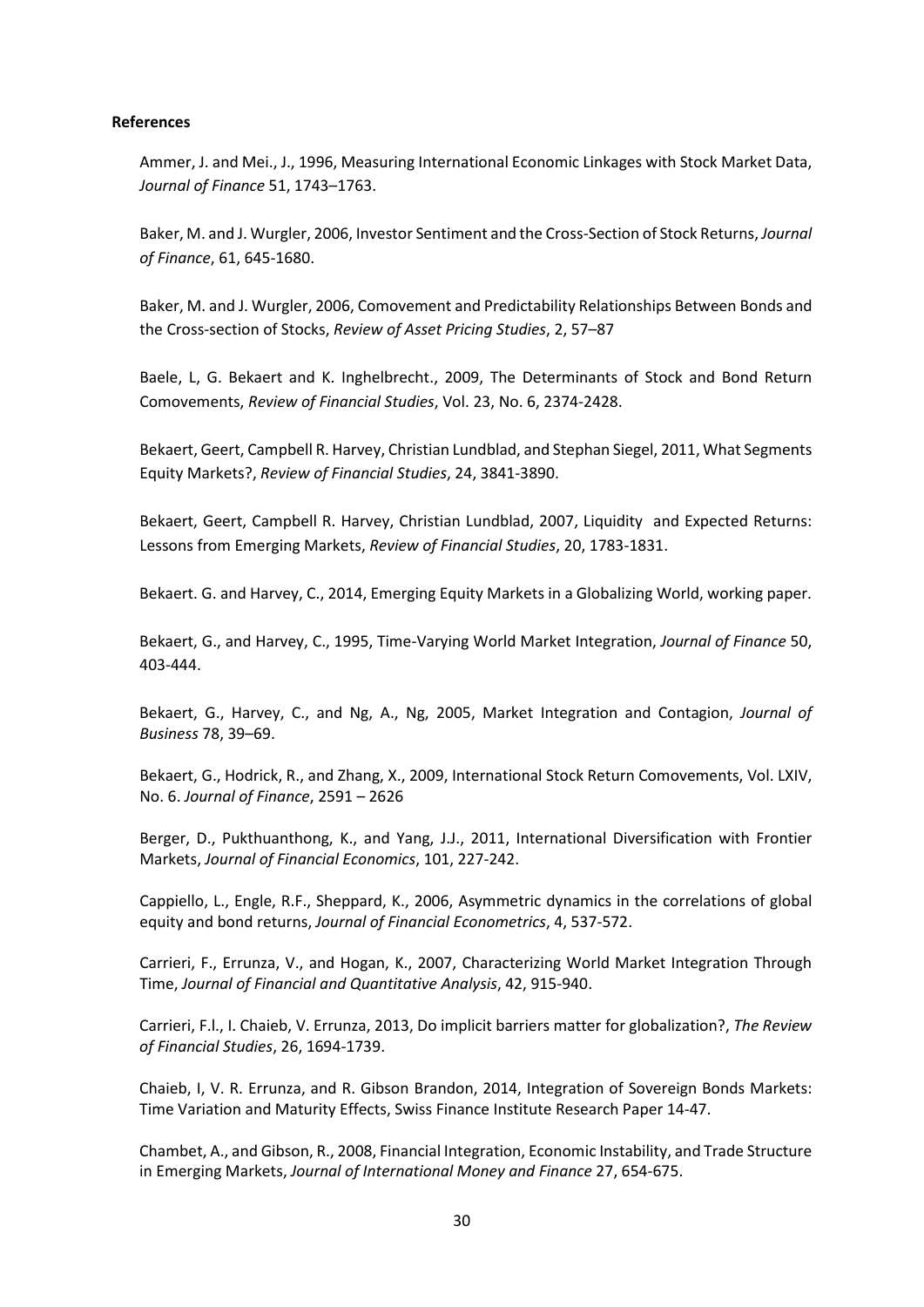Chan, K. C., G. A. Karolyi, and R. M. Stulz, 1992, Global Financial Markets and the Risk Premium on U.S. Equity, *Journal of Financial Economics* 32, 137-167.

Christofersen, P., Errunza, V., Jacobs, K., and Langlois, H., 2012, Is the Potential for International Diversification Disappearing? A Dynamic Copula Approach. *Review of Financial Studies*, 25, 3711- 3751.

Christoffersen, P. F.; Errunza, V. Jacobs, K., and J. Xisong, 2014, Correlation Dynamics and International Diversification Benefits, *International Journal of Forecasting*, 30, 807-824.

Christofersen, P., Errunza , V., Jacobs, K., and Langlois, H., 2017, *Review of Finance*, Dynamic Dependence and Diversification in Corporate Credit, Forthcoming

Conlon, T., Cotter, J., and R. Gencay, 2015, Long-Run International Diversification, Working Paper.

Cotter, J., S. A. Gabriel, and R. Roll, 2014, Can Housing Risk be Diversified? A Cautionary Tale from the Housing Boom and Bust, *Review of Financial Studies* 28, 913-936

Eiling, E and B. Gerard, 2014, Emerging Equity Market Comovements: Trends and Macroeconomic Fundamentals, *Review of Finance*, 19, 1543-1585.

Engle, R. and R. Susmel, 1993, Common Volatility in International Equity Markets, *Journal of Business and Economic Statistics* 11, 167-176.

Errunza, V., and Losq, E., 1985, International asset pricing under mild segmentation: Theory and test, *Journal of Finance* 40, 105-124.

Errunza, V., K. Hogan, and M.-W. Hung, 2007, Characterizing World Market Integration through Time, *Journal of Financial and Quantitative Analysis*, 42, 915-940.

Eun, C. S., Huang, W., and S. Lai, 2008, International Diversification with Large- and Small-Cap Stocks, The Journal of Financial and Quantitative Analysis, 43, 489-523

Friedman, Thomas, "The World is Flat", Picador Publishers, 2007.

Gagnon, L., and Karolyi, A., 2006 Price and Volatility Transmissions Across Borders, New York University Salomon Center Monograph Series Financial Markets, Institutions & Instruments, Volume 15, Number 3, August.

Goetzmann, W.N., Li, L., and Rouwenhorst, K.G., 2005, Long-term Global Market Correlations. *Journal of Business*, 78, 1-38.

Hardouvelis, G., Malliaropoulos, D., and Priestley, R., 2006, EMU and European Stock Market Integrations, *Journal of Business* 79, 369-392.

Harvey, C., 1991, The World Price of Covariance Risk, *Journal of Finance* 46, 111-159.

Hung, Kathy., and Glascock, John, 2010, Volatilities and Momentum Returns in Real Estate Investment Trusts, *Journal of Real Estate Finance and Economics* 41: 126–149.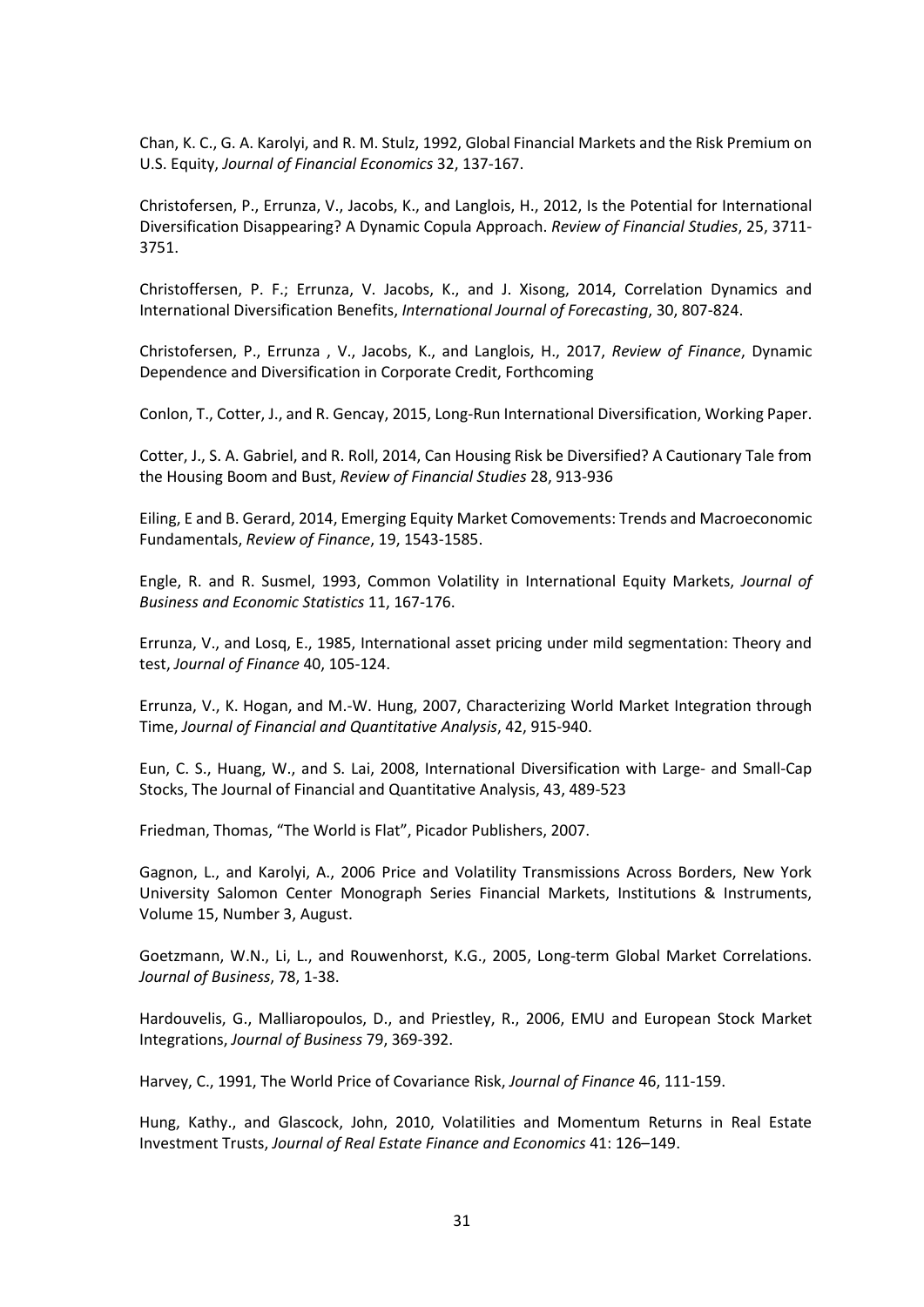Jorion, P. and W. Goetzmann, 1999, Global Stock Markets in the Twentieth Century, *Journal of Finance* 54, 953—980.

Karolyi, G. A. and Stulz, R. M., 1996, Why do Markets Move Together? An Investigation of U.S.- Japan Stock Return Comovements, *Journal of Finance* 51,951–986.

Karolyi, G. A., and Sanders, A. B., 1998, The Variation of Economic Risk Premiums in Real Estate Returns, *Journal of Real Estate Finance and Economics*, 17, 245-262.

King, M. A., and S. Wadhwani, 1990, Transmission of Volatility between Stock Markets, *Review of Financial Studies*, 3, 5-33.

Lesmond, D. A., 2005, Liquidity of Emerging Markets, *Journal of Financial Economics*, 77, 411–52.

Lesmond, D. A., J. P. Ogden, and C. A. Trzcinka, 1999, A New Estimate of Transaction Costs. *Review of Financial Studies*, 12, 1113–41.

Lin, T. C., and Lin, Z-H., 2011, Integration between Securitized Real Estate and Stock Markets: A Global Perspective, *Pacific-Basin Finance Journal*, 19, 571-85

Liow, Kim Hiang, 2010, Are Stock and Real Estate Markets Integrated? An Empirical Study of Six Asian Economies, *Journal of Real Estate Portfolio Management* 16 (3), 249-65.

Longin, F., Solnik,B., 2001, Extreme Correlation of International Equity Markets. *Journal of Finance*, 56, 649–676.

Peterson, James D. and Cheng-Ho Hsieh, 1997. Do Common Risk Factors in the Returns on Stocks and Bonds Explain Returns on REITs?, *Real Estate Economics*, 25, 321-345.

Portes, R., and H. Rey, 2005, The Determinants of Cross-border Equity Flows, *Journal of International Economics*, 65, 269–96.

Pukthuanthong-Le, K., and Roll, R., 2009 Global Market Integration: An Alternative Measure and Its Application, *Journal of Financial Economics*, 94, 214-232.

Rangvid, J., P. Santa-Clara, and M. Schmeling, 2016, Capital market integration and consumption risk sharing over the long run, *Journal of International Economics*, 103, 27–43.

Roll, R., 2013, Volatility, Correlation, and Diversification in a Multi-Factor World, *Journal of Portfolio Management,* 38, 2, 11-18.

Schotman, P., and Zalewska, A., 2006, Non-synchronous trading and testing for market integration in Central European emerging markets, *Journal of Empirical Finance* 13, 462-494.

Solnik, B., C Boucrelle, Y Le Fur, 1996, International market correlation and volatility, *Financial Analysts Journal* 52, 17-34.

Stulz, R. 1981, On the effects of barriers to international investment, *Journal of Finance* 36, 923– 934.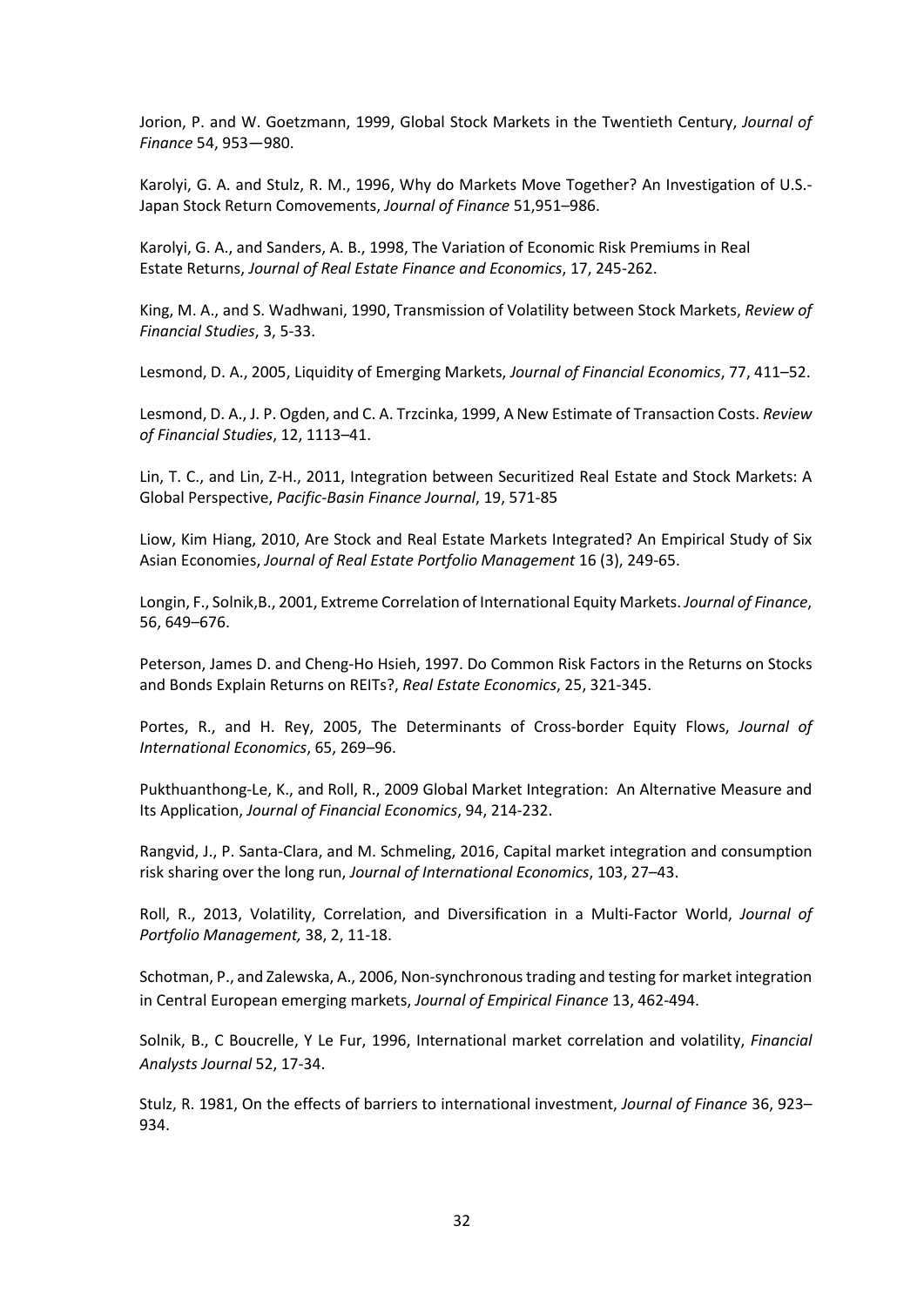You, L., and Daigler, R. T., 2010, Is international Diversification really Beneficial? *Journal of Banking and Finance*, 34, 163-173.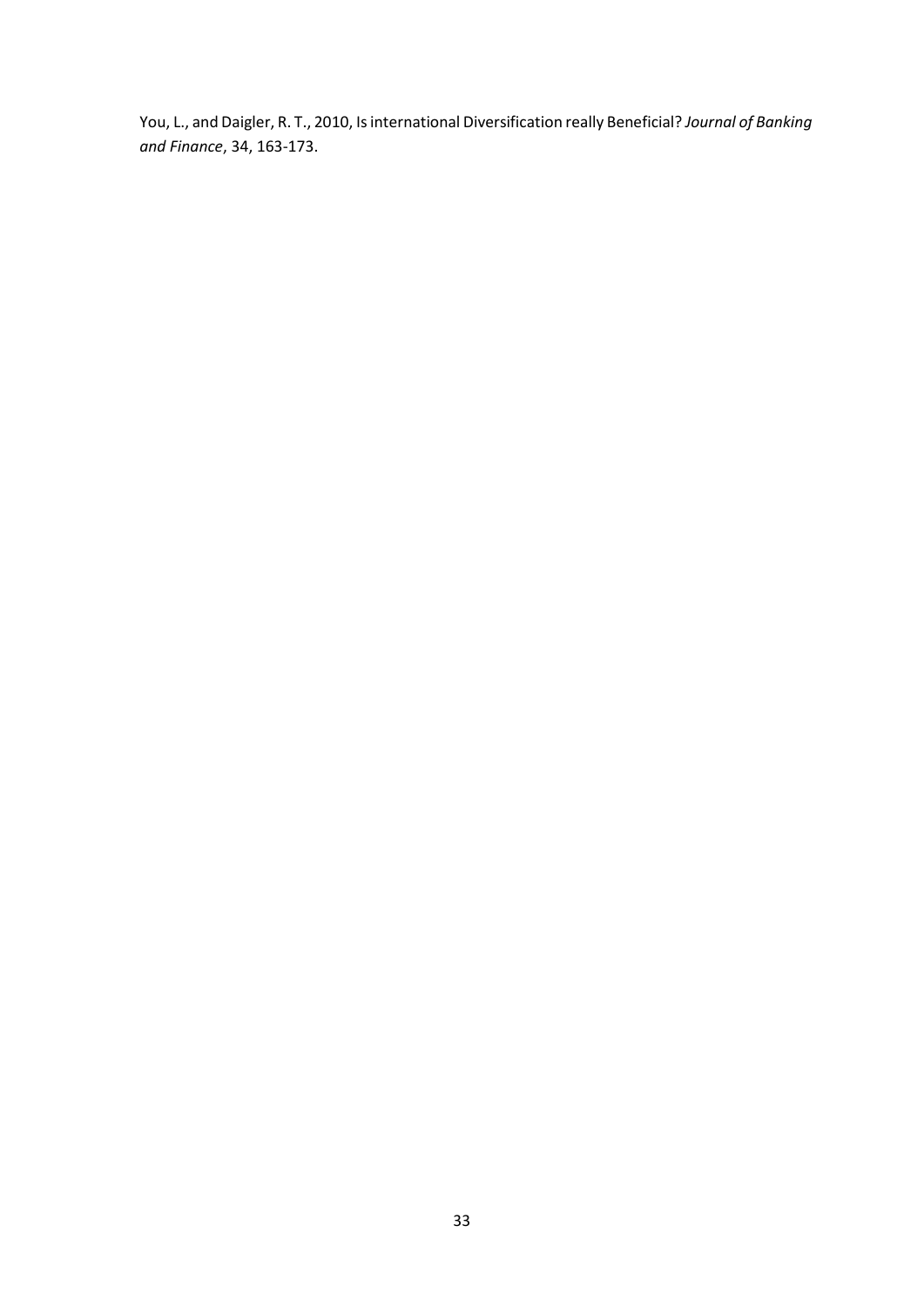



**Trends in Global Diversification Indexes by Asset Class**

Notes: This figure shows the average diversification indexes for each asset class between 1986 and 2012. There is a time-series plot of the diversification indexes and a fitted linear trend line. The diversification index is 100 minus the average R-square (in percent) from a multi-factor returns model fitted using daily data during every calendar year, 1986-2012. The dependent variable in each regression is a country-specific return on an asset class and the explanatory variables are global factors. The global factors are 16 principal components obtained from the pre-1986 markets. Countries and asset classes in separate regression are for equities: Australia, Austria, Belgium, Canada, Denmark, France, Germany, Hong Kong, Ireland, Italy, Japan, Netherlands, Singapore, South Africa, Switzerland, UK, US, Brazil, Malaysia, Norway, South Korea, Spain, Sweden; for bond: Austria, Belgium, Canada, Denmark, France, Germany, Ireland, Japan, Netherlands, Sweden, Switzerland, UK, US, and for REITs: Australia, Netherlands, UK, and US). To be included, a country/asset class must have at least 50 valid daily returns during the year.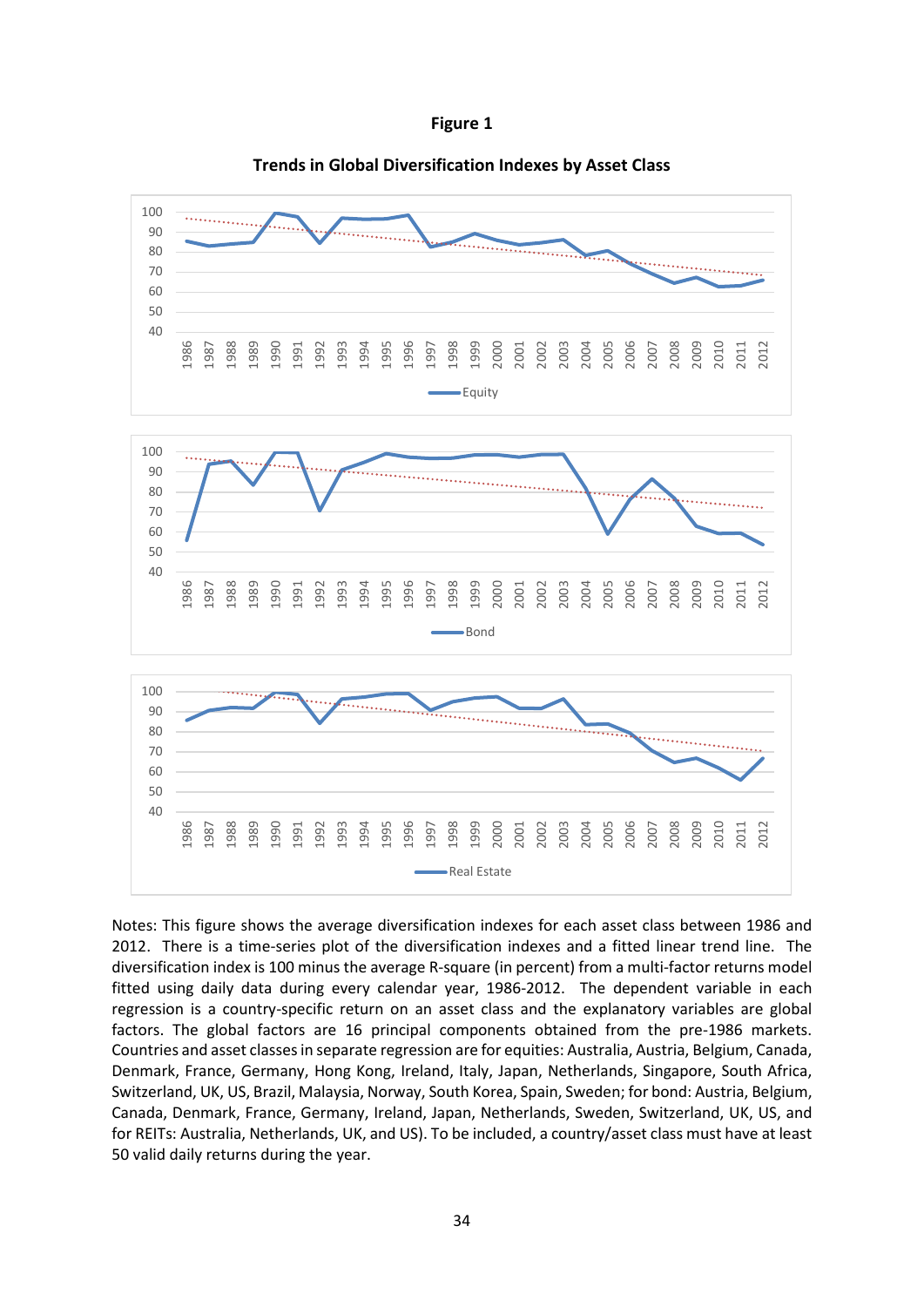



**Trend in World Diversification Index (average of 3 asset classes)**

Notes: This figure shows a time series plot of the average diversification index for three asset classes, equities, bonds and REITS along with a fitted linear trend line. The diversification index is 100 minus the average R-square (in percent) from a multi-factor returns model fitted using daily data during every calendar year, 1986-2012. The dependent variable in each regression is a countryspecific return on an asset class and the explanatory variables are global factors. The global factors are 16 principal components obtained from the pre-1986 markets. Countries and asset classes in separate regression are for equities: Australia, Austria, Belgium, Canada, Denmark, France, Germany, Hong Kong, Ireland, Italy, Japan, Netherlands, Singapore, South Africa, Switzerland, UK, US, Brazil, Malaysia, Norway, South Korea, Spain, Sweden; for bond: Austria, Belgium, Canada, Denmark, France, Germany, Ireland, Japan, Netherlands, Sweden, Switzerland, UK, US, and for REITs: Australia, Netherlands, UK, and US). To be included, a country/asset class must have at least 50 valid daily returns during the year.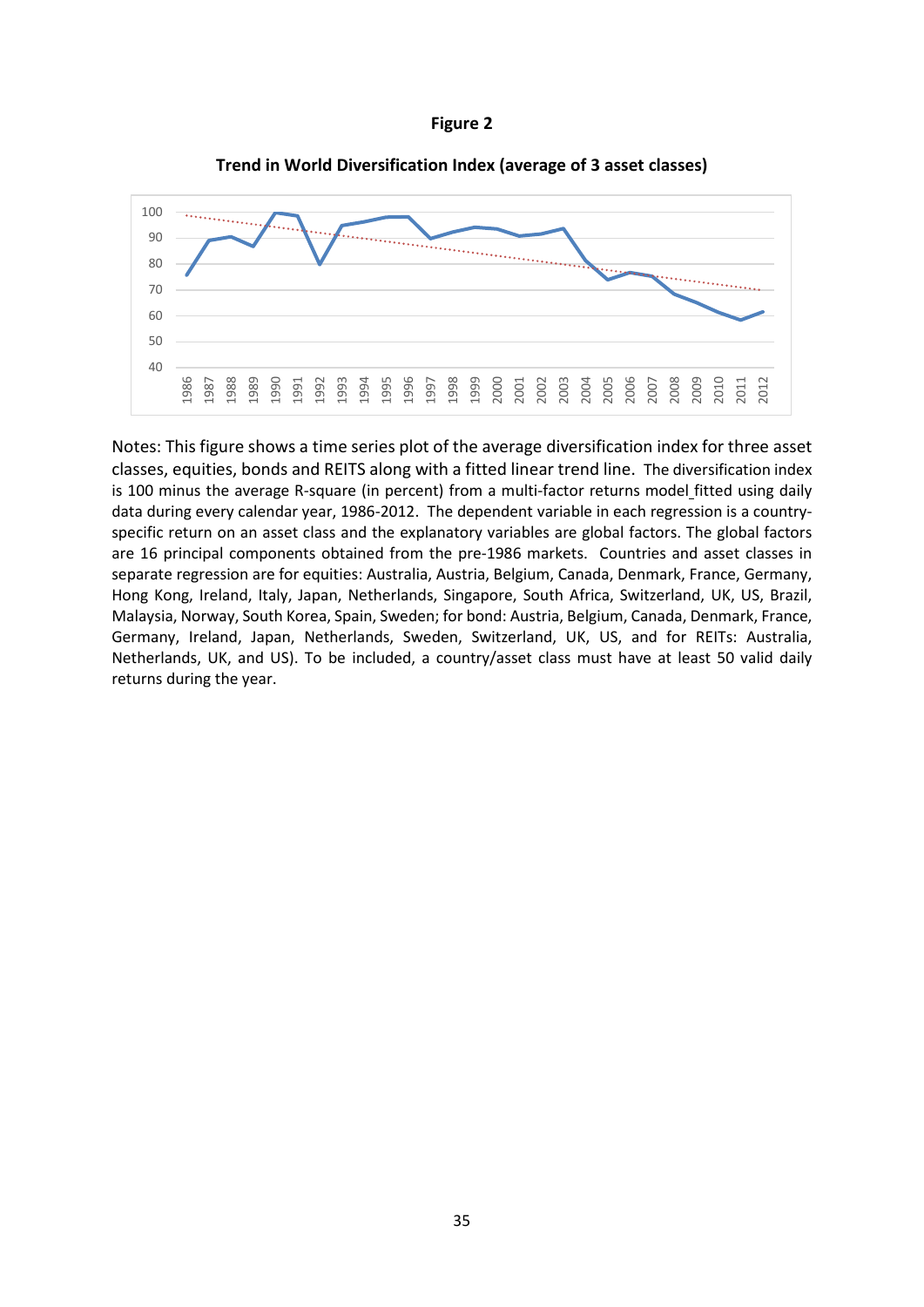



**Trends in Global Diversification Indexes by Asset Class and Cohort**

Notes: This figure shows the average diversification indexes for each asset class between 1986 and 2012 broken out by cohort years. The diversification index is 100 minus the average R-square (in percent) from a multi-factor returns model fitted using daily data during every calendar year, 1986- 2012. on the dependent variable in each regression is a country-specific return on an asset class and the explanatory variables are global factors. The global factors are 16 principal components obtained from the pre-1986 markets. Countries and asset classes in separate regression are for equities: Australia, Austria, Belgium, Canada, Denmark, France, Germany, Hong Kong, Ireland, Italy, Japan, Netherlands, Singapore, South Africa, Switzerland, UK, US, Brazil, Malaysia, Norway, South Korea, Spain, Sweden; for bond: Austria, Belgium, Canada, Denmark, France, Germany, Ireland, Japan, Netherlands, Sweden, Switzerland, UK, US, and for REITs: Australia, Netherlands, UK, and US). To be included, a country/asset class must have at least 50 valid daily returns during the year. Cohorts for equities are pre-1974, 1974-1983, 1984-1993 and post-1993; for bonds they are: pre-1986, 1986-1999 and post-1999; and for REITs they are pre-2000 and post-2000.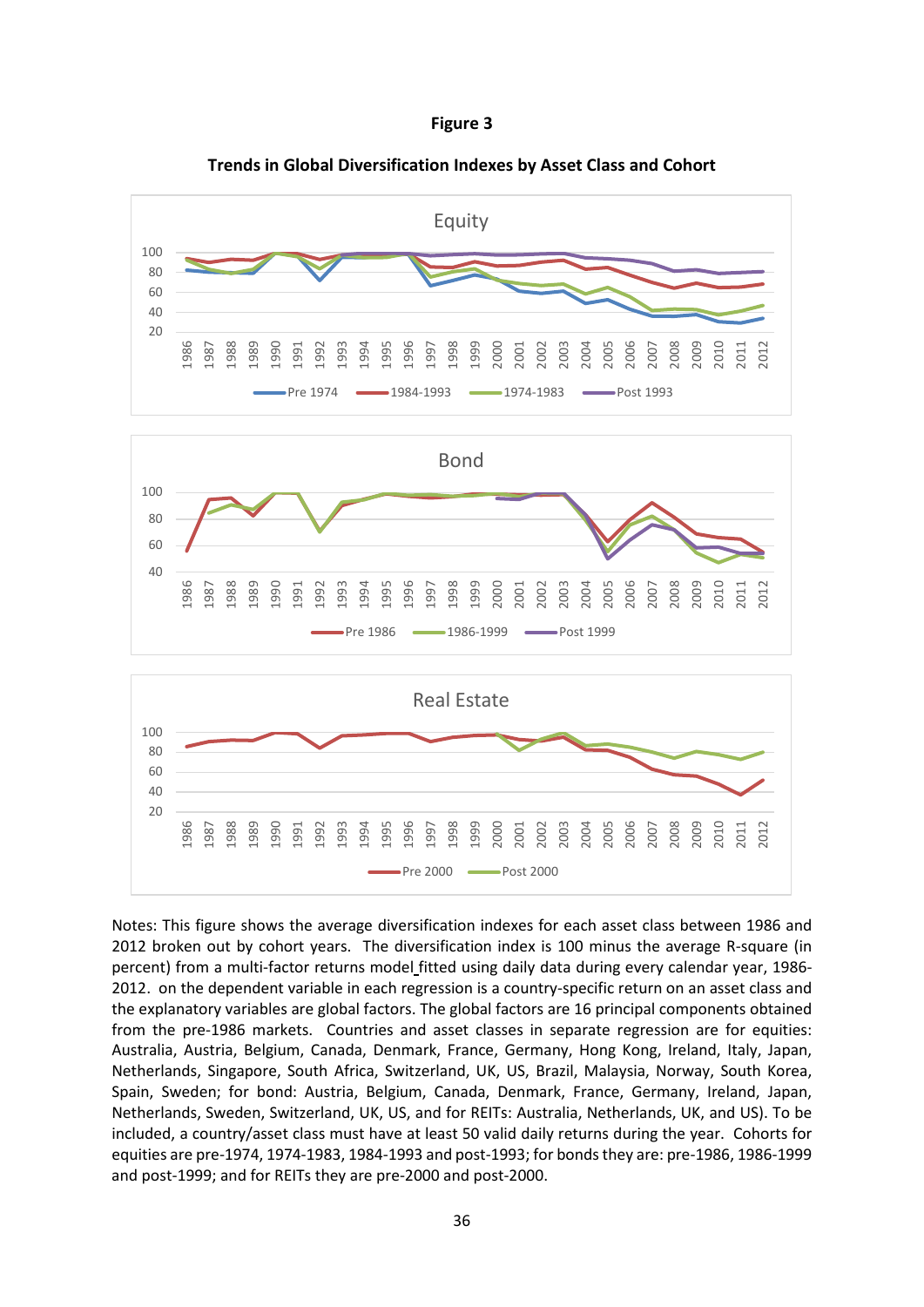



**Trends in Global Diversification and Risk by Asset Class**

Notes: This figure shows the average diversification indexes for each asset class and associated annual standard deviation of returns. The diversification index is 100 minus the average R-square (in percent) from a multi-factor returns model fitted using daily data during every calendar year, 1986-2012. The dependent variable in each regression is a country-specific return on an asset class and the explanatory variables are global factors. The global factors are 16 principal components obtained from the pre-1986 markets. Countries and asset classes in separate regression are for equities: Australia, Austria, Belgium, Canada, Denmark, France, Germany, Hong Kong, Ireland, Italy, Japan, Netherlands, Singapore, South Africa, Switzerland, UK, US, Brazil, Malaysia, Norway, South Korea, Spain, Sweden; for bond: Austria, Belgium, Canada, Denmark, France, Germany, Ireland, Japan, Netherlands, Sweden, Switzerland, UK, US, and for REITs: Australia, Netherlands, UK, and US). To be included, a country/asset class must have at least 50 valid daily returns during the year.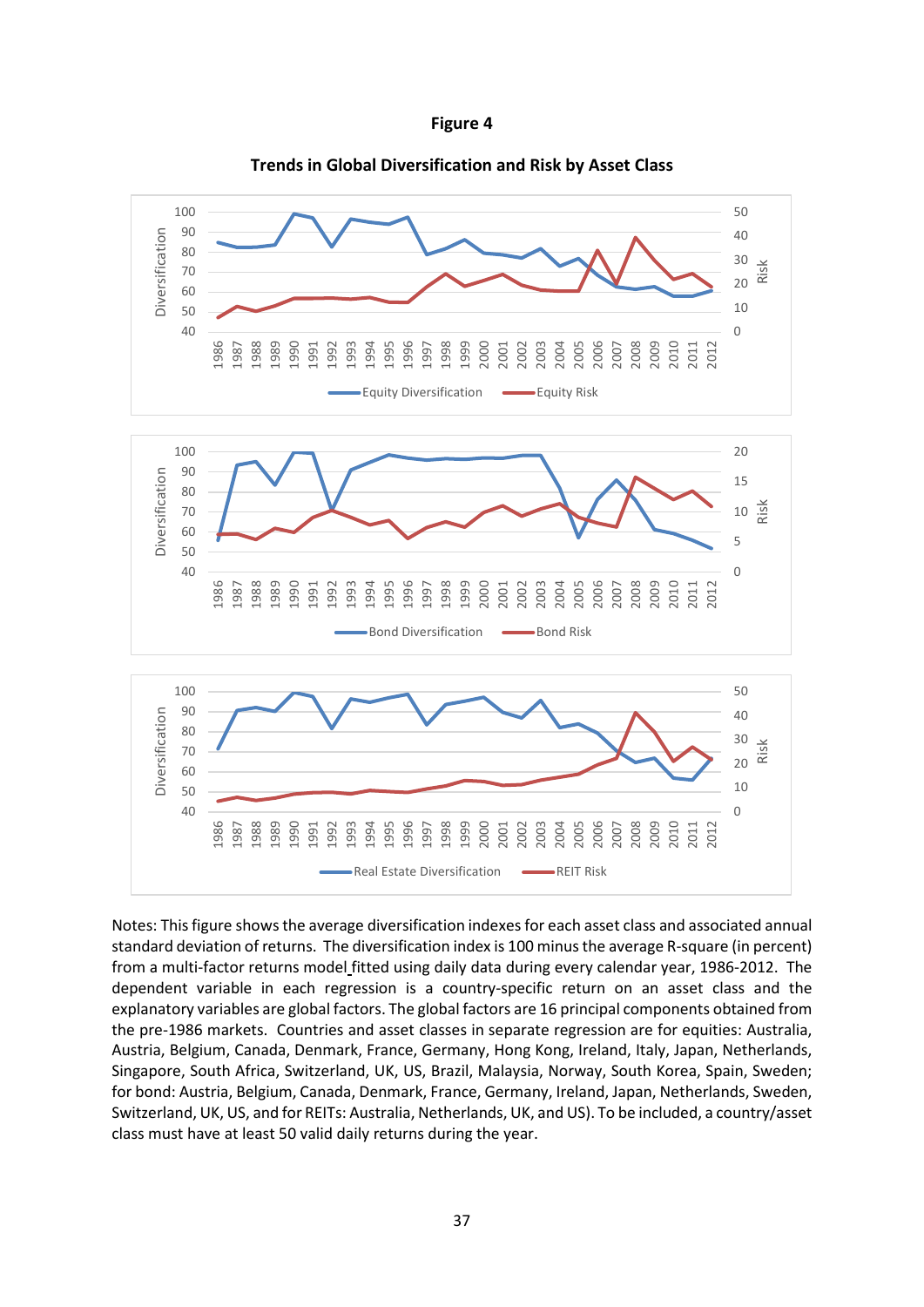



**Trends in World Diversification and Risk (average of 3 asset classes)**

Notes: This figure shows an average of the diversification indexes and associated risk for the three asset classes, equities, bonds and REITS. There is a time-series plot of the averages of the diversification indexes and risk using the standard deviation of returns. The diversification index is 100 minus the average R-square (in percent) from a multi-factor returns model fitted using daily data during every calendar year, 1986-2012. The dependent variable in each regression is a countryspecific return on an asset class and the explanatory variables are global factors. The global factors are 16 principal components obtained from the pre-1986 markets. Countries and asset classes in separate regression are for equities: Australia, Austria, Belgium, Canada, Denmark, France, Germany, Hong Kong, Ireland, Italy, Japan, Netherlands, Singapore, South Africa, Switzerland, UK, US, Brazil, Malaysia, Norway, South Korea, Spain, Sweden; for bond: Austria, Belgium, Canada, Denmark, France, Germany, Ireland, Japan, Netherlands, Sweden, Switzerland, UK, US, and for REITs: Australia, Netherlands, UK, and US). To be included, a country/asset class must have at least 50 valid daily returns during the year.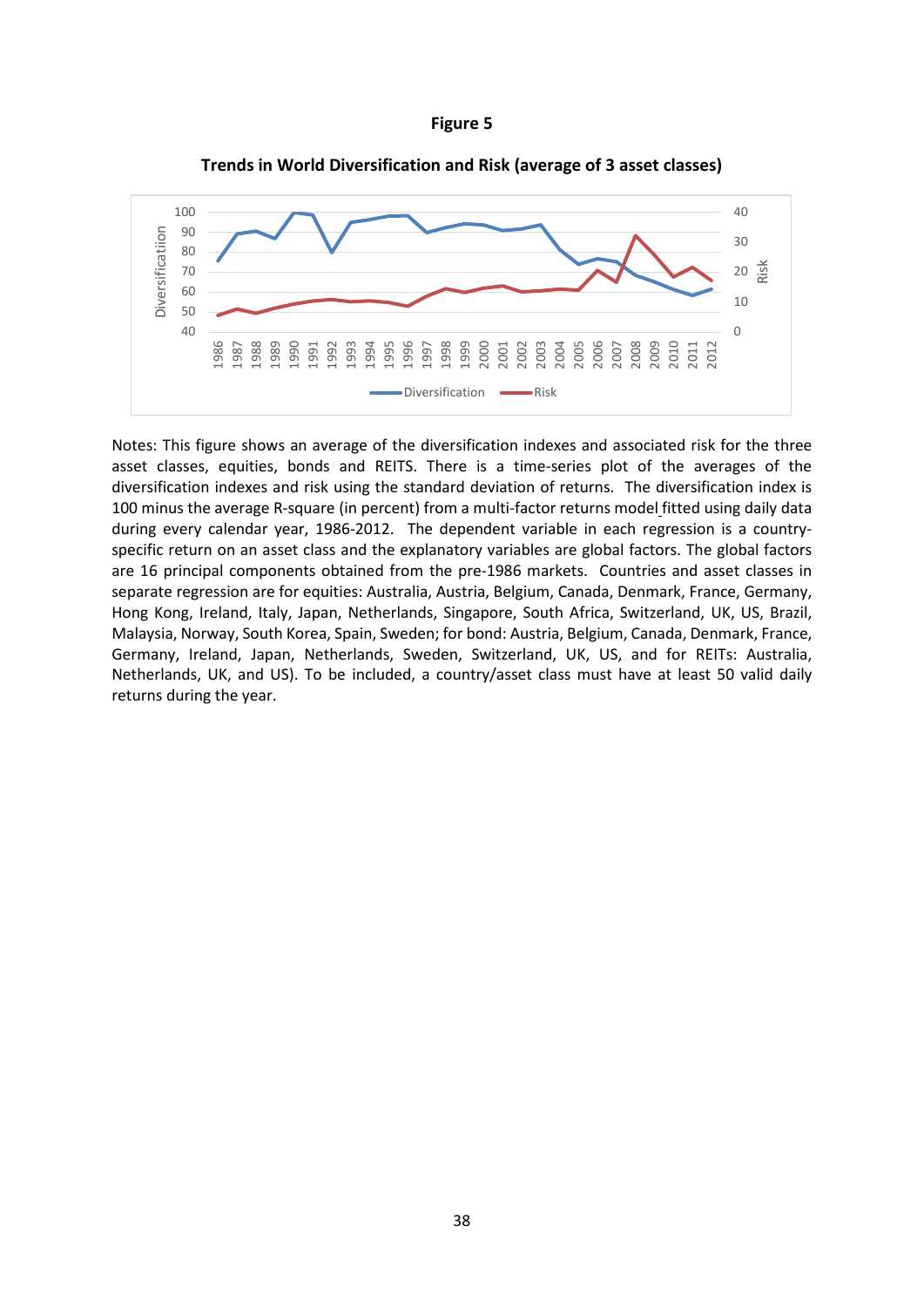

**Figure 6 Trends in Global Diversification Indexes by Asset Class** 

Notes: This figure shows the average diversification indexes for each asset class between 1986 and 2012 broken out for developed and emerging markets. The diversification index is 100 minus the average R-square (in percent) from a multi-factor returns model fitted using daily data during every calendar year, 1986-2012. The dependent variable in each regression is a country-specific return on an asset class and the explanatory variables are global factors. The global factors are 16 principal components obtained from the pre-1986 markets. Countries and asset classes in separate regression are for equities: Australia, Austria, Belgium, Canada, Denmark, France, Germany, Hong Kong, Ireland, Italy, Japan, Netherlands, Singapore, South Africa, Switzerland, UK, US, Brazil, Malaysia, Norway, South Korea, Spain, Sweden; for bond: Austria, Belgium, Canada, Denmark, France, Germany, Ireland, Japan, Netherlands, Sweden, Switzerland, UK, US, and for REITs: Australia, Netherlands, UK, and US). To be included, a country/asset class must have at least 50 valid daily returns during the year. The categorization of "developed" and "emerging" economies relies on the United Nations Human Development Index that incorporates a number of distinguishing features such as income and education. The United Nations country category of "very high human development" is taken here as a developed economies; those outside that category are taken here as emerging economies.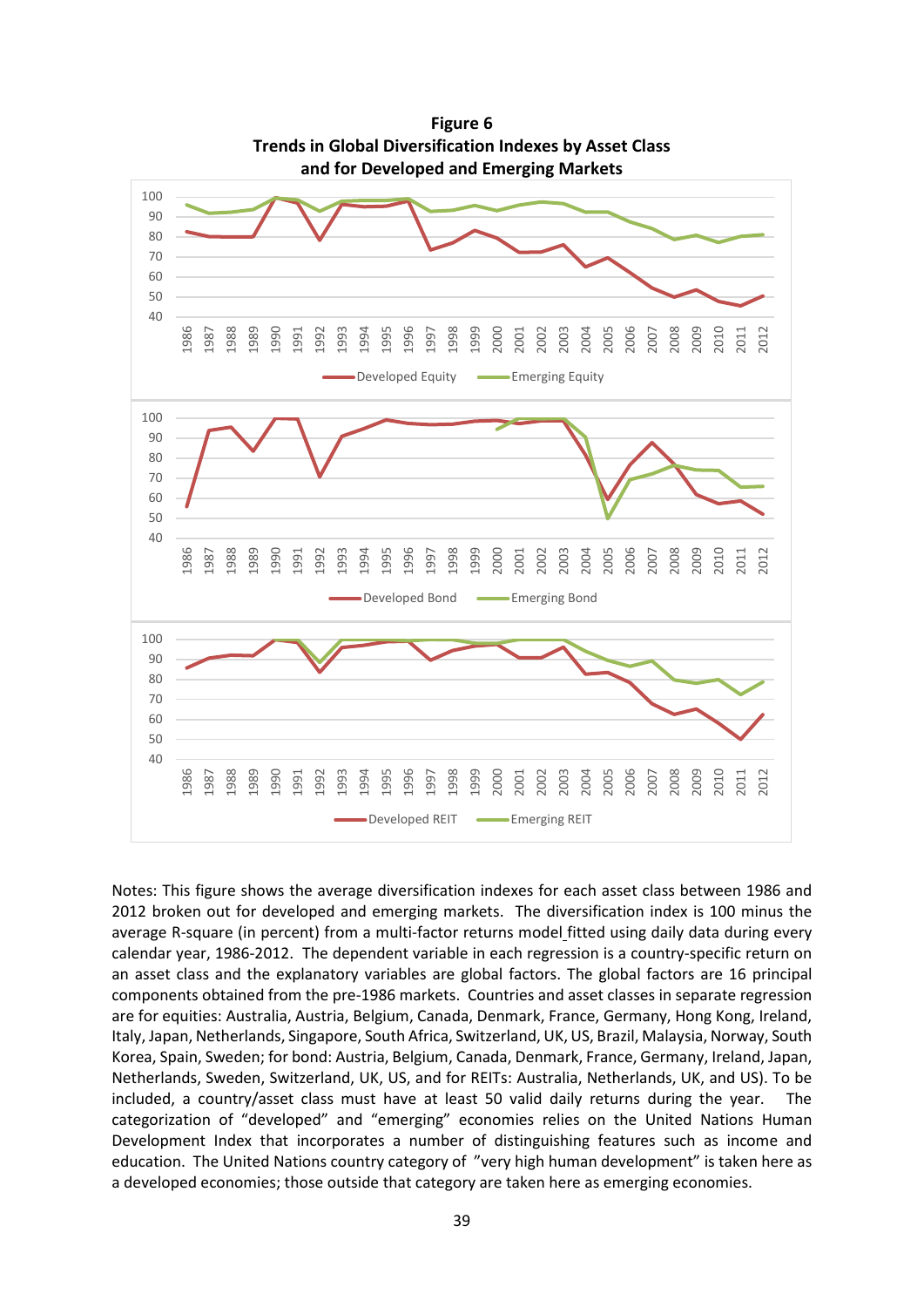



**Trends in U.S. Diversification Indexes Within and Among Asset classes**

Notes: This figure shows an average of the diversification indexes for the three asset classes, equities, bonds and REITS and for a single country, the US. There is a time-series plot of the averages of the diversification indexes across asset classes and the diversification indexes for equities, bonds and REITS for the US. The diversification index is 100 minus the average R-square (in percent) from a multifactor returns model fitted using daily data during every calendar year, 1986-2012. The dependent variable in each regression is a country-specific return on an asset class and the explanatory variables are global factors. The global factors are 16 principal components obtained from the pre-1986 markets. Countries and asset classes in separate regression are for equities: Australia, Austria, Belgium, Canada, Denmark, France, Germany, Hong Kong, Ireland, Italy, Japan, Netherlands, Singapore, South Africa, Switzerland, UK, US, Brazil, Malaysia, Norway, South Korea, Spain, Sweden; for bond: Austria, Belgium, Canada, Denmark, France, Germany, Ireland, Japan, Netherlands, Sweden, Switzerland, UK, US, and for REITs: Australia, Netherlands, UK, and US). To be included, a country/asset class must have at least 50 valid daily returns during the year.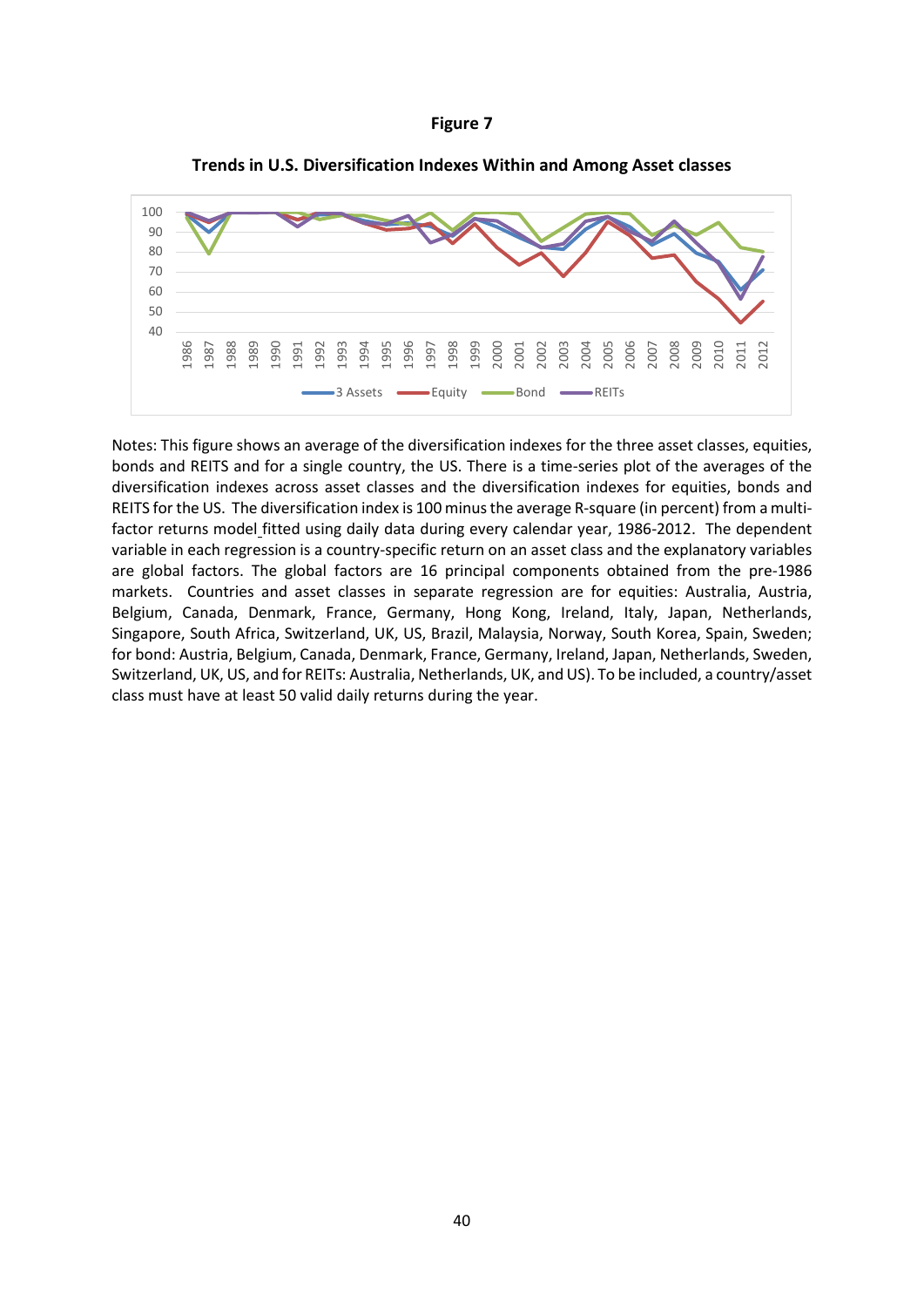## **Table 1**

| Equity       | Pre 1974      | Australia          | Austria              | Belgium         | Canada         | Denmark        | France      |
|--------------|---------------|--------------------|----------------------|-----------------|----------------|----------------|-------------|
|              |               | Germany            | Hong Kong            | Ireland         | Italy          | Japan          | Netherlands |
|              | 1974-         | Singapore          | South Africa         | Switzerland     | UK             | US             |             |
|              | 1983<br>1984- | <b>Brazil</b>      | Malaysia             | Norway          | South Korea    | Spain          | Sweden      |
|              | 1993          | Argentina          | Bangladesh           | Chile           | Colombia       | Czech Rep.     | Ecuador     |
|              |               | Finland            | Greece               | Hungary         | Iceland        | India          | Israel      |
|              |               | Jordan             | Kenya                | Luxembourg      | Mexico         | Morocco        | New Zealand |
|              |               | Pakistan           | Panama               | Peru            | Philippines    | Poland         | Portugal    |
|              |               | Slovakia           | Sri Lanka            | Taiwan          | Thailand       | Turkey<br>Cote | Venezuela   |
|              | Post 1993     | <b>Bahrain</b>     | Botswana             | <b>Bulgaria</b> | China          | d'Ivoire       | Croatia     |
|              |               | Cyprus             | Egypt                | Estonia         | Ghana          | Iceland        | Indonesia   |
|              |               | Jamaica            | Kazakhstan           | Kuwait          | Latvia         | Lebanon        | Lithuania   |
|              |               | Macedonia          | Malta                | Mauritius       | Montenegro     | Namibia        | Nigeria     |
|              |               | Oman               | Qatar                | Romania         | Russia         | Saudi Arabia   | Serbia      |
|              |               | Slovenia           | Trinidad             | Tunisia         | Ukraine        | <b>UAE</b>     | Vietnam     |
|              |               | Zambia             |                      |                 |                |                |             |
| Bond         | Pre 1986      | Austria            | Belgium              | Canada          | Denmark        | France         | Germany     |
|              |               | Ireland            | Japan                | Netherlands     | Sweden         | Switzerland    | <b>UK</b>   |
|              |               | US                 |                      |                 |                |                |             |
|              | 1986-<br>1999 | Australia          | Finland              |                 | New<br>Zealand |                |             |
|              |               | Spain              |                      | Italy           |                | Norway         | Portugal    |
|              | Post 1999     | China              | Czech Rep.           | Mexico          | Poland         | South Africa   |             |
|              |               |                    |                      |                 |                |                |             |
| <b>REITs</b> | Pre 2000      | Australia<br>South | Belgium              | Canada          | France         | Germany        | Netherlands |
|              |               | Africa             | UK                   | US              |                |                |             |
|              | Post 2000     | <b>Bulgaria</b>    | Greece<br><b>New</b> | Hong Kong       | Italy          | Japan          | Malaysia    |
|              |               | Mexico             | Zealand              | Singapore       | Turkey         |                |             |

## **Cohort Members for Asset Classes**

Notes: This table lists the markets used in estimating diversification indexes for equities, bond and REITS broken out by cohort years. There are 89 equity indexes, 25 bond indexes and 19 REIT indexes with data obtained from DataStream. Cohorts for equities are pre1974, 1974-1983, 1984-1993 and post1993; for bonds are pre1986, 1986-1999 and post1999; and for REITs are pre2000 and post2000.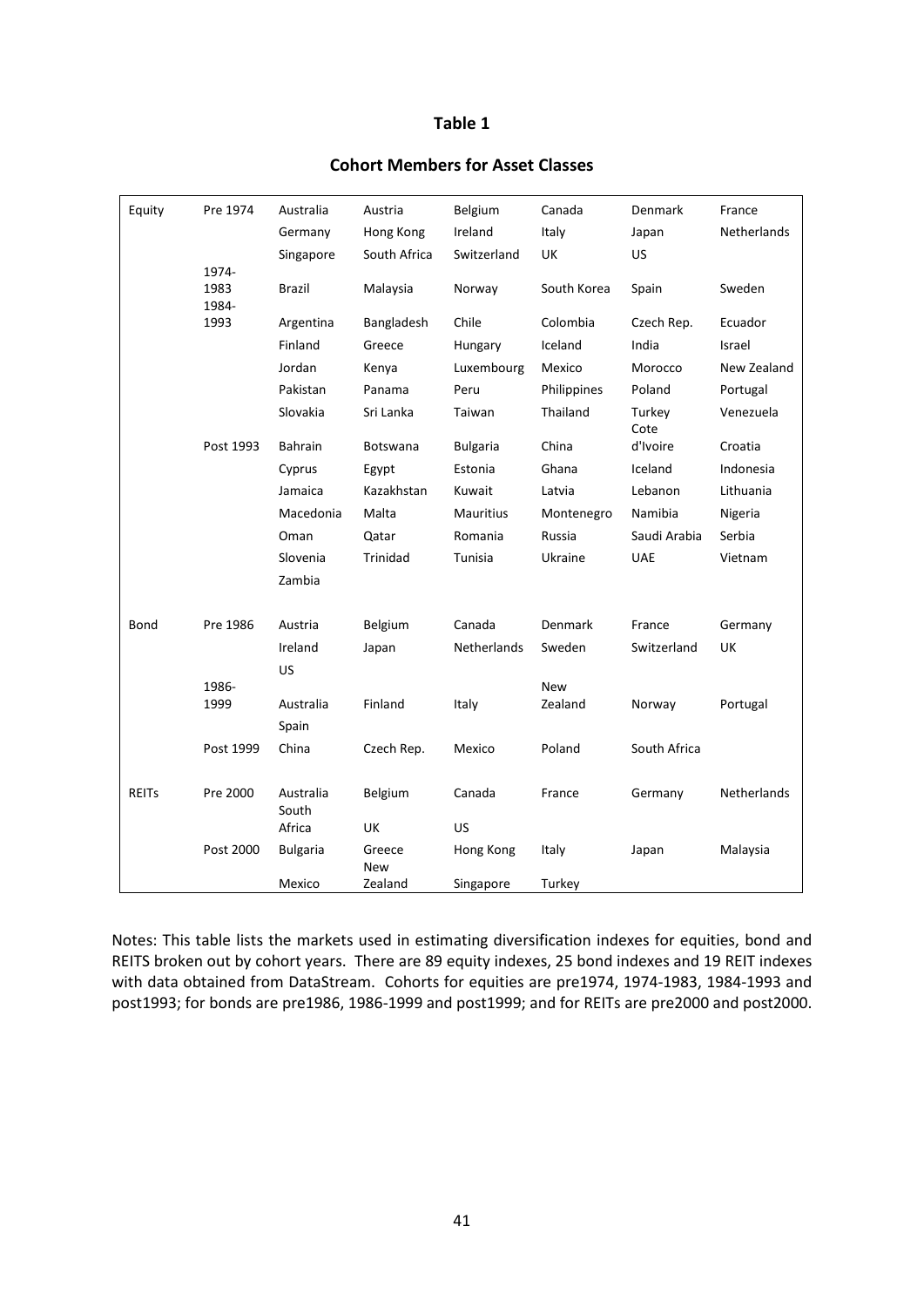|                 | Time Trends for Diversification indexes for Equities, bonds and KETTS<br><b>Full Sample</b> |            |                 |                |             |                  |                 |  |  |  |  |  |  |
|-----------------|---------------------------------------------------------------------------------------------|------------|-----------------|----------------|-------------|------------------|-----------------|--|--|--|--|--|--|
|                 |                                                                                             |            |                 | <b>Equity</b>  |             |                  |                 |  |  |  |  |  |  |
| World           | Argentina                                                                                   | Australia  | Austria         | <b>Bahrain</b> | Bangladesh  | Belgium          | <b>Botswana</b> |  |  |  |  |  |  |
| Index           |                                                                                             |            |                 |                |             |                  |                 |  |  |  |  |  |  |
| $-1.089$        | $-1.355$                                                                                    | $-1.968$   | $-3.123$        | $-0.105$       | NА          | $-3.387$         | $-0.668$        |  |  |  |  |  |  |
| $-5.892$        | $-3.532$                                                                                    | $-5.573$   | $-6.155$        | $-1.662$       | <b>NA</b>   | $-7.350$         | $-0.303$        |  |  |  |  |  |  |
| Brazil          | <b>Bulgaria</b>                                                                             | Canada     | Chile           | China          | Colombia    | Cote<br>d'Ivoire | Croatia         |  |  |  |  |  |  |
| $-2.292$        | $-3.96$                                                                                     | $-2.453$   | $-2.191$        | $-0.290$       | $-2.586$    | $-1.761$         | $-3.974$        |  |  |  |  |  |  |
| $-8.952$        | -7.725                                                                                      | $-9.860$   | $-8.674$        | -4.430         | -5.554      | $-5.598$         | -6.524          |  |  |  |  |  |  |
| Cyprus          | Czech<br>Rep.                                                                               | Denmark    | Ecuador         | Egypt          | Estonia     | Finland          | France          |  |  |  |  |  |  |
| $-1.998$        | $-3.359$                                                                                    | $-3.237$   | <b>NA</b>       | $-0.740$       | $-2.912$    | $-4.507$         | $-3.812$        |  |  |  |  |  |  |
| $-0.890$        | $-6.676$                                                                                    | $-7.647$   | <b>NA</b>       | $-2.253$       | $-7.394$    | $-8.652$         | $-9.511$        |  |  |  |  |  |  |
| Germany         | Ghana                                                                                       | Greece     | Hong<br>Kong    | Hungary        | Iceland     | India            | Indonesia       |  |  |  |  |  |  |
| $-3.236$        | $-0.007$                                                                                    | $-2.511$   | $-1.048$        | $-3.164$       | $-1.844$    | $-1.406$         | $-2.282$        |  |  |  |  |  |  |
| $-8.21$         | $-0.690$                                                                                    | $-6.182$   | $-3.725$        | $-7.275$       | $-4.451$    | $-6.890$         | $-2.348$        |  |  |  |  |  |  |
| Ireland         | Israel                                                                                      | Italy      | Jamaica         | Japan          | Jordan      | Kazakhstan       | Kenya           |  |  |  |  |  |  |
| $-2.672$        | $-2.055$                                                                                    | $-3.478$   | $-0.091$        | $-0.001$       | 0.105       | 0.941            | $-0.166$        |  |  |  |  |  |  |
| $-6.806$        | $-8.425$                                                                                    | $-8.761$   | $-0.674$        | $-0.002$       | 1.364       | 0.300            | $-1.805$        |  |  |  |  |  |  |
| Kuwait          | Latvia                                                                                      | Lebanon    | Lithuania       | Luxembourg     | Macedonia   | Malaysia         | Malta           |  |  |  |  |  |  |
| $-0.140$        | $-3.078$                                                                                    | 2.071      | $-5.108$        | $-3.567$       | $-2.439$    | $-0.698$         | $-2.024$        |  |  |  |  |  |  |
| $-3.148$        | $-7.511$                                                                                    | 1.490      | -7.753          | $-3.381$       | $-1.910$    | $-2.317$         | $-6.659$        |  |  |  |  |  |  |
| Mauritius       | Mexico                                                                                      | Montenegro | Morocco         | Namibia        | Netherlands | New<br>Zealand   | Nigeria         |  |  |  |  |  |  |
| <b>NA</b>       | $-2.759$                                                                                    | $-0.012$   | $-0.901$        | $-0.759$       | $-3.368$    | $-2.14$          | $-0.055$        |  |  |  |  |  |  |
| <b>NA</b>       | $-12.889$                                                                                   | $-0.073$   | $-3.835$        | $-0.507$       | $-7.165$    | $-5.514$         | $-1.756$        |  |  |  |  |  |  |
| Norway          | Oman                                                                                        | Pakistan   | Panama          | Peru           | Philippines | Poland           | Portugal        |  |  |  |  |  |  |
| $-2.882$        | $-0.322$                                                                                    | 0.077      | NA              | $-1.708$       | $-0.521$    | $-3.944$         | $-2.750$        |  |  |  |  |  |  |
| $-8.167$        | $-1.826$                                                                                    | 0.626      | <b>NA</b>       | -4.920         | -1.935      | $-9.226$         | $-6.104$        |  |  |  |  |  |  |
| Qatar           | Romania                                                                                     | Russia     | Saudi<br>Arabia | Serbia         | Singapore   | Slovakia         | Slovenia        |  |  |  |  |  |  |
| $-0.483$        | $-5.023$                                                                                    | $-3.571$   | $-0.736$        | $-3.906$       | $-1.559$    | $-0.992$         | 8.476           |  |  |  |  |  |  |
| -1.052          | -7.933                                                                                      | -4.662     | -1.885          | $-2.089$       | $-4.714$    | -4.335           | 2.843           |  |  |  |  |  |  |
| South<br>Africa | South<br>Korea                                                                              | Spain      | Sri Lanka       | Sweden         | Switzerland | Taiwan           | Thailand        |  |  |  |  |  |  |
| $-2.577$        | $-1.164$                                                                                    | $-3.228$   | $-0.026$        | $-3.292$       | $-2.738$    | $-0.897$         | $-0.799$        |  |  |  |  |  |  |
| $-6.407$        | $-6.961$                                                                                    | $-8.588$   | $-0.398$        | $-8.564$       | $-5.787$    | $-5.361$         | $-3.547$        |  |  |  |  |  |  |
| Trinidad        | Tunisia                                                                                     | Turkey     | Ukraine         | <b>UAE</b>     | UK          | <b>US</b>        | Venezuela       |  |  |  |  |  |  |
| 0.038           | $-1.591$                                                                                    | $-2.615$   | $-3.463$        | $-1.061$       | $-3.449$    | $-1.644$         | 0.077           |  |  |  |  |  |  |
| 1.574           | $-3.567$                                                                                    | $-7.399$   | $-3.704$        | $-1.323$       | $-10.029$   | $-7.783$         | 0.623           |  |  |  |  |  |  |
| Vietnam         | Zambia                                                                                      |            |                 |                |             |                  |                 |  |  |  |  |  |  |
| $-0.259$        | $-0.299$                                                                                    |            |                 |                |             |                  |                 |  |  |  |  |  |  |
| $-2.231$        | $-1.775$                                                                                    |            |                 |                |             |                  |                 |  |  |  |  |  |  |
|                 |                                                                                             |            |                 | <b>Bonds</b>   |             |                  |                 |  |  |  |  |  |  |
| World<br>Index  | Australia                                                                                   | Austria    | Belgium         | Canada         | China       | Czech Rep.       | Denmark         |  |  |  |  |  |  |
| $-0.958$        | $-2.201$                                                                                    | $-0.939$   | $-1.182$        | $-1.484$       | 0.008       | $-4.951$         | $-6.190$        |  |  |  |  |  |  |

**Table 2 Time Trends for Diversification Indexes for Equities, Bonds and REITs**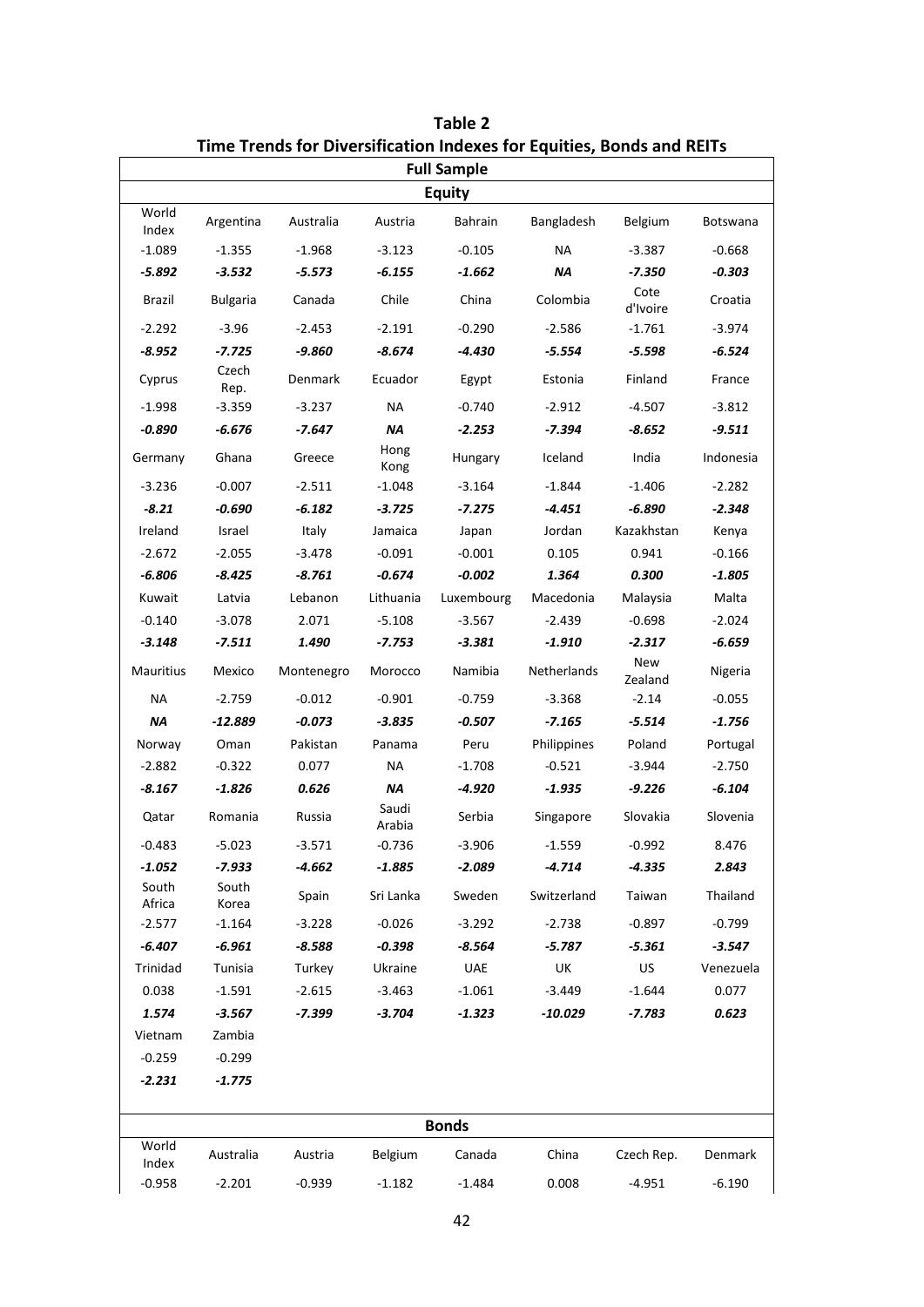| $-2.623$              | $-5.803$ | $-2.012$ | $-2.579$ | $-6.085$     | 0.205    | $-4.419$  | -4.150             |
|-----------------------|----------|----------|----------|--------------|----------|-----------|--------------------|
| Finland               | France   | Germany  | Ireland  | Italy        | Japan    | Mexico    | <b>Netherlands</b> |
| $-1.675$              | $-4.871$ | $-0.566$ | $-1.020$ | $-2.064$     | $-0.766$ | $-12.176$ | $-3.454$           |
| -3.084                | $-4.139$ | $-1.133$ | $-2.899$ | $-3.386$     | $-1.749$ | $-1.850$  | $-5.115$           |
| <b>New</b><br>Zealand | Norway   | Poland   | Portugal | South Africa | Spain    | Sweden    | Switzerland        |
| $-2.555$              | $-1.812$ | $-7.042$ | $-1.670$ | $-5.640$     | $-1.786$ | $-3.298$  | $-0.153$           |
| $-6.124$              | $-3.923$ | $-8.776$ | $-3.462$ | $-6.381$     | $-4.082$ | $-6.330$  | $-0.393$           |
| UK                    | US.      |          |          |              |          |           |                    |
| $-0.635$              | $-0.702$ |          |          |              |          |           |                    |
| $-2.143$              | $-2.509$ |          |          |              |          |           |                    |

|                 | <b>REITS</b> |          |                 |           |             |                       |           |  |  |  |  |  |
|-----------------|--------------|----------|-----------------|-----------|-------------|-----------------------|-----------|--|--|--|--|--|
| World<br>Index  | Australia    | Belgium  | <b>Bulgaria</b> | Canada    | France      | Germany               | Greece    |  |  |  |  |  |
| $-1.216$        | $-1.491$     | $-4.821$ | $-4.378$        | $-3.178$  | $-3.216$    | $-1.024$              | $-1.216$  |  |  |  |  |  |
| $-5.374$        | $-5.304$     | $-9.290$ | $-3.124$        | $-6.751$  | -5.334      | $-3.268$              | $-5.374$  |  |  |  |  |  |
| Hong<br>Kong    | Italy        | Japan    | Malaysia        | Mexico    | Netherlands | <b>New</b><br>Zealand | Singapore |  |  |  |  |  |
| 1.435           | $-4.468$     | 0.521    | $-2.789$        | <b>NA</b> | $-2.321$    | $-5.011$              | $-4.599$  |  |  |  |  |  |
| 1.257           | $-6.367$     | 0.686    | -4.992          | <b>NA</b> | $-4.666$    | $-4.108$              | $-3.079$  |  |  |  |  |  |
| South<br>Africa | Turkey       | UK       | US.             |           |             |                       |           |  |  |  |  |  |
| $-1.781$        | <b>NA</b>    | $-2.444$ | $-0.872$        |           |             |                       |           |  |  |  |  |  |
| $-6.218$        | ΝA           | $-6.963$ | -4.843          |           |             |                       |           |  |  |  |  |  |

|                  |                 |            |              | <b>Pre 2000</b> |             |                       |                 |
|------------------|-----------------|------------|--------------|-----------------|-------------|-----------------------|-----------------|
|                  |                 |            |              | <b>Equity</b>   |             |                       |                 |
| World<br>Index   | Argentina       | Australia  | Austria      | <b>Bahrain</b>  | Bangladesh  | Belgium               | <b>Botswana</b> |
| 0.327            | $-2.549$        | $-1.045$   | $-0.298$     | <b>NA</b>       | 0.322       | 0.113                 | <b>NA</b>       |
| 0.715            | $-2.347$        | $-0.935$   | $-0.279$     | <b>NA</b>       | 0.811       | 0.108                 | <b>NA</b>       |
| <b>Brazil</b>    | <b>Bulgaria</b> | Canada     | Chile        | China           | Colombia    | Cote<br>d'Ivoire      | Croatia         |
| $-0.377$         | <b>NA</b>       | $-1.096$   | $-1.883$     | <b>NA</b>       | 0.327       | 0.037                 | $-1.957$        |
| $-2.029$         | <b>NA</b>       | $-1.733$   | $-2.280$     | <b>NA</b>       | 0.456       | 0.378                 | $-0.582$        |
| Cyprus           | Czech<br>Rep.   | Denmark    | Ecuador      | Egypt           | Estonia     | Finland               | France          |
| <b>NA</b>        | $-3.666$        | 0.817      | $-0.143$     | 0.086           | $-0.029$    | $-1.158$              | $-1.086$        |
| <b>NA</b>        | $-1.380$        | 2.017      | $-0.931$     | 0.190           | $-0.205$    | $-0.811$              | $-0.962$        |
| Germany          | Ghana           | Greece     | Hong<br>Kong | Hungary         | Iceland     | India                 | Indonesia       |
| $-0.487$         | <b>NA</b>       | 0.056      | $-1.105$     | $-3.675$        | 0.177       | $-0.094$              | <b>NA</b>       |
| $-0.402$         | <b>NA</b>       | 0.100      | $-1.240$     | $-2.552$        | 0.904       | $-0.397$              | <b>NA</b>       |
| Ireland          | Israel          | Italy      | Jamaica      | Japan           | Jordan      | Kazakhstan            | Kenya           |
| 0.369            | $-0.723$        | 0.065      | $-0.372$     | 0.722           | 0.460       | <b>NA</b>             | 0.010           |
| 0.417            | $-2.087$        | 0.071      | 1.603        | 1.061           | 1.365       | <b>NA</b>             | $-0.217$        |
| Kuwait           | Latvia          | Lebanon    | Lithuania    | Luxembourg      | Macedonia   | Malaysia              | Malta           |
| $-0.095$         | <b>NA</b>       | <b>NA</b>  | <b>NA</b>    | <b>NA</b>       | <b>NA</b>   | 0.741                 | 1.016           |
| $-0.478$         | <b>NA</b>       | <b>NA</b>  | <b>NA</b>    | <b>NA</b>       | <b>NA</b>   | 1.117                 | 1.932           |
| <b>Mauritius</b> | Mexico          | Montenegro | Morocco      | Namibia         | Netherlands | <b>New</b><br>Zealand | Nigeria         |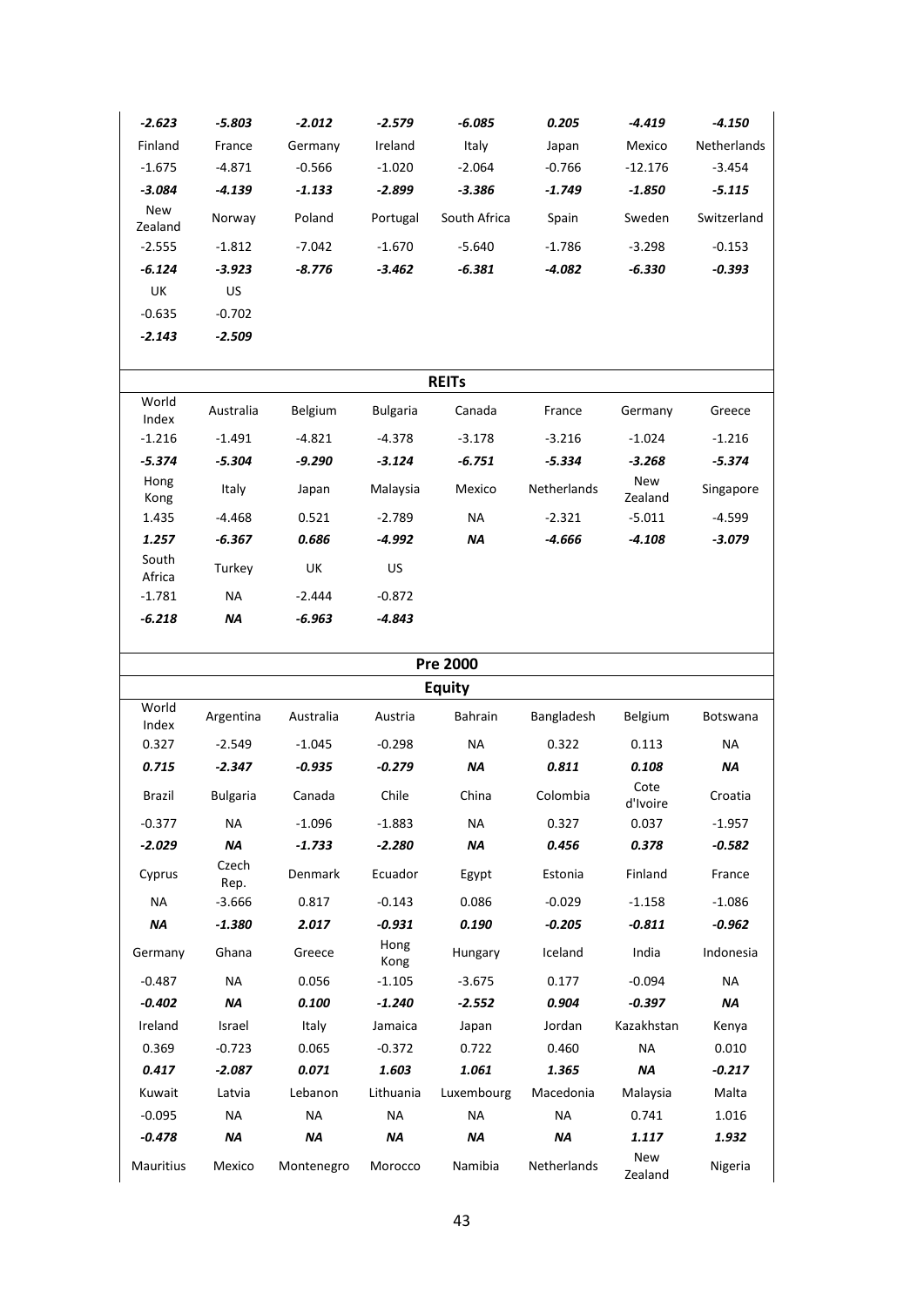| $-0.095$        | $-2.152$       | <b>NA</b> | 0.446           | <b>NA</b>    | 0.201       | $-1.149$       | $-0.033$    |
|-----------------|----------------|-----------|-----------------|--------------|-------------|----------------|-------------|
| $-0.527$        | -4.527         | <b>NA</b> | 1.448           | <b>NA</b>    | 0.149       | $-1.072$       | $-1.732$    |
| Norway          | Oman           | Pakistan  | Panama          | Peru         | Philippines | Poland         | Portugal    |
| $-0.280$        | $-0.189$       | $-0.380$  | <b>NA</b>       | $-1.429$     | $-1.227$    | $-3.803$       | $-3.363$    |
| $-0.348$        | $-0.849$       | $-0.651$  | <b>NA</b>       | $-2.702$     | $-1.940$    | $-2.433$       | $-2.296$    |
| Qatar           | Romania        | Russia    | Saudi<br>Arabia | Serbia       | Singapore   | Slovakia       | Slovenia    |
| NА              | <b>NA</b>      | $-3.371$  | <b>NA</b>       | <b>NA</b>    | $-0.497$    | 0.182          | <b>NA</b>   |
| <b>NA</b>       | <b>NA</b>      | $-0.595$  | <b>NA</b>       | <b>NA</b>    | $-0.481$    | 0.983          | <b>NA</b>   |
| South<br>Africa | South<br>Korea | Spain     | Sri Lanka       | Sweden       | Switzerland | Taiwan         | Thailand    |
| $-1.197$        | $-0.011$       | $-0.422$  | $-0.155$        | $-0.616$     | 1.348       | $-0.053$       | $-0.850$    |
| $-1.188$        | $-0.046$       | $-0.457$  | $-1.047$        | $-0.534$     | 1.162       | $-0.199$       | $-1.048$    |
| Trinidad        | Tunisia        | Turkey    | Ukraine         | <b>UAE</b>   | UK          | US             | Venezuela   |
| 0.551           | <b>NA</b>      | $-0.428$  | <b>NA</b>       | <b>NA</b>    | $-0.966$    | $-0.750$       | $-1.062$    |
| 1.495           | <b>NA</b>      | $-1.738$  | <b>NA</b>       | <b>NA</b>    | $-0.950$    | $-3.344$       | $-2.540$    |
| Vietnam         | Zambia         |           |                 |              |             |                |             |
| <b>NA</b>       | <b>NA</b>      |           |                 |              |             |                |             |
| <b>NA</b>       | <b>NA</b>      |           |                 |              |             |                |             |
|                 |                |           |                 |              |             |                |             |
| World           |                |           |                 | <b>Bonds</b> |             |                |             |
| Index           | Australia      | Austria   | Belgium         | Canada       | China       | Czech Rep.     | Denmark     |
| 1.536           | 0.580          | 1.91      | 1.627           | $-0.431$     | <b>NA</b>   | <b>NA</b>      | 1.812       |
| 2.006           | 1.456          | 1.937     | 1.812           | $-2.068$     | <b>NA</b>   | <b>NA</b>      | 1.954       |
| Finland         | France         | Germany   | Ireland         | Italy        | Japan       | Mexico         | Netherlands |
| 2.351           | 2.047          | 2.434     | 1.940           | 2.384        | 1.729       | <b>NA</b>      | 2.441       |
| 1.442           | 1.978          | 1.934     | 2.486           | 1.252        | 2.425       | <b>NA</b>      | 1.976       |
| New<br>Zealand  | Norway         | Poland    | Portugal        | South Africa | Spain       | Sweden         | Switzerland |
| 0.260           | 1.480          | <b>NA</b> | 1.442           | <b>NA</b>    | 0.853       | 1.497          | 1.486       |
| 0.482           | 1.464          | <b>NA</b> | 1.934           | <b>NA</b>    | 1.372       | 1.802          | 1.615       |
| UK              | <b>US</b>      |           |                 |              |             |                |             |
| 1.004           | 0.211          |           |                 |              |             |                |             |
| 1.366           | 0.550          |           |                 |              |             |                |             |
|                 |                |           |                 |              |             |                |             |
|                 |                |           |                 | <b>REITs</b> |             |                |             |
| World<br>Index  | Australia      | Belgium   | <b>Bulgaria</b> | Canada       | France      | Germany        | Greece      |
| 0.518           | $-1.300$       | $-0.032$  | <b>NA</b>       | $-1.147$     | 0.868       | 0.637          | <b>NA</b>   |
| 1.662           | $-1.641$       | $-0.173$  | <b>NA</b>       | $-1.750$     | 1.988       | 1.153          | ΝA          |
| Hong<br>Kong    | Italy          | Japan     | Malaysia        | Mexico       | Netherlands | New<br>Zealand | Singapore   |
| NA              | <b>NA</b>      | <b>NA</b> | NA              | <b>NA</b>    | 1.866       | <b>NA</b>      | <b>NA</b>   |
| <b>NA</b>       | <b>NA</b>      | ΝA        | <b>NA</b>       | <b>NA</b>    | 2.505       | <b>NA</b>      | <b>NA</b>   |
| South<br>Africa | Turkey         | UK        | US.             |              |             |                |             |
| 0.232           | <b>NA</b>      | 0.647     | $-0.635$        |              |             |                |             |
| 0.783           | ΝA             | 1.293     | $-2.384$        |              |             |                |             |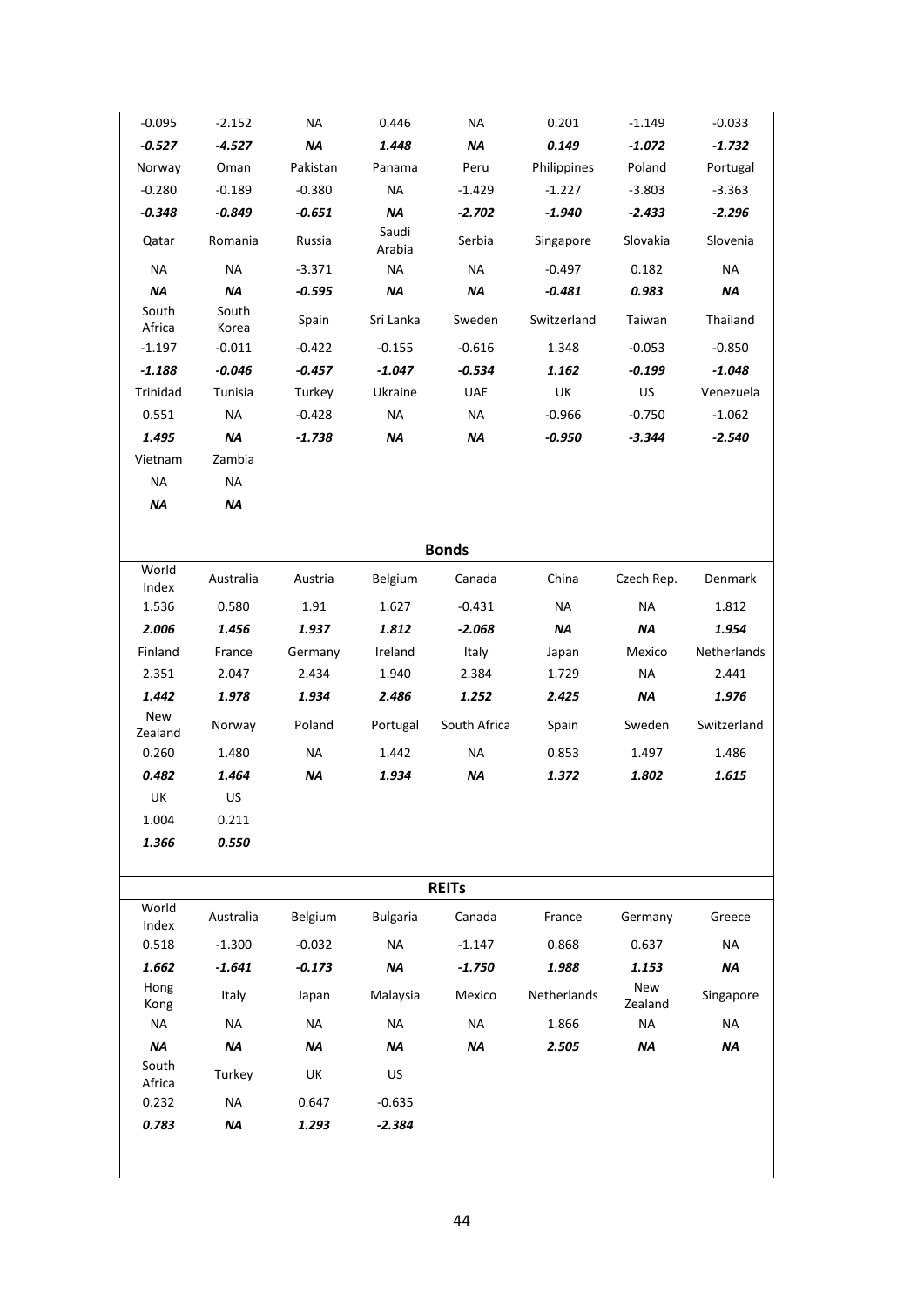| <b>Post 2000</b> |                 |            |                 |               |             |                  |                 |  |  |  |  |
|------------------|-----------------|------------|-----------------|---------------|-------------|------------------|-----------------|--|--|--|--|
|                  |                 |            |                 | <b>Equity</b> |             |                  |                 |  |  |  |  |
| World<br>Index   | Argentina       | Australia  | Austria         | Bahrain       | Bangladesh  | Belgium          | <b>Botswana</b> |  |  |  |  |
| $-2.228$         | $-2.956$        | $-3.333$   | $-7.679$        | $-0.105$      | <b>NA</b>   | $-4.460$         | $-0.668$        |  |  |  |  |
| $-9.009$         | $-3.346$        | $-4.387$   | $-8.098$        | -1.662        | ΝA          | -4.071           | $-0.303$        |  |  |  |  |
| Brazil           | <b>Bulgaria</b> | Canada     | Chile           | China         | Colombia    | Cote<br>d'Ivoire | Croatia         |  |  |  |  |
| $-4.417$         | $-3.96$         | $-4.020$   | $-3.498$        | $-0.460$      | $-3.919$    | $-2.407$         | $-5.014$        |  |  |  |  |
| $-6.478$         | -7.725          | $-7.495$   | $-6.889$        | $-3.585$      | -4.404      | $-5.025$         | $-6.179$        |  |  |  |  |
| Cyprus           | Czech<br>Rep.   | Denmark    | Ecuador         | Egypt         | Estonia     | Finland          | France          |  |  |  |  |
| $-1.998$         | $-3.801$        | $-4.721$   | <b>NA</b>       | $-1.125$      | $-3.232$    | $-4.641$         | $-2.633$        |  |  |  |  |
| $-0.890$         | $-3.899$        | $-4.308$   | <b>NA</b>       | -1.799        | -4.875      | $-9.565$         | -4.856          |  |  |  |  |
| Germany          | Ghana           | Greece     | Hong<br>Kong    | Hungary       | Iceland     | India            | Indonesia       |  |  |  |  |
| $-3.955$         | $-0.004$        | $-2.582$   | $-0.362$        | -4.383        | $-2.845$    | $-2.722$         | $-2.282$        |  |  |  |  |
| $-9.571$         | $-0.254$        | -2.091     | $-0.518$        | -4.287        | $-3.071$    | -4.537           | $-2.348$        |  |  |  |  |
| Ireland          | Israel          | Italy      | Jamaica         | Japan         | Jordan      | Kazakhstan       | Kenya           |  |  |  |  |
| $-4.900$         | $-3.349$        | $-3.319$   | $-0.042$        | 0.427         | 0.000       | 0.941            | $-0.187$        |  |  |  |  |
| -6.609           | -4.288          | -5.584     | $-0.181$        | 0.545         | 0.003       | 0.300            | -0.632          |  |  |  |  |
| Kuwait           | Latvia          | Lebanon    | Lithuania       | Luxembourg    | Macedonia   | Malaysia         | Malta           |  |  |  |  |
| $-0.265$         | $-3.078$        | 2.071      | $-5.108$        | -3.779        | $-2.439$    | $-2.563$         | $-2.875$        |  |  |  |  |
| $-3.809$         | $-7.511$        | 1.490      | -7.753          | $-3.089$      | $-1.910$    | -3.051           | -7.481          |  |  |  |  |
| Mauritius        | Mexico          | Montenegro | Morocco         | Namibia       | Netherlands | New<br>Zealand   | Nigeria         |  |  |  |  |
| <b>NA</b>        | $-3.967$        | $-0.012$   | $-2.498$        | $-0.759$      | $-3.033$    | $-4.317$         | $-0.082$        |  |  |  |  |
| <b>NA</b>        | $-6.657$        | $-0.073$   | $-4.003$        | -0.507        | $-5.889$    | -4.564           | $-1.352$        |  |  |  |  |
| Norway           | Oman            | Pakistan   | Panama          | Peru          | Philippines | Poland           | Portugal        |  |  |  |  |
| $-4.766$         | $-0.419$        | $-0.004$   | 0.078           | $-2.677$      | $-0.792$    | $-6.102$         | $-3.158$        |  |  |  |  |
| -6.469           | -1.564          | -0.049     | 2.690           | -2.823        | -0.920      | -8.113           | $-2.662$        |  |  |  |  |
| Qatar            | Romania         | Russia     | Saudi<br>Arabia | Serbia        | Singapore   | Slovakia         | Slovenia        |  |  |  |  |
| -0.483           | $-5.966$        | $-5.296$   | $-0.918$        | -3.906        | $-2.685$    | $-1.343$         | 8.476           |  |  |  |  |
| $-1.052$         | $-8.481$        | -4.552     | $-1.779$        | $-2.089$      | $-3.662$    | $-2.823$         | 2.843           |  |  |  |  |
| South<br>Africa  | South<br>Korea  | Spain      | Sri Lanka       | Sweden        | Switzerland | Taiwan           | Thailand        |  |  |  |  |
| $-4.774$         | $-1.119$        | $-1.999$   | $-0.108$        | $-2.932$      | $-3.367$    | $-1.389$         | $-1.46$         |  |  |  |  |
| $-4.238$         | -1.984          | $-3.187$   | $-0.575$        | $-6.548$      | $-4.578$    | $-2.285$         | $-3.399$        |  |  |  |  |
| Trinidad         | Tunisia         | Turkey     | Ukraine         | UAE           | UK          | US               | Venezuela       |  |  |  |  |
| 0.007            | $-1.637$        | $-4.982$   | $-4.423$        | $-1.061$      | $-3.123$    | $-2.344$         | 0.298           |  |  |  |  |
| 0.367            | $-2.728$        | $-5.073$   | $-3.807$        | $-1.323$      | $-8.331$    | $-2.790$         | $-1.41$         |  |  |  |  |
| Vietnam          | Zambia          |            |                 |               |             |                  |                 |  |  |  |  |
| $-0.259$         | $-0.382$        |            |                 |               |             |                  |                 |  |  |  |  |
| $-2.231$         | $-1.487$        |            |                 |               |             |                  |                 |  |  |  |  |
|                  |                 |            |                 |               |             |                  |                 |  |  |  |  |
|                  |                 |            |                 | <b>Bonds</b>  |             |                  |                 |  |  |  |  |
| World<br>Index   | Australia       | Austria    | Belgium         | Canada        | China       | Czech Rep.       | Denmark         |  |  |  |  |
| $-3.886$         | $-5.273$        | $-4.612$   | $-4.991$        | $-3.804$      | 0.008       | $-4.951$         | $-4.063$        |  |  |  |  |
| $-5.858$         | $-5.895$        | $-4.652$   | $-5.033$        | $-5.228$      | 0.205       | $-4.419$         | $-4.976$        |  |  |  |  |
| Finland          | France          | Germany    | Ireland         | Italy         | Japan       | Mexico           | Netherlands     |  |  |  |  |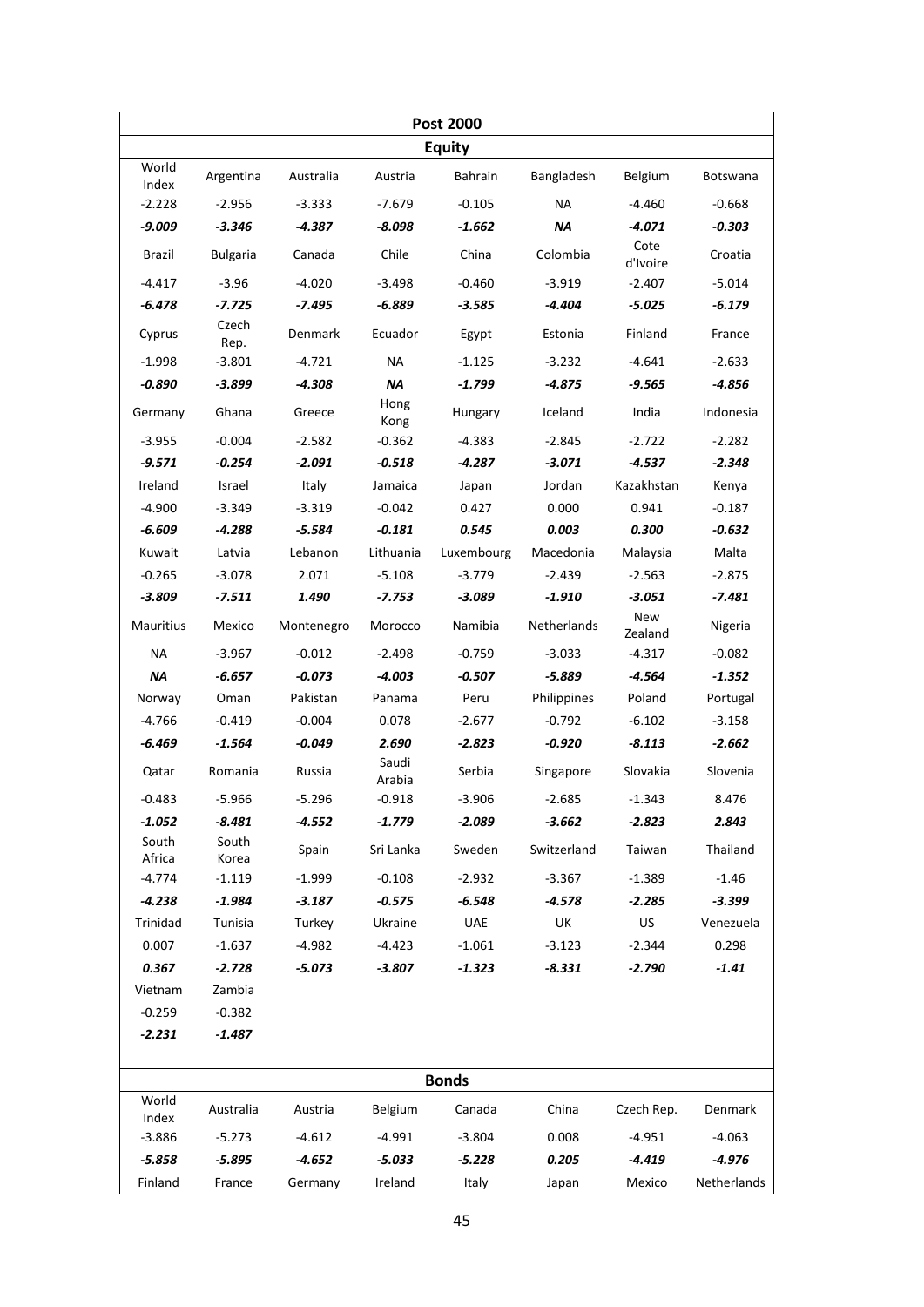| $-4.220$              | $-4.644$  | $-3.885$  | $-3.207$        | $-4.962$     | $-0.371$    | $-12.176$             | $-4.367$    |  |  |  |  |
|-----------------------|-----------|-----------|-----------------|--------------|-------------|-----------------------|-------------|--|--|--|--|
| $-4.354$              | $-4.630$  | $-4.059$  | $-3.280$        | $-4.699$     | $-0.393$    | $-1.850$              | $-4.602$    |  |  |  |  |
| <b>New</b><br>Zealand | Norway    | Poland    | Portugal        | South Africa | Spain       | Sweden                | Switzerland |  |  |  |  |
| $-5.539$              | $-5.124$  | $-7.042$  | $-2.557$        | $-5.640$     | $-4.641$    | $-4.598$              | $-2.18$     |  |  |  |  |
| $-6.280$              | $-6.830$  | $-8.776$  | $-2.396$        | $-6.381$     | $-4.483$    | $-4.606$              | $-1.946$    |  |  |  |  |
| <b>UK</b>             | US.       |           |                 |              |             |                       |             |  |  |  |  |
| $-2.521$              | $-1.095$  |           |                 |              |             |                       |             |  |  |  |  |
| $-3.834$              | $-2.560$  |           |                 |              |             |                       |             |  |  |  |  |
|                       |           |           |                 |              |             |                       |             |  |  |  |  |
| <b>REITs</b>          |           |           |                 |              |             |                       |             |  |  |  |  |
| World<br>Index        | Australia | Belgium   | <b>Bulgaria</b> | Canada       | France      | Germany               | Greece      |  |  |  |  |
| $-3.421$              | $-3.038$  | $-6.922$  | $-4.378$        | $-4.566$     | $-8.960$    | $-3.489$              | 3.049       |  |  |  |  |
| $-9.444$              | -4.226    | $-11.956$ | $-3.124$        | $-5.159$     | $-8.998$    | $-5.056$              | $-1.725$    |  |  |  |  |
| Hong<br>Kong          | Italy     | Japan     | Malaysia        | Mexico       | Netherlands | <b>New</b><br>Zealand | Singapore   |  |  |  |  |
| 1.435                 | $-4.468$  | 0.521     | $-2.789$        | <b>NA</b>    | $-6.831$    | $-5.011$              | $-4.599$    |  |  |  |  |
| $-1.257$              | $-6.367$  | 0.686     | $-4.992$        | <b>NA</b>    | $-10.14$    | $-4.108$              | $-3.079$    |  |  |  |  |
| South<br>Africa       | Turkey    | <b>UK</b> | <b>US</b>       |              |             |                       |             |  |  |  |  |
| $-3.939$              | <b>NA</b> | $-5.634$  | $-1.715$        |              |             |                       |             |  |  |  |  |
| $-9.014$              | <b>NA</b> | $-13.955$ | $-2.444$        |              |             |                       |             |  |  |  |  |

Notes: This table shows the coefficient from fitting a linear trend to each market's diversification index followed by the associated t-test (in bold and italics). The first panel is for the full period, followed by pre-2000 in the second panel and post-2000 in the final panel. NA refers to cases where no trend statistics can be computed. This may have occurred for markets where there was at least one year of insufficient returns to calculate a diversification index in a year (a minimum of 50 daily observations are required) after the countries joined the database or where there were insufficient annual diversification index values to fit a time-trend. The diversification index is 100 minus the average Rsquare (in percent) from a multi-factor returns model fitted using daily data during every calendar year, 1986-2012. The dependent variable in each regression is a country-specific return on an asset class and the explanatory variables are global factors. The global factors are 16 principal components obtained from the pre-1986 markets. Countries and asset classes in separate regression are for equities: Australia, Austria, Belgium, Canada, Denmark, France, Germany, Hong Kong, Ireland, Italy, Japan, Netherlands, Singapore, South Africa, Switzerland, UK, US, Brazil, Malaysia, Norway, South Korea, Spain, Sweden; for bond: Austria, Belgium, Canada, Denmark, France, Germany, Ireland, Japan, Netherlands, Sweden, Switzerland, UK, US, and for REITs: Australia, Netherlands, UK, and US).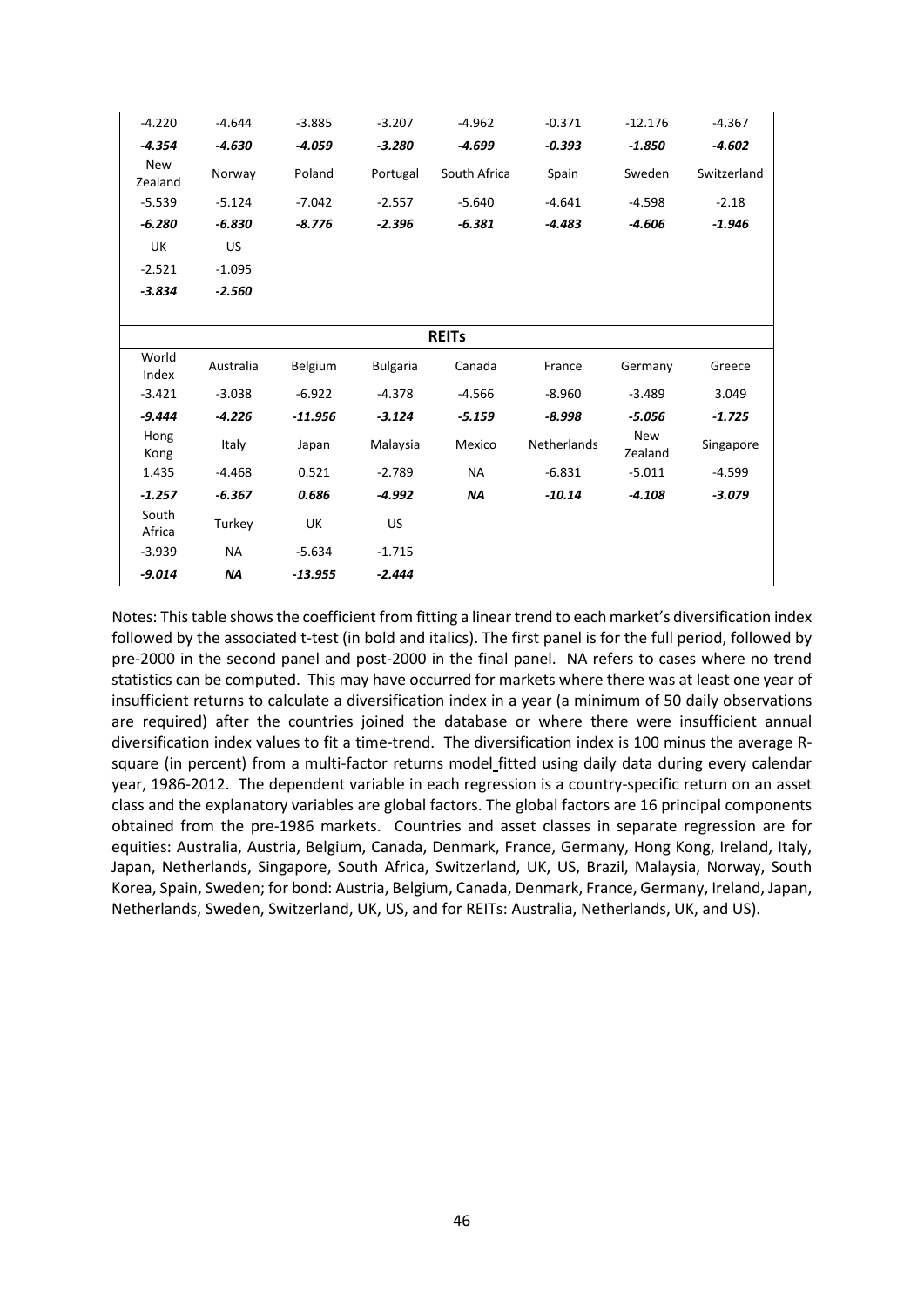### **Table 3**

|           | <b>Full Sample</b> |                       |                 |           |          |  |  |  |  |  |  |  |
|-----------|--------------------|-----------------------|-----------------|-----------|----------|--|--|--|--|--|--|--|
| Australia | Belgium            | Canada                | France          | Germany   | Italy    |  |  |  |  |  |  |  |
| $-1.858$  | $-2.144$           | $-1.929$              | $-2.371$        | $-1.430$  | $-1.840$ |  |  |  |  |  |  |  |
| $-6.392$  | $-5.300$           | $-8.240$              | $-6.194$        | $-4.074$  | $-5.125$ |  |  |  |  |  |  |  |
| Japan     | <b>Netherlands</b> | <b>New</b><br>Zealand | South<br>Africa | UK        | US       |  |  |  |  |  |  |  |
| 0.143     | $-2.125$           | $-2.001$              | $-1.829$        | $-2.176$  | $-0.940$ |  |  |  |  |  |  |  |
| $-0.628$  | $-5.048$           | $-5.654$              | $-5.531$        | $-7.900$  | $-5.991$ |  |  |  |  |  |  |  |
|           |                    |                       |                 |           |          |  |  |  |  |  |  |  |
|           |                    | Pre 2000              |                 |           |          |  |  |  |  |  |  |  |
| Australia | Belgium            | Canada                | France          | Germany   | Italy    |  |  |  |  |  |  |  |
| $-0.674$  | 1.208              | $-0.486$              | 0.920           | 1.261     | 1.113    |  |  |  |  |  |  |  |
| $-0.968$  | 1.480              | $-1.650$              | 1.146           | $-1.434$  | $-1.332$ |  |  |  |  |  |  |  |
| Japan     | <b>Netherlands</b> | <b>New</b><br>Zealand | South<br>Africa | UK        | US       |  |  |  |  |  |  |  |
| 1.226     | 1.503              | $-0.320$              | $-0.055$        | 0.228     | $-0.391$ |  |  |  |  |  |  |  |
| $-2.165$  | 1.518              | $-0.450$              | $-0.087$        | 0.353     | $-1.663$ |  |  |  |  |  |  |  |
|           |                    |                       |                 |           |          |  |  |  |  |  |  |  |
|           |                    | Post 2000             |                 |           |          |  |  |  |  |  |  |  |
| Australia | Belgium            | Canada                | France          | Germany   | Italy    |  |  |  |  |  |  |  |
| $-3.881$  | $-5.458$           | $-4.130$              | $-5.413$        | $-3.776$  | $-4.250$ |  |  |  |  |  |  |  |
| $-5.328$  | $-13.906$          | $-7.265$              | $-31.009$       | $-10.473$ | 11.207   |  |  |  |  |  |  |  |
| Japan     | <b>Netherlands</b> | <b>New</b><br>Zealand | South<br>Africa | UK        | US       |  |  |  |  |  |  |  |
| 0.147     | $-4.744$           | $-4.574$              | $-4.784$        | $-3.759$  | $-1.718$ |  |  |  |  |  |  |  |
| $-0.216$  | $-13.82$           | $-5.549$              | $-6.59$         | $-14.203$ | $-2.950$ |  |  |  |  |  |  |  |

**Time Trends for Diversification Indexes Across Three Asset Classes**

Notes: This table shows the coefficient from fitting a linear trend to the average diversification indexes across asset classes followed by the associated t-test (in bold and italics). The diversification indexes are created for those countries where the three asset classes, equities, bonds and REITs are available. The indexes represent portfolios containing the three asset classes together. The first panel is for the full period, followed by pre2000 in the second panel and post2000 in the final panel. The diversification index is measured by the average R-squares from the multi-factor asset returns model fitted using daily data every year between 1986 and 2012 for all markets in the database. The model fits asset returns within each year on global factors. The global factors are 16 principal components obtained from the pre1986 markets (Equity: Australia, Austria, Belgium, Canada, Denmark, France, Germany, Hong Kong, Ireland, Italy, Japan, Netherlands, Singapore, South Africa, Switzerland, UK, US, Brazil, Malaysia, Norway, South Korea, Spain, Sweden; Bond: Austria, Belgium, Canada, Denmark, France, Germany, Ireland, Japan, Netherlands, Sweden, Switzerland, UK, US, and REIT: Australia, Netherlands, UK, and US). A diversification value is obtained for each market assuming there are 50 valid daily returns per year.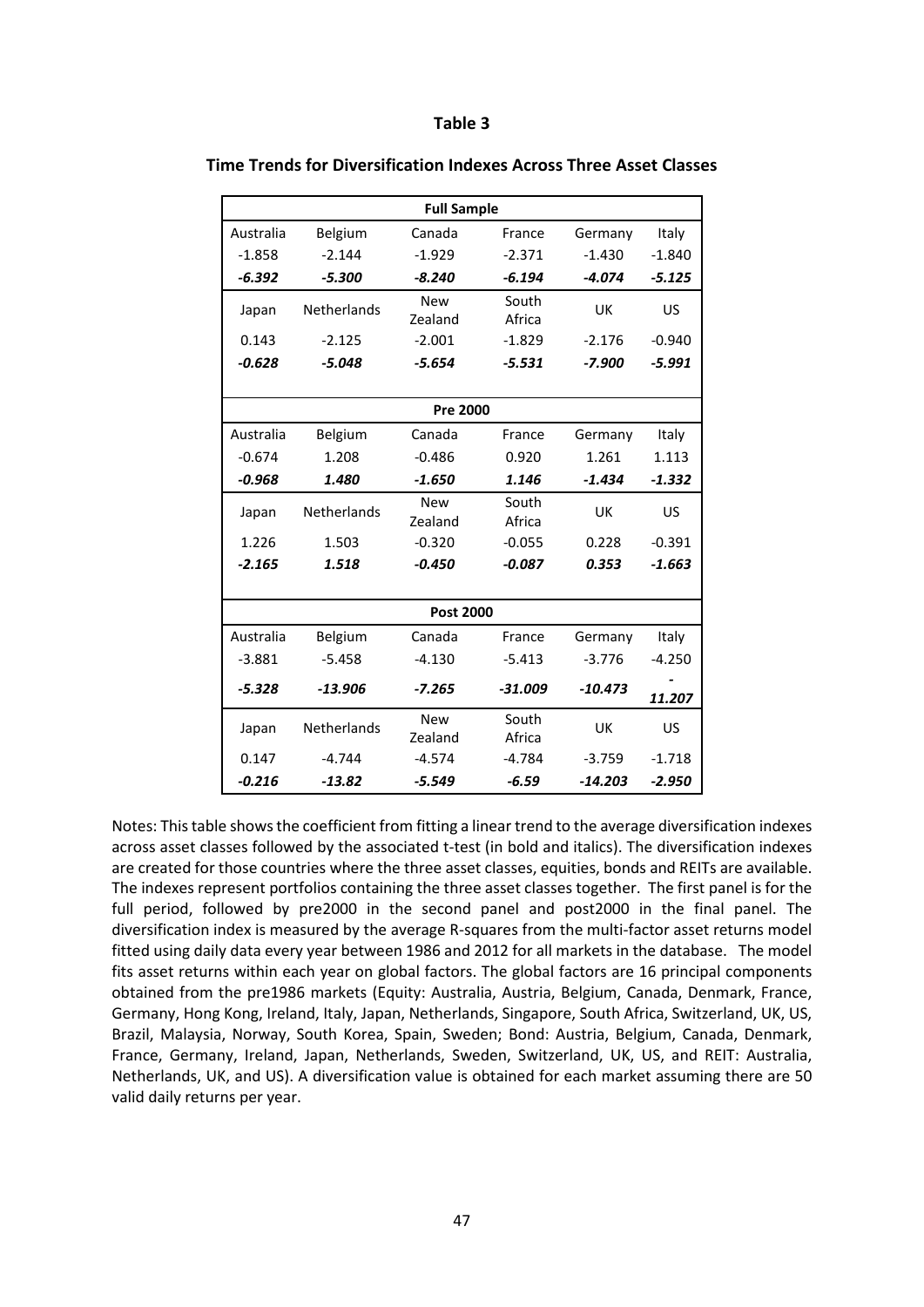#### **Table 4**

|                 | <b>Full Sample</b> |                       |           |              |          |  |  |  |  |  |  |
|-----------------|--------------------|-----------------------|-----------|--------------|----------|--|--|--|--|--|--|
| Equities        |                    | <b>Bonds</b>          |           | <b>REITS</b> |          |  |  |  |  |  |  |
| Developed       | Emerging           | Developed<br>Emerging |           | Developed    | Emerging |  |  |  |  |  |  |
| $-1.720$        | $-0.629$           | $-0.989$              | $-2.908$  | $-1.357$     | $-1.070$ |  |  |  |  |  |  |
| $-7.249$        | $-5.332$           | -2.664                | $-3.318$  | -5.539       | $-5.914$ |  |  |  |  |  |  |
|                 |                    |                       |           |              |          |  |  |  |  |  |  |
| <b>Pre 2000</b> |                    |                       |           |              |          |  |  |  |  |  |  |
| Equities        |                    | <b>Bonds</b>          |           | <b>REITS</b> |          |  |  |  |  |  |  |
| Developed       | Emerging           | Developed             | Emerging  | Developed    | Emerging |  |  |  |  |  |  |
| 0.068           | 0.117              | 1.536                 | <b>NA</b> | 0.475        | 0.232    |  |  |  |  |  |  |
| $-0.105$        | 0.606              | 2.006                 | <b>NA</b> | 1.461        | 0.565    |  |  |  |  |  |  |
|                 |                    |                       |           |              |          |  |  |  |  |  |  |
|                 |                    | <b>Post 2000</b>      |           |              |          |  |  |  |  |  |  |
| Equities        |                    | <b>Bonds</b>          |           | <b>REITS</b> |          |  |  |  |  |  |  |
| Developed       | Emerging           | Developed             | Emerging  | Developed    | Emerging |  |  |  |  |  |  |
| $-2.849$        | $-1.726$           | $-4.017$              | $-2.908$  | $-3.810$     | $-2.349$ |  |  |  |  |  |  |
| $-9.493$        | $-6.954$           | -5.926                | $-3.318$  | -9.695       | -9.400   |  |  |  |  |  |  |

## **Time Trends for Diversification Indexes for Developed and Emerging Markets for Equities, Bonds and REITs**

Notes: This table shows the coefficient from fitting a linear trend to the average diversification indexes for developed and emerging markets followed by the associated t-test (in bold and italics). The first panel is for the full period, followed by pre2000 in the second panel and post2000 in the final panel. NA refers to cases where no trend statistics are reported. This may have occurred for markets where there was at least one year of insufficient returns to calculate a diversification index in a year (minimum 50 required) after the countries joined the database or where there were insufficient annual diversification index values to fit a time-trend. The diversification index is measured by the average R-squares from the multi-factor asset returns model fitted using daily data every year between 1986 and 2012 for all markets in the database. The model fits asset returns within each year on global factors. The global factors are 16 principal components obtained from the pre1986 markets (Equity: Australia, Austria, Belgium, Canada, Denmark, France, Germany, Hong Kong, Ireland, Italy, Japan, Netherlands, Singapore, South Africa, Switzerland, UK, US, Brazil, Malaysia, Norway, South Korea, Spain, Sweden; Bond: Austria, Belgium, Canada, Denmark, France, Germany, Ireland, Japan, Netherlands, Sweden, Switzerland, UK, US, and REIT: Australia, Netherlands, UK, and US). The identification of developed and emerging economies uses the United Nations Human Development Index that incorporates a number of distinguishing features such as income and education. The United Nations country title of 'very high human development' is designated as developed economies and those outside this list as emerging economies. For equities the developed markets are: Argentina, Australia, Austria, Bahrain, Belgium, Canada, Chile, Croatia, Cyprus, Czech Rep., Denmark, Estonia, Finland, France, Germany, Greece, Hong Kong, Hungary, Iceland, Ireland, Israel, Italy, Japan, Kuwait, Latvia, Lithuania, Luxembourg, Malta, Netherlands, New Zealand, Norway, Poland, Portugal, Qatar, Saudi Arabia, Singapore, Slovakia, Slovenia, Spain, Sweden, Switzerland, UAE, UK and US. The associated emerging equity markets are: Bangladesh, Botswana, Brazil, Bulgaria, China, Colombia, Cote d'Ivoire, Ecuador, Egypt, Ghana, India, Indonesia, Jamaica, Jordan, Kazakhstan, Kenya, Lebanon, Macedonia, Malaysia, Mauritius, Mexico, Montenegro, Morocco, Namibia, Nigeria, Oman, Pakistan, Panama, Peru, Philippines, Romania, Russia, Serbia, South Africa, South Korea, Sri Lanka, Taiwan, Thailand, Trinidad, Tunisia, Turkey, Ukraine, Venezuela, Vietnam and Zambia. For bonds the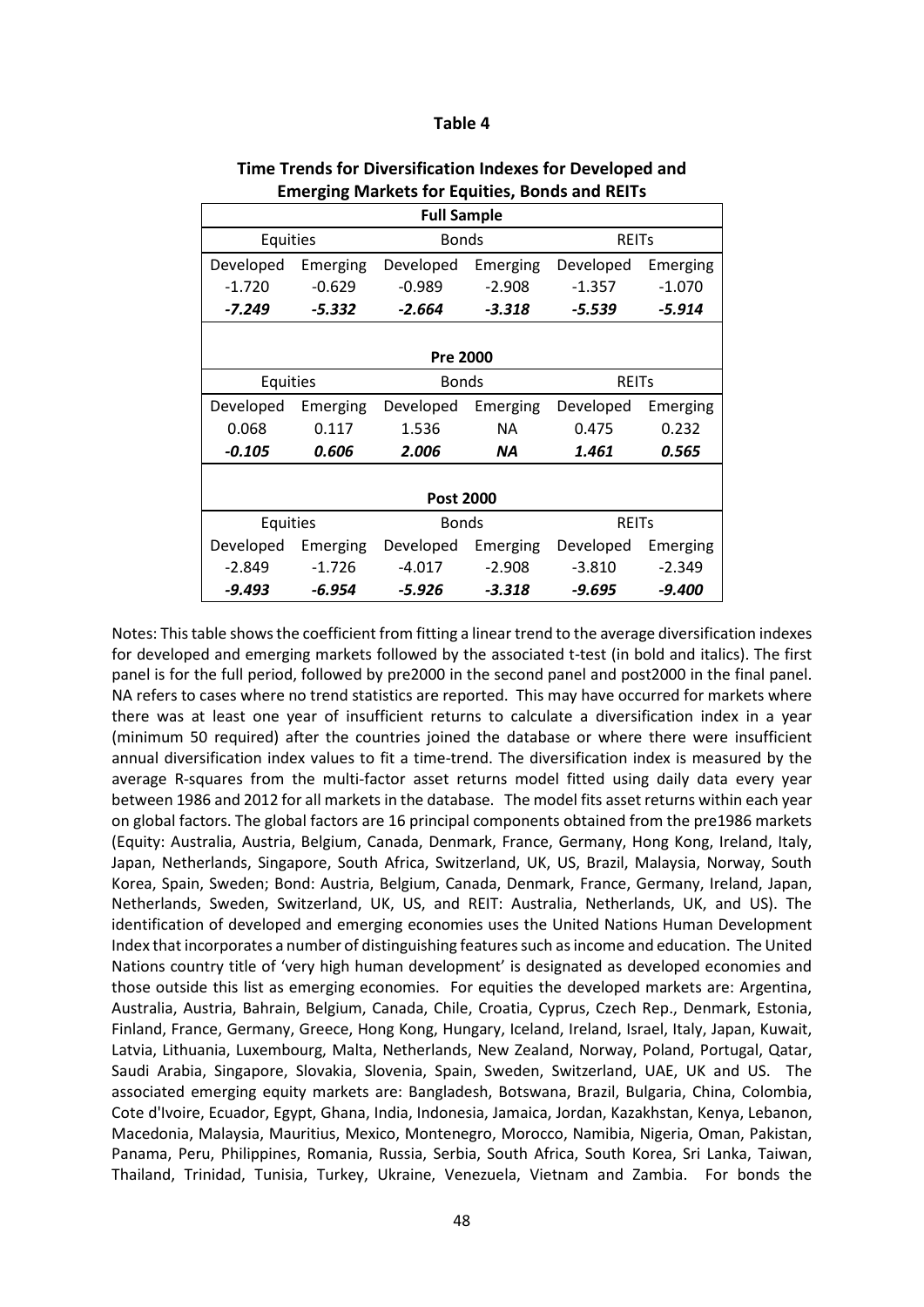developed markets are: Australia, Austria, Belgium, Canada, Czech Rep., Denmark, Finland, France, Germany, Ireland, Italy, Japan, Netherlands, New Zealand, Norway, Poland, Portugal, Spain, Sweden, Switzerland, UK and US. The associated emerging bond markets are: China, Mexico and South Africa. For REITs the developed markets are: Australia, Belgium, Canada, France, Germany, Greece, Hong Kong, Italy, Japan, Netherlands, New Zealand, Singapore, UK and US. The associated emerging REIT markets are: Bulgaria, Malaysia, Mexico, South Africa and Turkey.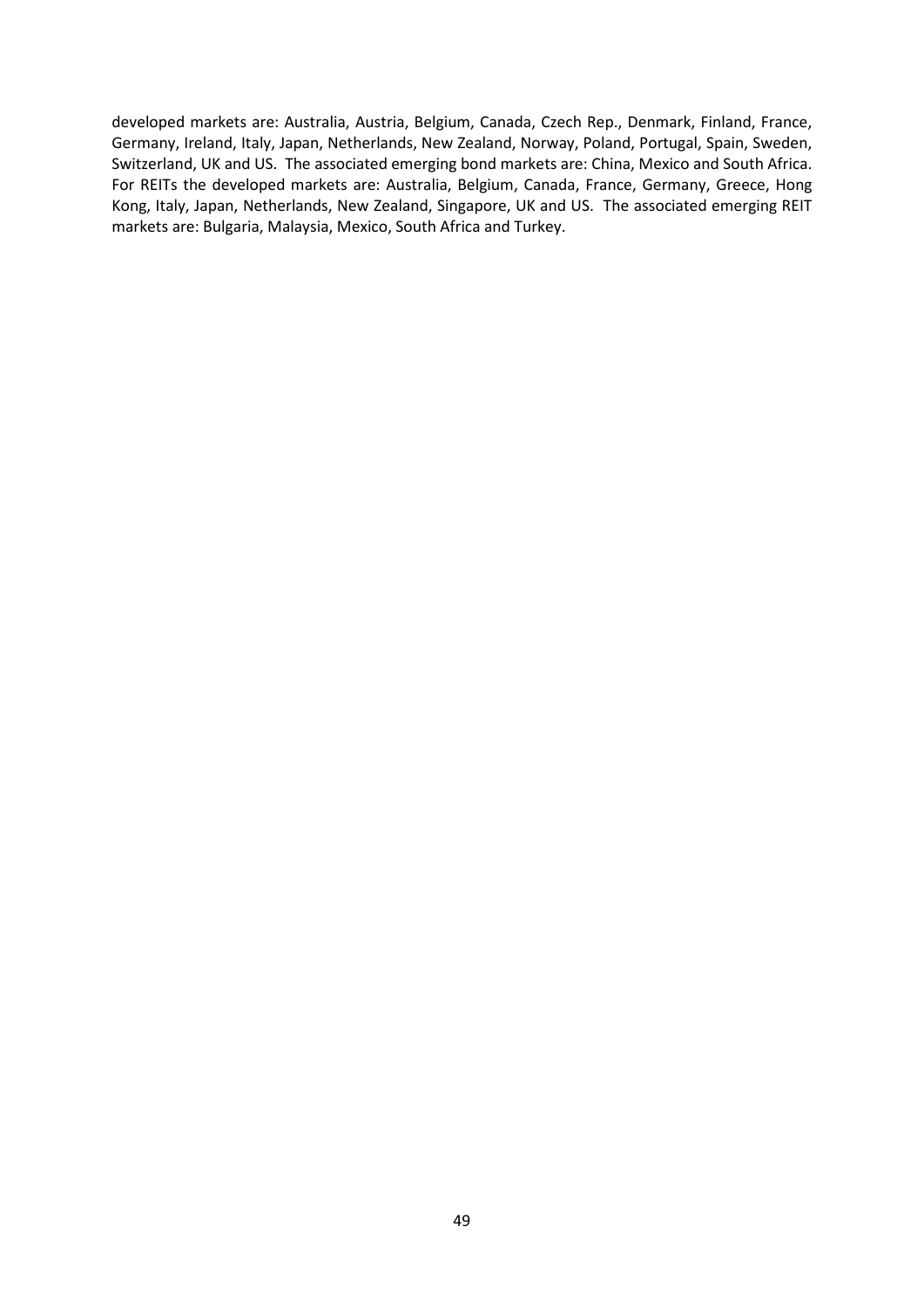# **Table 5**

## **Variables Associated with Diversification Indexes**

TED Spread, Percent, Annual, Not Seasonally Adjusted. 1986-2012. From FRED. VIX, Annual. 1990-2012. From FRED. SENT, Investor sentiment data, Annual, 1986-2010, From Jeffrey Wurgler. FEDFUNDS, US FEDERAL FUNDS RATE (MONTHLY AVERAGE), Annual, 1986-2012, From DataStream. ECONOMIC, Economic Risk is the aggregate of all the respective sub-indexes obtained from the International Country Risk Guide (ICRG), Annual, 1986-2012, From the PRS Group. FINANCIAL, Financial Risk is the aggregate of all the respective sub-indexes obtained from the International Country Risk Guide (ICRG), Annual, 1986-2012, From the PRS Group. POLITICAL, Political Risk is the aggregate of all the respective sub-indexes obtained from the International Country Risk Guide (ICRG), Annual, 1986-2012, From the PRS Group. LIQUIDITY, Liquidity is obtained using the measure suggested by Lesmond, Ogden, and Trzcinka (1999), Annual, 1986-2012, From DataStream. GLOBAL INTERNET, Percentage of Individual Using the Internet, Aggregate of all countires, Annual, 1986-2012, From World Bank WDI. EDUCATION, Government expenditure on education, total (% of GDP), Annual, 1986-2012, From World Bank WDI. LITERACY, Literacy rate, adult total (% of people ages 15 and above), Annual, 1986-2012, From World Bank WDI. ATM, Automated teller machines (ATMs) (per 100,000 adults), Annual, 1986-2012, From World Bank WDI. EXPECTANCY, Life expectancy at birth, total (years), Annual, 1986-2012, From World Bank WDI. BROADBAND, Fixed broadband subscriptions (per 100 people), Annual, 1986-2012, From World Bank WDI. CELL, Mobile cellular subscriptions (per 100 people), Annual, 1986-2012, From World Bank WDI. SERVERS, Secure Internet servers (per 1 million people), Annual, 1986-2012, From World Bank WDI. ENROLLMENT, School enrollment, secondary (gross), gender parity index (GPI), Annual, 1986-2012, From World Bank WDI. HOSPITAL, hospital beds/1000 people, Annual, 1986-2012, From World Bank WDI. PHYSICIANS, physicians/1000 people, Annual, 1986-2012, From World Bank WDI. MORTALITY, Maternal mortality ratio (modeled estimate, per 100,000 live births), Annual, 1986-2012, From World Bank WDI. RESEARCH, Research and development expenditure (% of GDP), Annual, 1986-2012, From World Bank WDI. INTERNET, Percentage of Individual Using the Internet, Country level, Annual, 1986-2012, From World Bank WDI. DEVPC1, The first Principal Component of a set of 13 individual developmental factors from World Bank WDI , Annual, 1986-2012, From authors calculations 1992- ERM crises dummy, 1 for year and 0 for other years 2009-10 - Eurozone bond crises dummy, 1 for years and 0 for other years

Notes: The table defines the independent variables considered for the panel regressions and their data sources. The variables are both macro-financial (TED Spread, VIX, SENT, FEDFUNDS, ECONOMIC, POLITICAL, FINANCIAL and LIQUIDITY) and developmental proxies (EDUCATION, LITERACY, ATM, EXPECTANCY, BROADBAND, CELL, SERVERS, ENROLLMENT, HOSPITAL, PHYSICIANS, MORTALITY, RESEARCH, INTERNET and PCDEV1). Given very high correlations (in excess of 0.9) between developmental variables a further developmental variable, DEVPC1, is also included separately as a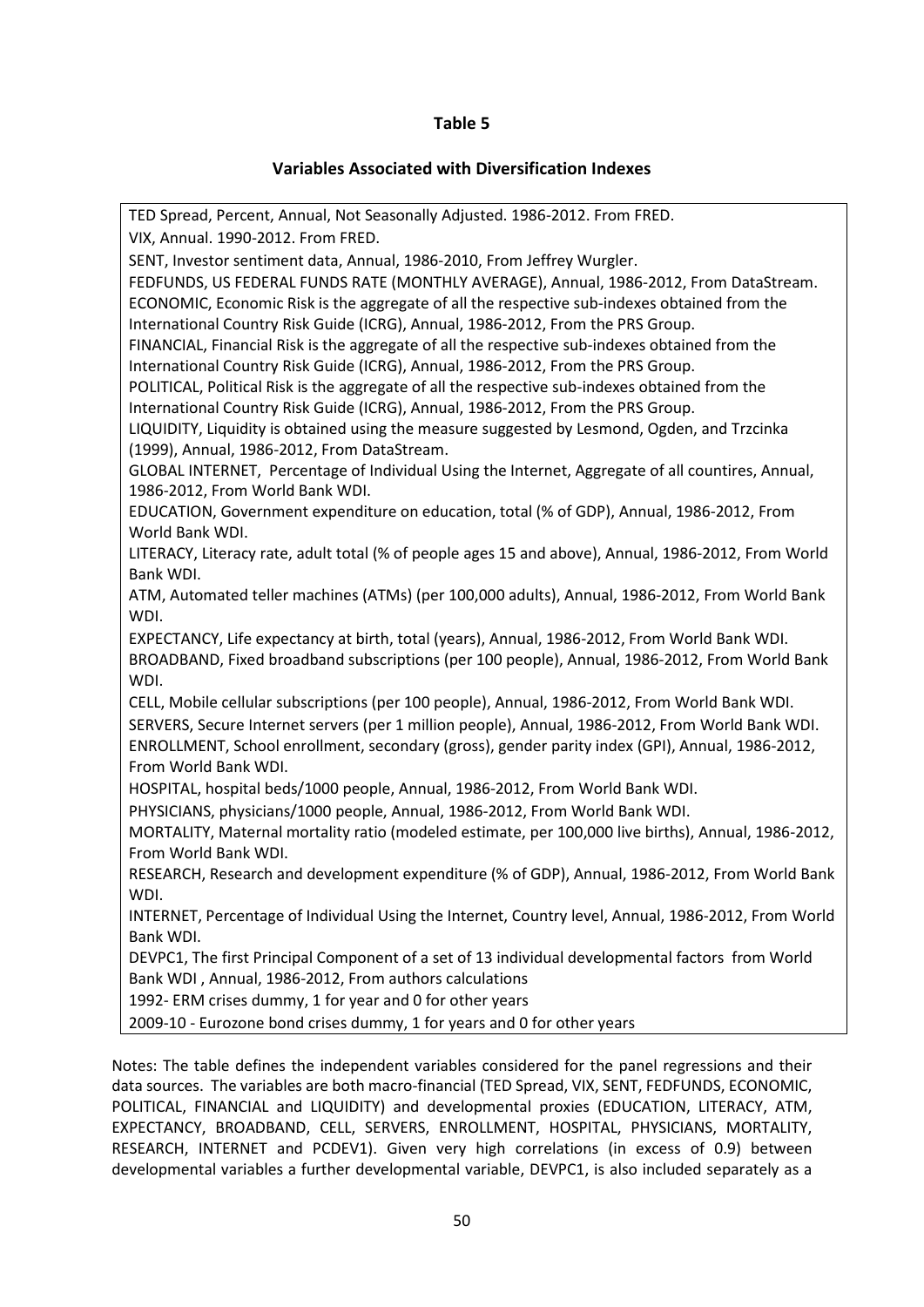developmental factor. PCDEV1 is the first Principal Component of a set of 13 developmental factors. All variables are annual for the timeframe 1986-2012 inclusive, except VIX which is from 1990-2012, and SENT which is from 1986-2010. There are a set of Global and World Factors, aggregates of individual country level or individual series (TED, VIX, SENT, FED FUNDS, and GLOBAL INTERNET). All other series are obtained at country level. TED Spread is the annual TED spread obtained from FRED. VIX is the option volatility index from the Chicago Board Options Exchange obtained from FRED. SENT is investor sentiment described in Baker and Wurgler (2006) obtained from Jeffrey Wurgler. FEDFUNDS is the US Federal Funds Rate obtained from DataStream. Country level data is for countries only with available data in any given year. LIQUIDITY is obtained for each year and each asset by counting the capitalisation weighted proportional incidence of observed zero daily returns suggested by Lesmond, Ogden, and Trzcinka (1999). ECONOMIC is the aggregate economic risk index composed of 5 sub-indexes (GDP per Head, Real GDP Growth, Annual Inflation Rate, Budget Balance as a Percentage of GDP, and Current Account as a Percentage of GDP). FINANCIAL is the aggregate financial risk index composed of 5 sub-indexes (Foreign Debt as a Percentage of GDP, Foreign Debt Service as a Percentage of Exports of Goods and Services, Current Account as a Percentage of Exports of Goods and Services, Net International Liquidity as Months of Import Cover, Exchange Rate Stability). POLITICAL is the aggregate political risk index composed of 12 sub-indexes (Government Stability, Socioeconomic Conditions, Investment Profile, Internal Conflict, External Conflict, Corruption, Military in Politics, Religious Tensions, Law and Order, Ethnic Tensions, Democratic Accountability, and Bureaucracy Quality). 1992 is an ERM crises dummy, 1 for year and 0 for other years. 2009-10 is a Eurozone bond crises dummy, 1 for years and 0 for other years.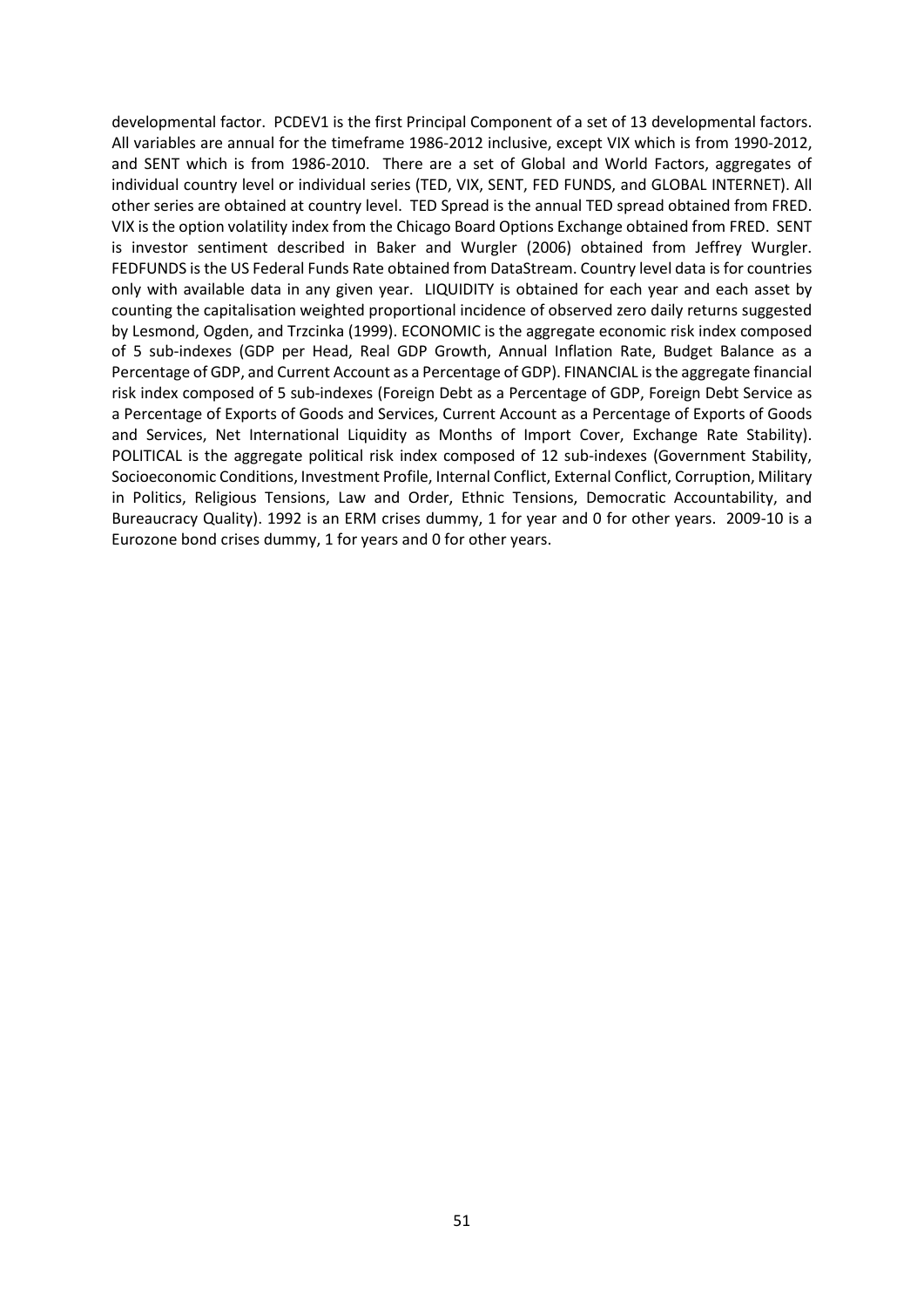## **Table 6**

|                  | TED      | VIX      | <b>SENT</b> | <b>FED</b><br><b>FUNDS</b> | <b>INTERNET</b> | ERM      | Euro     | <b>FINANCIAL</b> | <b>ECONOMIC</b> | POLITICAL | DEVPC1   |
|------------------|----------|----------|-------------|----------------------------|-----------------|----------|----------|------------------|-----------------|-----------|----------|
|                  |          |          |             |                            |                 |          |          |                  |                 |           |          |
| TED              | 1.000    | 0.424    | 0.063       | 0.308                      | 0.118           | $-0.109$ | $-0.198$ | $-0.036$         | 0.123           | $-0.065$  | 0.067    |
| VIX              | 0.424    | 1.000    | $-0.007$    | $-0.308$                   | 0.382           | $-0.169$ | 0.358    | 0.049            | 0.328           | 0.045     | 0.347    |
| SENT             | 0.063    | $-0.007$ | 1.000       | 0.293                      | $-0.113$        | $-0.016$ | $-0.083$ | $-0.016$         | 0.135           | 0.003     | $-0.055$ |
| <b>FEDFUNDS</b>  | 0.308    | $-0.308$ | 0.293       | 1.000                      | $-0.676$        | $-0.024$ | $-0.582$ | $-0.167$         | $-0.198$        | 0.035     | $-0.634$ |
| <b>INTERNET</b>  | 0.118    | 0.382    | $-0.113$    | $-0.676$                   | 1.000           | $-0.219$ | 0.632    | 0.233            | 0.463           | $-0.105$  | 0.916    |
| ERM              | $-0.109$ | $-0.169$ | $-0.016$    | $-0.024$                   | $-0.219$        | 1.000    | $-0.073$ | $-0.060$         | $-0.211$        | $-0.006$  | $-0.242$ |
| Euro             | $-0.198$ | 0.358    | $-0.083$    | $-0.582$                   | 0.632           | $-0.073$ | 1.000    | 0.078            | $-0.023$        | $-0.117$  | 0.510    |
| <b>FINANCIAL</b> | $-0.036$ | 0.049    | $-0.016$    | $-0.167$                   | 0.233           | $-0.060$ | 0.078    | 1.000            | 0.425           | 0.155     | 0.167    |
| <b>ECONOMIC</b>  | 0.123    | 0.328    | 0.135       | $-0.198$                   | 0.463           | $-0.211$ | $-0.023$ | 0.425            | 1.000           | 0.427     | 0.497    |
| POLITICAL        | $-0.065$ | 0.045    | 0.003       | 0.035                      | $-0.105$        | $-0.006$ | $-0.117$ | 0.155            | 0.427           | 1.000     | $-0.012$ |
| DEVPC1           | 0.067    | 0.347    | $-0.055$    | $-0.634$                   | 0.916           | $-0.242$ | 0.510    | 0.167            | 0.497           | $-0.012$  | 1.000    |
|                  |          |          |             |                            |                 |          |          |                  |                 |           |          |
| <b>LIQUIDITY</b> |          |          |             |                            |                 |          |          |                  |                 |           |          |
| <b>EQUITY</b>    | $-0.104$ | $-0.056$ | $-0.035$    | 0.014                      | $-0.136$        | 0.057    | $-0.052$ | 0.015            | $-0.072$        | $-0.073$  | $-0.146$ |
| <b>LIQUIDITY</b> |          |          |             |                            |                 |          |          |                  |                 |           |          |
| <b>BOND</b>      | 0.004    | $-0.068$ | $-0.065$    | 0.108                      | $-0.145$        | 0.114    | $-0.042$ | 0.062            | $-0.009$        | 0.090     | $-0.201$ |
| <b>LIQUIDITY</b> |          |          |             |                            |                 |          |          |                  |                 |           |          |
| REIT             | $-0.106$ | $-0.091$ | 0.054       | 0.274                      | $-0.414$        | 0.061    | $-0.180$ | $-0.148$         | $-0.321$        | $-0.424$  | $-0.512$ |

## **Correlations of Variables Associated with Diversification Indexes**

Notes: The table presents the correlations between the independent variables considered for the panel regressions. Definitions of the independent variables considered for the regressions and their data sources are given in Table 5.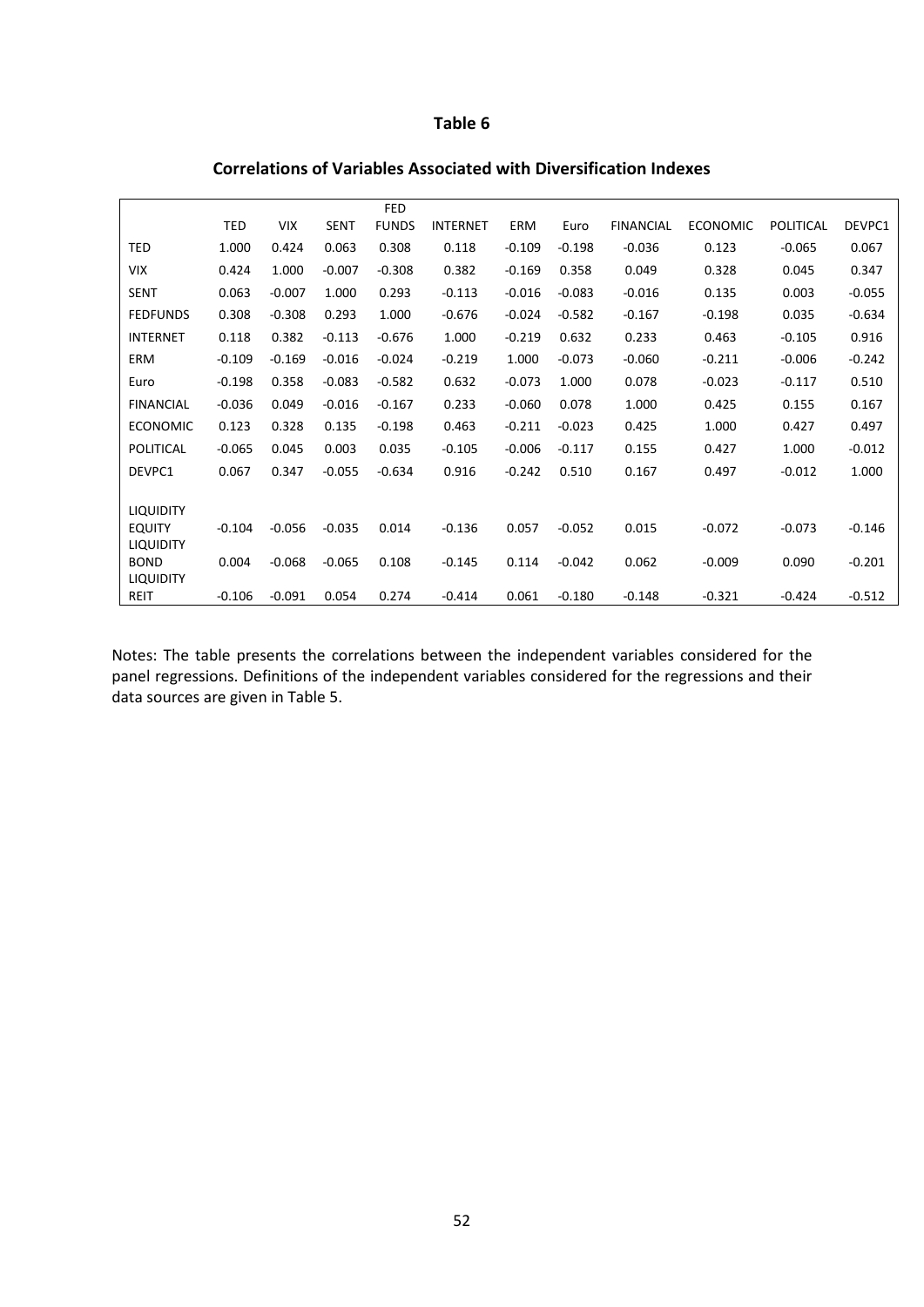# **Table 7**

|                 | All             |             |            |           |           |             |             |
|-----------------|-----------------|-------------|------------|-----------|-----------|-------------|-------------|
|                 | Assets          |             | Equity     |           |           | <b>Bond</b> | <b>REIT</b> |
|                 |                 | Full        | Developed  | Emerging  | Frontier  | Full        |             |
| Intercept       | 95.718          | 100.221     | 103.151    | 102.441   | 96.413    | 80.221      | 97.565      |
|                 | 0.000           | 0.000       | 0.000      | 0.000     | 0.000     | 0.000       | 0.000       |
| <b>TED</b>      | $-6.130$        | $-3.658$    | 4.469      | $-11.729$ | $-10.388$ | $-9.581$    | $-13.115$   |
|                 | 0.131           | 0.417       | 0.572      | 0.009     | 0.000     | 0.258       | 0.005       |
| <b>VIX</b>      | 0.139           | $-0.144$    | $-0.533$   | 0.136     | 0.220     | 0.995       | 0.335       |
|                 | 0.425           | 0.471       | 0.143      | 0.439     | 0.009     | 0.016       | 0.074       |
| <b>SENT</b>     | $-1.354$        | $-1.978$    | $-2.888$   | $-2.552$  | $-0.126$  | $-0.060$    | 0.894       |
|                 | 0.404           | 0.293       | 0.381      | 0.132     | 0.855     | 0.986       | 0.587       |
| <b>FEDFUND</b>  | 0.376           | 0.092       | $-0.358$   | $-0.169$  | 0.805     | 1.020       | 0.551       |
|                 | 0.590           | 0.909       | 0.800      | 0.810     | 0.017     | 0.496       | 0.444       |
| <b>INTERNET</b> | $-1.108$        | $-1.187$    | $-2.378$   | $-0.951$  | $-0.188$  | $-0.917$    | $-1.047$    |
|                 | 0.000           | 0.000       | 0.000      | 0.000     | 0.013     | 0.014       | 0.000       |
| <b>ERM</b>      | $-15.508$       | $-12.069$   | $-16.993$  | $-6.206$  | $-4.846$  | $-24.402$   | $-14.858$   |
|                 | 0.001           | 0.016       | 0.046      | 0.129     | 0.011     | 0.010       | 0.002       |
| Eurozone        | $-2.765$        | 2.415       | 14.567     | $-7.342$  | $-8.189$  | $-17.510$   | $-8.631$    |
|                 | 0.471           | 0.582       | 0.076      | 0.073     | 0.000     | 0.046       | 0.041       |
| Adj. R2         | 0.912           | 0.884       | 0.888      | 0.898     | 0.914     | 0.746       | 0.921       |
|                 |                 |             |            |           |           |             |             |
|                 | Australia       | Belgium     | Canada     | France    | Germany   | Italy       |             |
| Intercept       | 95.825          | 89.576      | 95.656     | 93.034    | 89.994    | 98.402      |             |
|                 | 0.000           | 0.000       | 0.000      | 0.000     | 0.000     | 0.000       |             |
| <b>TED</b>      | $-16.234$       | $-0.540$    | $-16.279$  | $-3.070$  | 1.475     | 9.063       |             |
|                 | 0.184           | 0.927       | 0.001      | 0.500     | 0.800     | 0.140       |             |
| <b>VIX</b>      | 0.399           | 0.407       | 0.039      | 0.072     | 0.201     | $-0.131$    |             |
|                 | 0.450           | 0.136       | 0.812      | 0.720     | 0.440     | 0.616       |             |
| <b>SENT</b>     | $-2.179$        | 4.248       | $-1.621$   | $-0.380$  | $-2.172$  | 0.132       |             |
|                 | 0.656           | 0.099       | 0.302      | 0.839     | 0.374     | 0.957       |             |
| <b>FEDFUND</b>  | 0.402           | 0.279       | 1.774      | 0.728     | 0.234     | $-0.744$    |             |
|                 | 0.850           | 0.792       | 0.018      | 0.376     | 0.823     | 0.485       |             |
| <b>INTERNET</b> | $-1.633$        | $-2.172$    | $-1.035$   | $-2.184$  | $-1.599$  | $-2.209$    |             |
|                 | 0.004           | 0.000       | 0.000      | 0.000     | 0.000     | 0.000       |             |
| ERM             | $-13.997$       | $-31.312$   | $-0.202$   | $-29.799$ | $-30.672$ | $-29.714$   |             |
|                 | 0.247           | 0.000       | 0.957      | 0.000     | 0.000     | 0.000       |             |
| Eurozone        | $-6.271$        | $-2.144$    | $-15.752$  | $-0.766$  | 3.397     | 3.858       |             |
|                 | 0.590           | 0.711       | 0.001      | 0.863     | 0.554     | 0.506       |             |
| Adj. R2         | 0.691           | 0.940       | 0.961      | 0.966     | 0.885     | 0.928       |             |
|                 |                 |             |            |           |           |             |             |
|                 |                 |             | <b>New</b> | South     |           |             |             |
|                 | Japan<br>92.452 | Netherlands | Zealand    | Africa    | UK        | US          |             |
| Intercept       |                 | 87.477      | 96.717     | 106.247   | 92.738    | 100.712     |             |
|                 | 0.000           | 0.000       | 0.000      | 0.000     | 0.000     | 0.000       |             |
| TED             | $-9.349$        | 3.812       | $-30.679$  | $-23.081$ | 4.852     | 8.841       |             |

# **Global Regression Analysis of Diversification Indexes**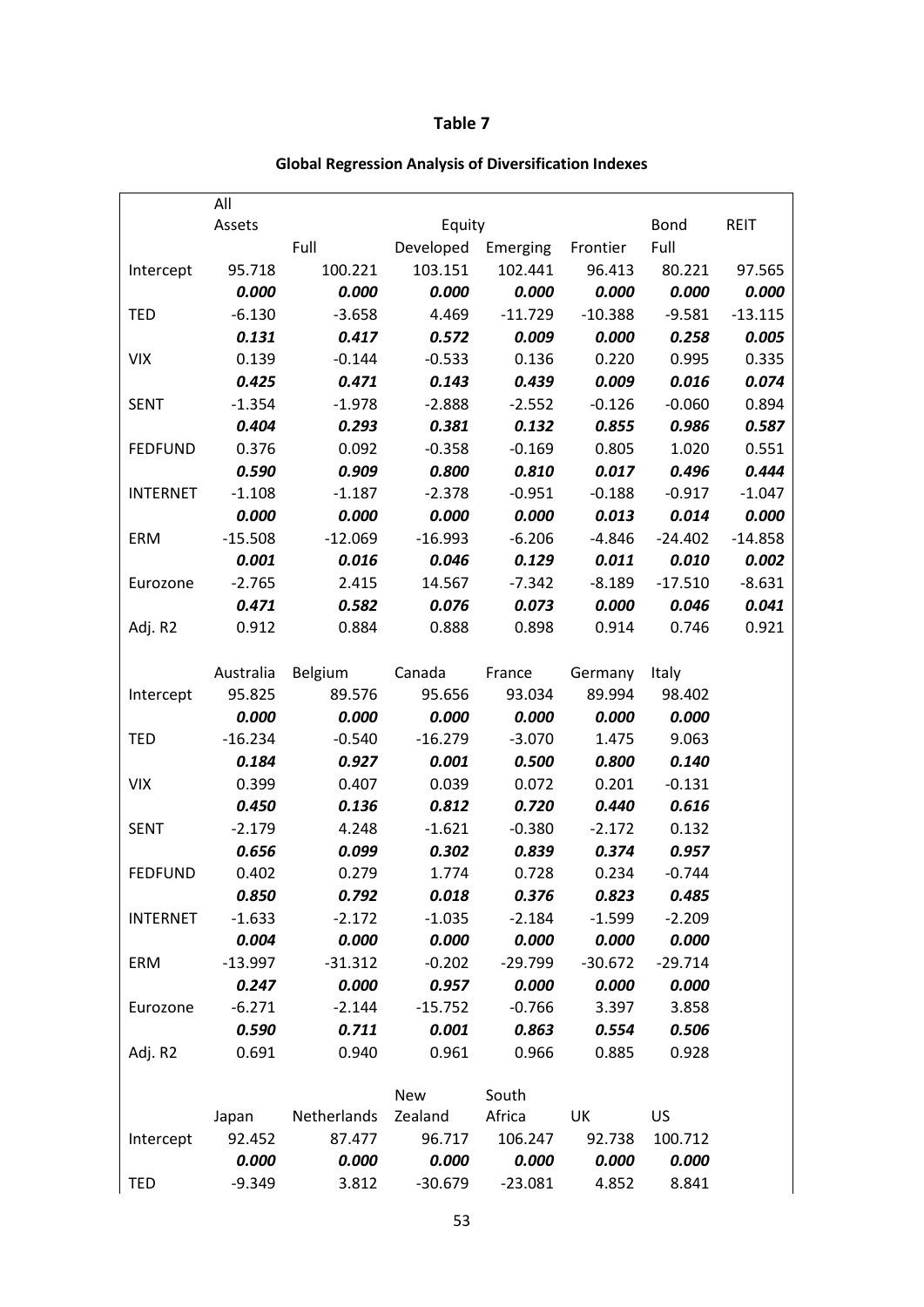|                 | 0.123     | 0.550     | 0.004     | 0.015     | 0.345     | 0.088    |  |
|-----------------|-----------|-----------|-----------|-----------|-----------|----------|--|
| <b>VIX</b>      | 0.353     | 0.195     | 0.284     | 0.552     | $-0.101$  | $-0.511$ |  |
|                 | 0.183     | 0.490     | 0.472     | 0.154     | 0.654     | 0.032    |  |
| <b>SENT</b>     | $-2.032$  | $-1.026$  | $-1.759$  | $-2.243$  | $-0.317$  | 0.623    |  |
|                 | 0.402     | 0.696     | 0.631     | 0.521     | 0.879     | 0.758    |  |
| <b>FEDFUND</b>  | 0.753     | 0.599     | 2.402     | $-1.114$  | 0.452     | $-0.110$ |  |
|                 | 0.473     | 0.600     | 0.146     | 0.464     | 0.619     | 0.900    |  |
| <b>INTERNET</b> | $-0.744$  | $-2.370$  | $-0.984$  | $-1.795$  | $-2.202$  | $-0.426$ |  |
|                 | 0.006     | 0.000     | 0.014     | 0.000     | 0.000     | 0.045    |  |
| <b>ERM</b>      | $-14.453$ | $-31.537$ | $-18.244$ | $-21.438$ | $-25.259$ | 2.925    |  |
|                 | 0.024     | 0.000     | 0.054     | 0.022     | 0.000     | 0.551    |  |
| Eurozone        | 17.830    | 6.123     | $-18.027$ | $-15.059$ | 9.321     | $-1.096$ |  |
|                 | 0.007     | 0.333     | 0.053     | 0.085     | 0.077     | 0.819    |  |
| Adj. R2         | 0.618     | 0.935     | 0.827     | 0.854     | 0.950     | 0.626    |  |

Notes: The OLS regressions estimate the relation between diversification indexes and proxies for macro-financial and developmental factors. Definitions of the independent variables considered for the regressions and their data sources are given in Table 5. The relation is examined for a combination of all Assets, all Equities, Equities for developed and emerging markets, All Bonds, All REITs, and all assets for a number of specific countries. The regressions for the individual countries are for those where the three asset classes, equities, bonds and REITs are available. P-values are in bold and italics. \*, \*\*, and \*\*\* indicate statistical significance at the 10%, 5%, and 1% level, respectively.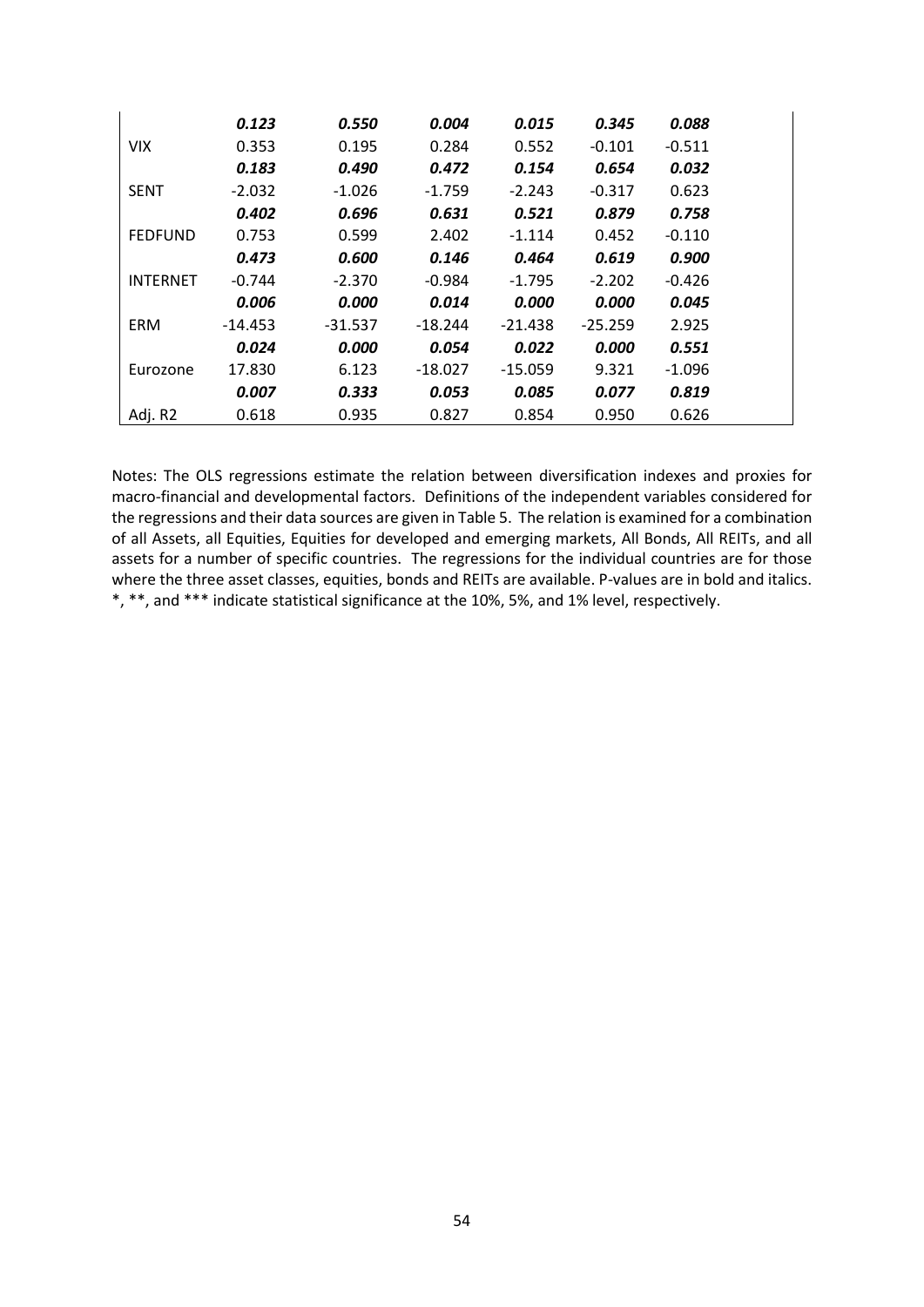|                 |          |                 |             |           |                  |           |           | 1st PC as Developmental |             |
|-----------------|----------|-----------------|-------------|-----------|------------------|-----------|-----------|-------------------------|-------------|
|                 |          | Global Internet |             |           | Country Internet |           | Factor    |                         |             |
|                 | Equity   | <b>Bond</b>     | <b>REIT</b> | Equity    | <b>Bond</b>      | REIT      | Equity    | Bond                    | <b>REIT</b> |
| <b>TED</b>      | $-0.398$ | $-11.912$       | $-14.001$   | $-7.415$  | $-16.863$        | $-23.034$ | $-5.629$  | $-17.421$               | $-24.156$   |
|                 | 0.854    | 0.000           | 0.005       | 0.001     | 0.000            | 0.000     | 0.194     | 0.000                   | 0.000       |
| <b>VIX</b>      | $-0.304$ | 1.069           | 0.407       | $-0.084$  | 1.215            | 0.702     | $-0.120$  | 1.118                   | 0.569       |
|                 | 0.001    | 0.000           | 0.013       | 0.331     | 0.000            | 0.000     | 0.452     | 0.000                   | 0.001       |
| <b>SENT</b>     | $-3.239$ | $-0.172$        | 2.012       | $-2.586$  | 0.596            | 3.301     | $-1.615$  | 0.304                   | 2.462       |
|                 | 0.000    | 0.612           | 0.002       | 0.000     | 0.148            | 0.000     | 0.130     | 0.565                   | 0.007       |
| <b>FEDFUND</b>  | $-0.161$ | 1.222           | $-0.013$    | 0.601     | 1.580            | 0.599     | 0.797     | 1.949                   | 1.514       |
|                 | 0.392    | 0.000           | 0.973       | 0.030     | 0.000            | 0.293     | 0.219     | 0.000                   | 0.001       |
| ERM             | $-9.381$ | $-24.289$       | $-16.614$   | $-10.055$ | $-24.330$        | $-16.232$ | $-14.540$ | $-22.013$               | $-12.473$   |
|                 | 0.000    | 0.000           | 0.000       | 0.000     | 0.000            | 0.000     | 0.000     | 0.000                   | 0.000       |
| Eurozone        | 7.090    | $-20.175$       | $-10.182$   | $-3.110$  | $-27.927$        | $-23.577$ | $-1.016$  | $-23.965$               | $-20.923$   |
|                 | 0.011    | 0.000           | 0.041       | 0.159     | 0.000            | 0.000     | 0.805     | 0.000                   | 0.000       |
| Global          |          |                 |             |           |                  |           |           |                         |             |
| <b>INTERNET</b> | $-1.602$ | $-0.839$        | $-1.447$    |           |                  |           |           |                         |             |
|                 | 0.000    | 0.000           | 0.000       |           |                  |           |           |                         |             |
| Country         |          |                 |             |           |                  |           |           |                         |             |
| <b>INTERNET</b> |          |                 |             | $-0.626$  | $-0.201$         | $-0.379$  |           |                         |             |
|                 |          |                 |             | 0.000     | 0.000            | 0.000     |           |                         |             |
| DEVPC1          |          |                 |             |           |                  |           | $-8.834$  | $-2.795$                | $-4.210$    |
|                 |          |                 |             |           |                  |           | 0.000     | 0.000                   | 0.001       |
| <b>Nobs</b>     | 1475     | 452             | 230         | 1373      | 448              | 227       | 626       | 336                     | 188         |
| Adj. R2         | 0.473    | 0.620           | 0.615       | 0.581     | 0.613            | 0.623     | 0.510     | 0.556                   | 0.532       |

| Table 8                                                                      |
|------------------------------------------------------------------------------|
| Panel Regression Analysis of Diversification Indexes with Global and Country |
| <b>Developmental Factors</b>                                                 |

The unbalanced regressions estimate the relation between the diversification indexes, Equity, Bond and REIT, and proxies for macro-financial and developmental factors. Given the high correlation between many developmental factors in table 6, a single variable, proxied three times is included in the regressions. Global INTERNET is an average of all countries INTERNET usage whereas Country Internet represents country level data. The first Principal Component of a set of country level developmental factors, DEVPC1, is also included separately as a developmental factor instead of internet. Results are reported for unbalanced panels with a timeframe 1986-2012. Country fixed effects are included in all regressions. P-values are in bold and italics. \*, \*\*, and \*\*\* indicate statistical significance at the 10%, 5%, and 1% level, respectively.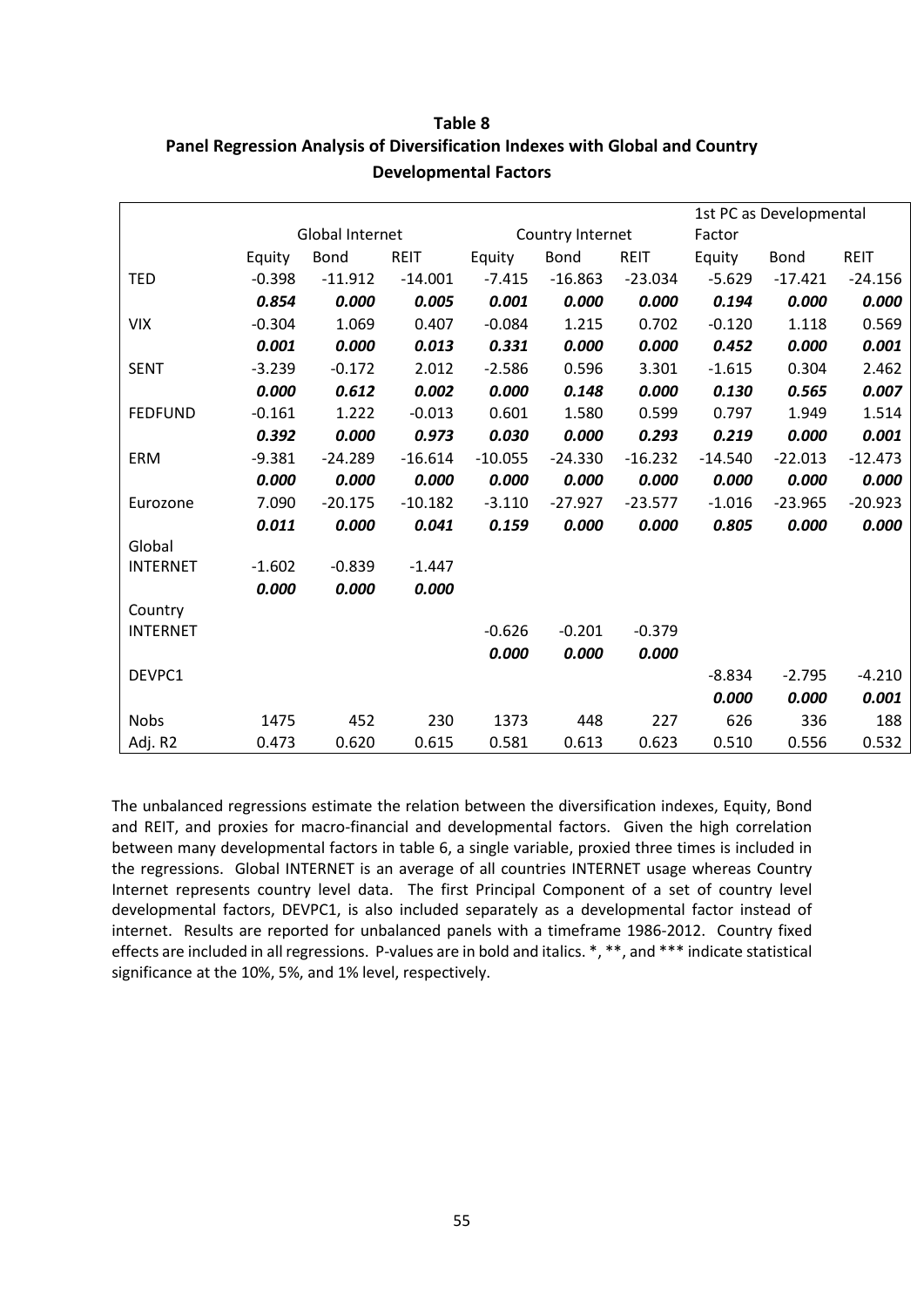|                  |           | NO Developmental Factor |             |           | <b>INTERNET as Developmental</b> |             |           | 1st PC as Developmental |             |  |  |
|------------------|-----------|-------------------------|-------------|-----------|----------------------------------|-------------|-----------|-------------------------|-------------|--|--|
|                  |           |                         |             | Factor    |                                  |             |           | Factor                  |             |  |  |
|                  | Equity    | <b>Bond</b>             | <b>REIT</b> | Equity    | <b>Bond</b>                      | <b>REIT</b> | Equity    | <b>Bond</b>             | <b>REIT</b> |  |  |
| <b>TED</b>       | $-22.921$ | $-23.532$               | $-32.967$   | $-9.481$  | $-19.901$                        | $-21.489$   | $-8.399$  | $-21.994$               | $-24.711$   |  |  |
|                  | 0.000     | 0.000                   | 0.000       | 0.000     | 0.000                            | 0.000       | 0.049     | 0.000                   | 0.000       |  |  |
| <b>VIX</b>       | 0.681     | 1.658                   | 1.129       | 0.034     | 1.448                            | 0.494       | 0.115     | 1.398                   | 0.560       |  |  |
|                  | 0.000     | 0.000                   | 0.000       | 0.715     | 0.000                            | 0.016       | 0.563     | 0.000                   | 0.005       |  |  |
| <b>SENT</b>      | $-0.718$  | 1.491                   | 1.118       | $-0.845$  | 1.450                            | 0.584       | 0.473     | 1.160                   | 1.463       |  |  |
|                  | 0.393     | 0.022                   | 0.334       | 0.255     | 0.036                            | 0.614       | 0.728     | 0.151                   | 0.133       |  |  |
| <b>FEDFUNDS</b>  | 3.591     | 2.966                   | 3.270       | 0.690     | 2.018                            | 0.244       | 1.030     | 2.415                   | 1.296       |  |  |
|                  | 0.000     | 0.000                   | 0.000       | 0.032     | 0.000                            | 0.725       | 0.086     | 0.000                   | 0.055       |  |  |
| ERM              | $-8.489$  | $-23.681$               | $-7.524$    | $-15.038$ | $-25.003$                        | $-13.248$   | $-20.707$ | $-22.897$               | $-10.310$   |  |  |
|                  | 0.000     | 0.000                   | 0.010       | 0.000     | 0.000                            | 0.001       | 0.000     | 0.000                   | 0.005       |  |  |
| Euro             | $-23.260$ | $-36.464$               | $-35.013$   | $-7.986$  | $-32.039$                        | $-20.216$   | $-6.178$  | $-29.383$               | $-22.356$   |  |  |
|                  | 0.000     | 0.000                   | 0.000       | 0.003     | 0.000                            | 0.000       | 0.261     | 0.000                   | 0.000       |  |  |
| <b>ECONOMIC</b>  | $-1.786$  | $-0.748$                | $-1.118$    | $-0.418$  | $-0.277$                         | 0.606       | $-0.420$  | $-0.326$                | 0.039       |  |  |
|                  | 0.000     | 0.000                   | 0.013       | 0.008     | 0.225                            | 0.287       | 0.121     | 0.156                   | 0.943       |  |  |
| <b>FINANCIAL</b> | 0.877     | 0.230                   | $-1.961$    | 0.122     | 0.135                            | $-2.098$    | 0.219     | $-0.060$                | $-1.890$    |  |  |
|                  | 0.001     | 0.461                   | 0.003       | 0.567     | 0.676                            | 0.001       | 0.491     | 0.886                   | 0.010       |  |  |
| POLITICAL        | $-0.278$  | $-0.299$                | 0.193       | $-0.462$  | $-0.394$                         | $-0.202$    | $-0.695$  | $-0.518$                | $-0.305$    |  |  |
|                  | 0.139     | 0.150                   | 0.677       | 0.002     | 0.076                            | 0.568       | 0.027     | 0.092                   | 0.428       |  |  |
| <b>LIQUIDITY</b> | 18.508    | 7.971                   | 3.230       | 19.481    | 2.106                            | 3.065       | 27.902    | $-0.828$                | 3.880       |  |  |
|                  | 0.043     | 0.000                   | 0.830       | 0.003     | 0.513                            | 0.794       | 0.183     | 0.839                   | 0.828       |  |  |
| <b>INTERNET</b>  |           |                         |             | $-0.574$  | $-0.126$                         | $-0.451$    |           |                         |             |  |  |
|                  |           |                         |             | 0.000     | 0.000                            | 0.000       |           |                         |             |  |  |
| DEVPC1           |           |                         |             |           |                                  |             | $-7.992$  | $-1.337$                | $-4.046$    |  |  |
|                  |           |                         |             |           |                                  |             | 0.000     | 0.042                   | 0.079       |  |  |
| <b>Nobs</b>      | 1132      | 435                     | 213         | 1074      | 431                              | 210         | 514       | 324                     | 182         |  |  |
| Adj. R2          | 0.499     | 0.620                   | 0.557       | 0.642     | 0.627                            | 0.667       | 0.607     | 0.574                   | 0.640       |  |  |

**Table 9 Panel Regression Analysis of Diversification Indexes**

The unbalanced regressions estimate the relation between the diversification indexes, Equity, Bond and REIT, and proxies for macro-financial and developmental factors. Given the high correlation between many developmental factors in table 6, a single variable, is included in the regressions. INTERNET represents country level data. The first Principal Component of a set of country level developmental factors, DEVPC1, is also included separately as a developmental factor instead of internet. Results are reported for unbalanced panels with a timeframe 1986-2012. Country fixed effects are included in all regressions. P-values are in bold and italics. \*, \*\*, and \*\*\* indicate statistical significance at the 10%, 5%, and 1% level, respectively.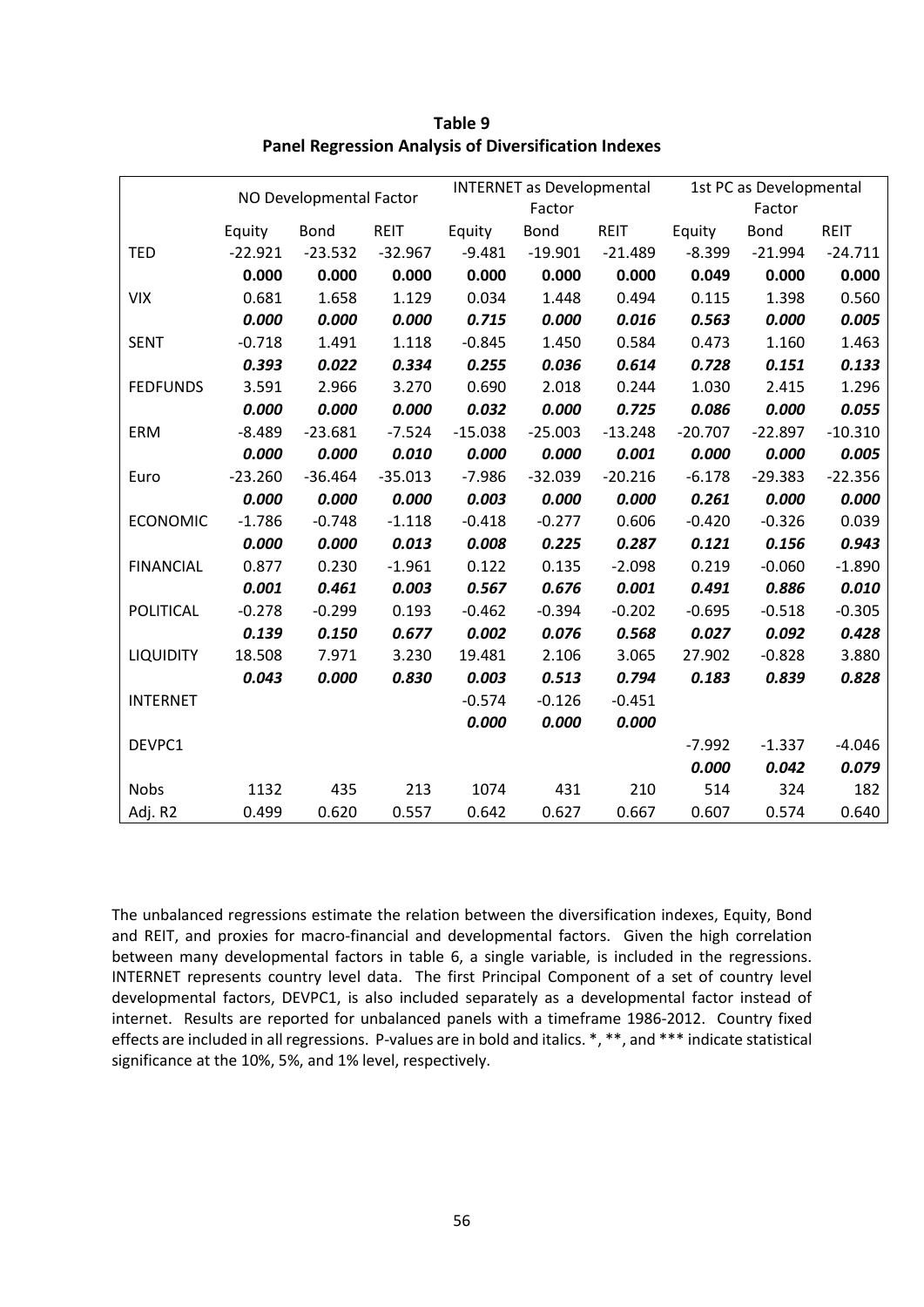|                  |           | <b>Geographical Cohorts Equity</b> |          |           | <b>Time Cohorts</b> |             |           |             |             |
|------------------|-----------|------------------------------------|----------|-----------|---------------------|-------------|-----------|-------------|-------------|
|                  | Developed | Emerging                           | Frontier |           | Pre 2000            |             |           | Post 2000   |             |
|                  |           |                                    |          | Equity    | <b>Bond</b>         | <b>REIT</b> | Equity    | <b>Bond</b> | <b>REIT</b> |
| <b>TED</b>       | $-9.281$  | $-17.487$                          | $-5.679$ | $-33.819$ | 21.682              | 30.326      | $-12.068$ | $-28.801$   | $-19.693$   |
|                  | 0.005     | 0.000                              | 0.031    | 0.001     | 0.003               | 0.030       | 0.000     | 0.000       | 0.079       |
| <b>VIX</b>       | 0.015     | 0.226                              | 0.123    | $-0.737$  | $-0.550$            | $-0.271$    | 0.221     | 2.058       | 0.221       |
|                  | 0.925     | 0.154                              | 0.382    | 0.004     | 0.000               | 0.283       | 0.117     | 0.000       | 0.646       |
| <b>SENT</b>      | 0.323     | $-1.520$                           | $-2.988$ | $-0.642$  | 3.587               | 5.459       | 2.057     | 0.104       | 3.309       |
|                  | 0.753     | 0.351                              | 0.001    | 0.644     | 0.006               | 0.000       | 0.154     | 0.970       | 0.487       |
| <b>FEDFUNDS</b>  | 1.210     | 0.565                              | 1.109    | 4.144     | 0.831               | $-0.507$    | $-0.304$  | 3.531       | $-1.761$    |
|                  | 0.020     | 0.435                              | 0.027    | 0.000     | 0.061               | 0.521       | 0.467     | 0.000       | 0.031       |
| ERM              | $-18.613$ | $-5.402$                           | 11.975   | $-13.569$ | $-22.294$           | $-11.335$   |           |             |             |
|                  | 0.000     | 0.219                              | 0.000    | 0.000     | 0.000               | 0.002       |           |             |             |
| Euro             | $-11.051$ | $-17.864$                          | 2.340    |           |                     |             | $-11.653$ | $-32.622$   | $-19.735$   |
|                  | 0.004     | 0.001                              | 0.369    |           |                     |             | 0.004     | 0.000       | 0.049       |
| <b>ECONOMIC</b>  | $-0.709$  | $-0.589$                           | 0.186    | 0.344     | 0.395               | $-0.364$    | 0.091     | 0.686       | 1.108       |
|                  | 0.005     | 0.030                              | 0.451    | 0.040     | 0.046               | 0.106       | 0.813     | 0.299       | 0.303       |
| <b>FINANCIAL</b> | 0.003     | 0.161                              | 0.234    | $-0.111$  | 0.051               | $-0.422$    | $-0.079$  | $-0.287$    | $-2.587$    |
|                  | 0.992     | 0.601                              | 0.592    | 0.302     | 0.799               | 0.531       | 0.831     | 0.642       | 0.001       |
| POLITICAL        | $-0.195$  | $-0.496$                           | $-0.512$ | $-0.830$  | $-0.210$            | $-0.365$    | $-0.310$  | $-0.404$    | $-0.789$    |
|                  | 0.540     | 0.000                              | 0.062    | 0.000     | 0.236               | 0.175       | 0.123     | 0.285       | 0.219       |
| <b>LIQUIDITY</b> | 20.511    | 27.961                             | 7.193    | 5.518     | $-4.278$            | $-8.024$    | 15.589    | $-119.557$  | $-26.104$   |
|                  | 0.074     | 0.008                              | 0.199    | 0.357     | 0.169               | 0.558       | 0.144     | 0.366       | 0.317       |
| <b>INTERNET</b>  | $-0.524$  | $-0.379$                           | $-0.514$ | $-0.237$  | $-0.188$            | $-0.255$    | $-0.465$  | 0.109       | $-0.709$    |
|                  | 0.000     | 0.006                              | 0.000    | 0.033     | 0.027               | 0.057       | 0.000     | 0.590       | 0.049       |
| <b>Nobs</b>      | 590       | 282                                | 202      | 390       | 193                 | 75          | 684       | 238         | 135         |
| Adj. R2          | 0.700     | 0.569                              | 0.233    | 0.391     | 0.752               | 0.151       | 0.448     | 0.576       | 0.640       |

**Table 10 Panel Regression Analysis for Geographical and Time Based Cohorts**

The unbalanced regressions estimate the relation between the diversification indexes and proxies for macro-financial and developmental factors. Results are reported for unbalanced panels with a timeframe 1986-2012. A geographical breakout is presented for Developed, Emerging and Frontier markets. Due to a lack of country level diversification indexes this geographical analysis is completed for equities only. The time cohorts break up the regression analysis to pre and post 2000. Country fixed effects are included in all regressions. The identification of developed and emerging economies uses the United Nations Human Development Index that incorporates a number of distinguishing features such as income and education. The United Nations country title of 'very high human development' is designated as developed economies and those outside this list as emerging economies. These lists were further stratified by the Standard & Poor's list of Frontier markets to detail markets that were developing but too small to be considered emerging markets. P-values are in bold and italics. \*, \*\*, and \*\*\* indicate statistical significance at the 10%, 5%, and 1% level, respectively.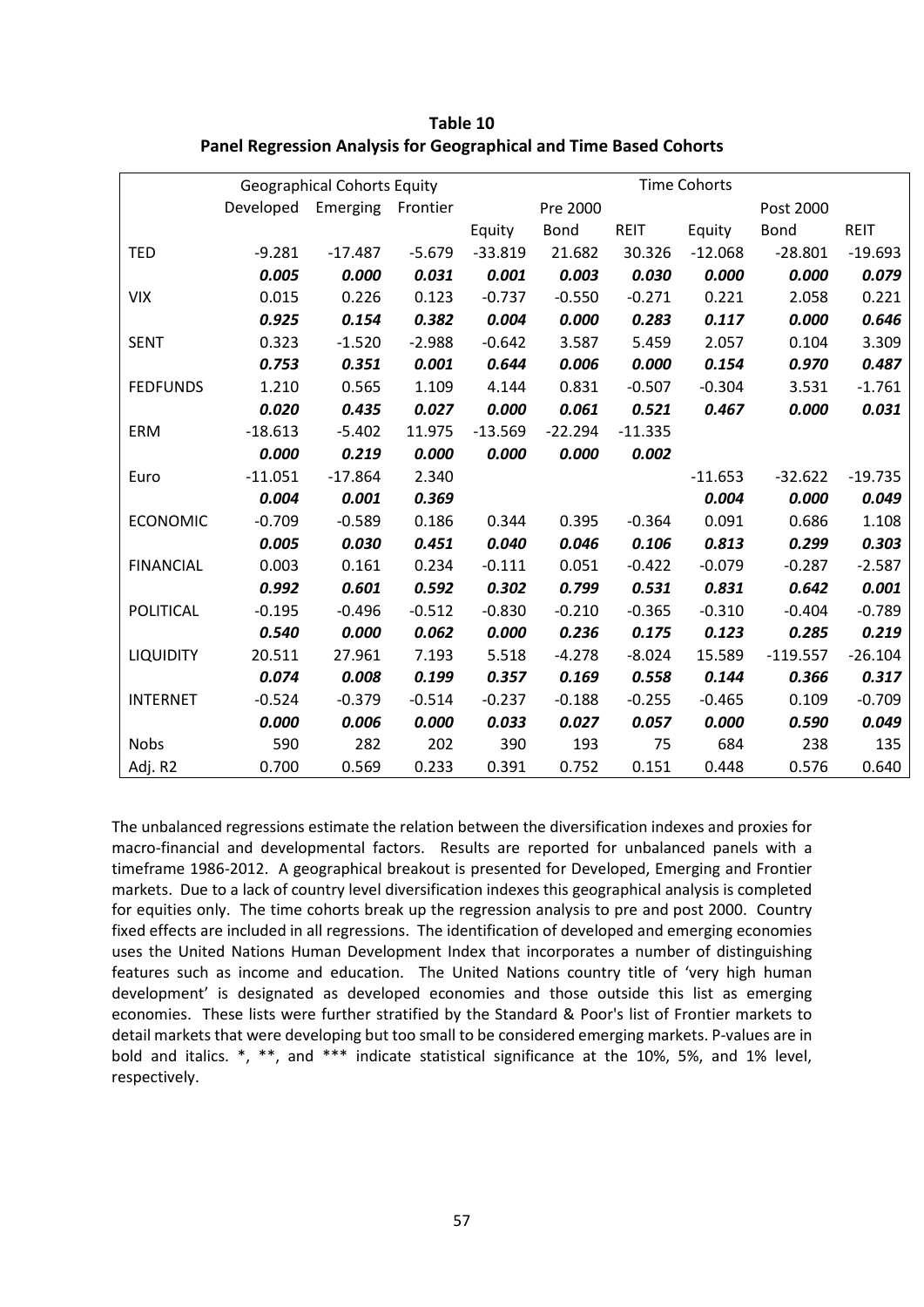

# **Average Cumulative Percentage of Variance Explained by Sorted Eigenvalues from Pre-1986 Cohort Covariance Matrices**

Notes: This figure shows the average cumulative percentage of variance explained by the sorted (low to high) eigenvalues from pre-1986 cohort covariance matrices. These eigenvalues represent averages for the period 1986-2012. The principal components are obtained from the pre-1986 markets (Equity: Australia, Austria, Belgium, Canada, Denmark, France, Germany, Hong Kong, Ireland, Italy, Japan, Netherlands, Singapore, South Africa, Switzerland, UK, US, Brazil, Malaysia, Norway, South Korea, Spain, Sweden; Bond: Austria, Belgium, Canada, Denmark, France, Germany, Ireland, Japan, Netherlands, Sweden, Switzerland, UK, US, and REIT: Australia, Netherlands, UK, and US).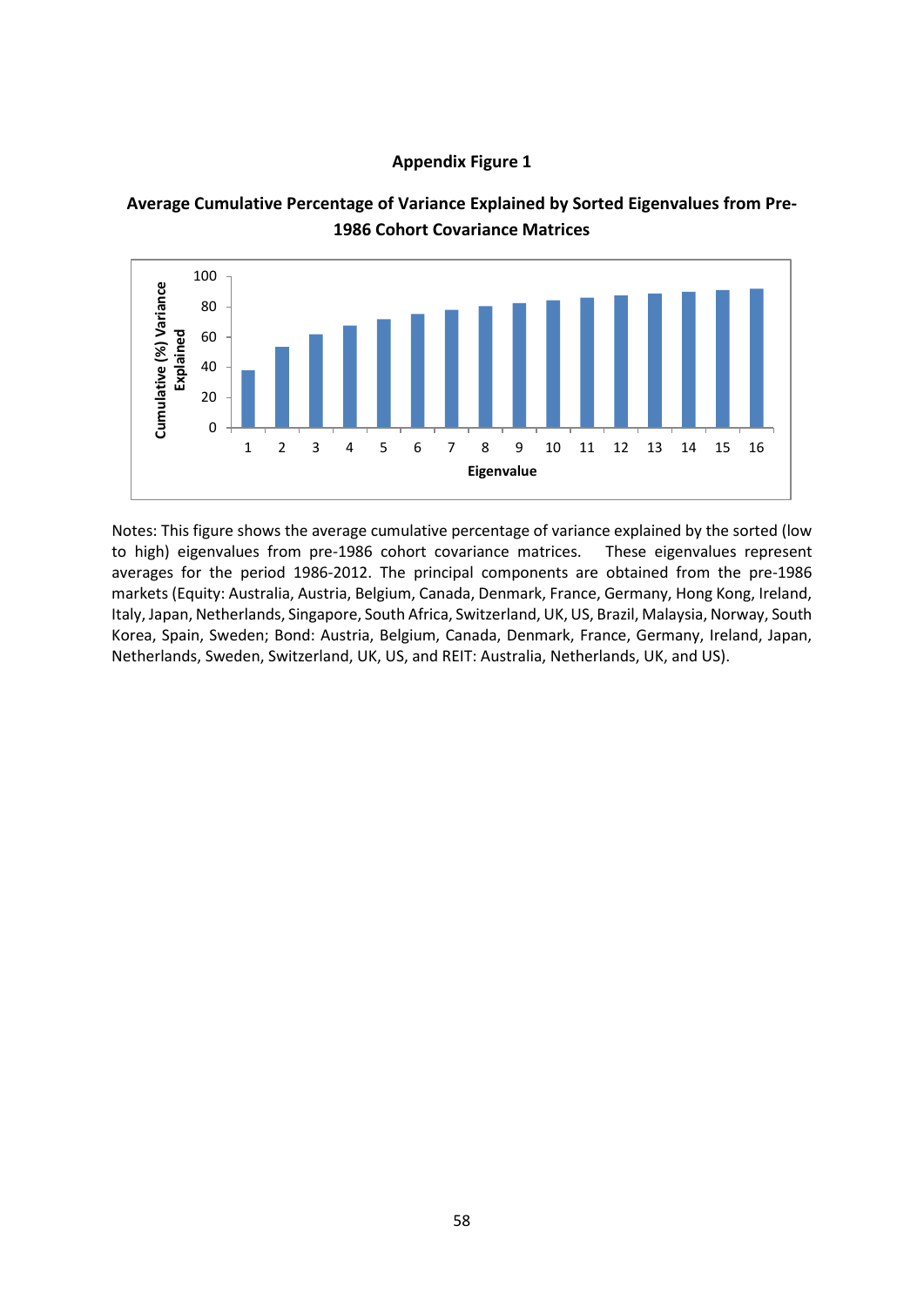

# **Percentage of Variance Explained over Time by Sorted Eigenvalues from Pre-1986 Cohort Covariance Matrices**

Notes: This figure shows the time series of cumulative percentage of variance explained by the sorted (low to high) eigenvalues from pre-1986 cohort covariance matrices. The principal components are obtained from the pre-1986 markets (Equity: Australia, Austria, Belgium, Canada, Denmark, France, Germany, Hong Kong, Ireland, Italy, Japan, Netherlands, Singapore, South Africa, Switzerland, UK, US, Brazil, Malaysia, Norway, South Korea, Spain, Sweden; Bond: Austria, Belgium, Canada, Denmark, France, Germany, Ireland, Japan, Netherlands, Sweden, Switzerland, UK, US, and REIT: Australia, Netherlands, UK, and US).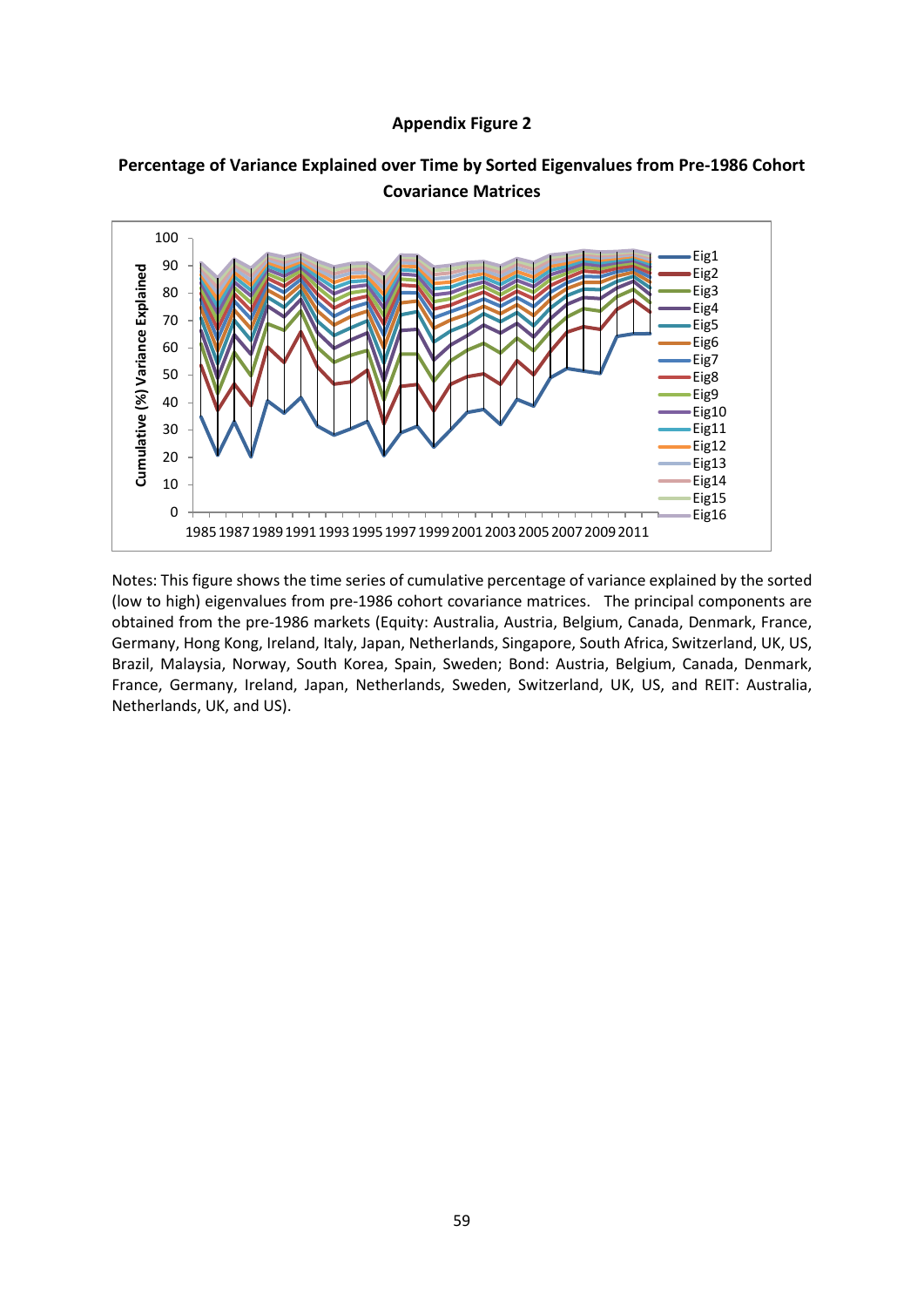

Notes: This figure shows the average diversification indexes for each asset class and NBER recessions between 1986 and 2012. There is a time-series plot of the diversification indexes and NBER recessionary period (red bars). The diversification index is measured by the average R-squares from the multi-factor asset returns model fitted using daily data every year between 1986 and 2012 for all markets in the database. The model fits asset returns within each year on global factors. The global factors are 16 principal components obtained from the pre1986 markets (Equity: Australia, Austria, Belgium, Canada, Denmark, France, Germany, Hong Kong, Ireland, Italy, Japan, Netherlands, Singapore, South Africa, Switzerland, UK, US, Brazil, Malaysia, Norway, South Korea, Spain, Sweden; Bond: Austria, Belgium, Canada, Denmark, France, Germany, Ireland, Japan, Netherlands, Sweden, Switzerland, UK, US, and REIT: Australia, Netherlands, UK, and US). A diversification value is obtained for each market assuming there are 50 valid daily returns per year.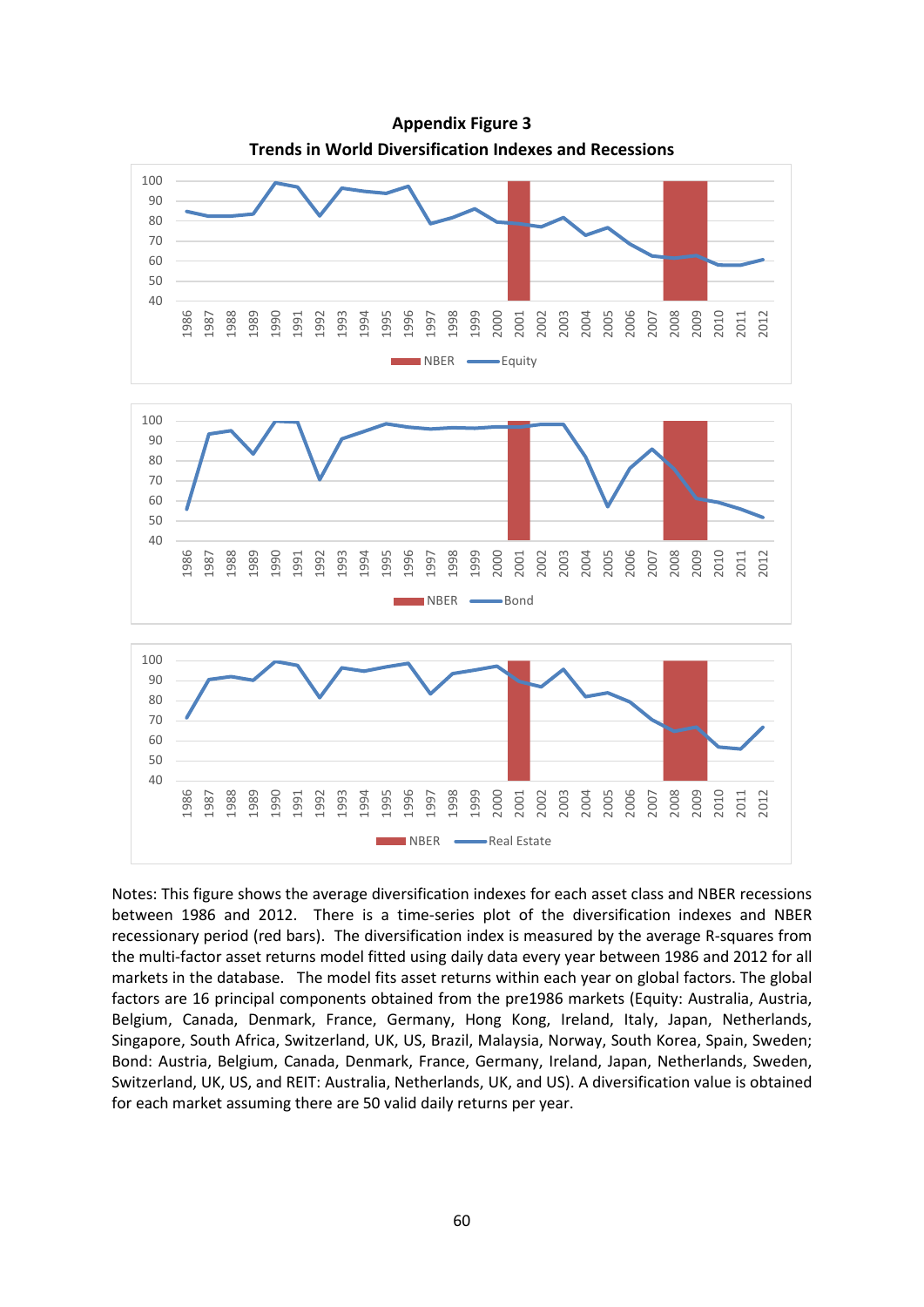## **Trends in Diversification Indexes**



**Panel A: Differences in Diversification Indexes for Bear and Bull returns and Mean Returns**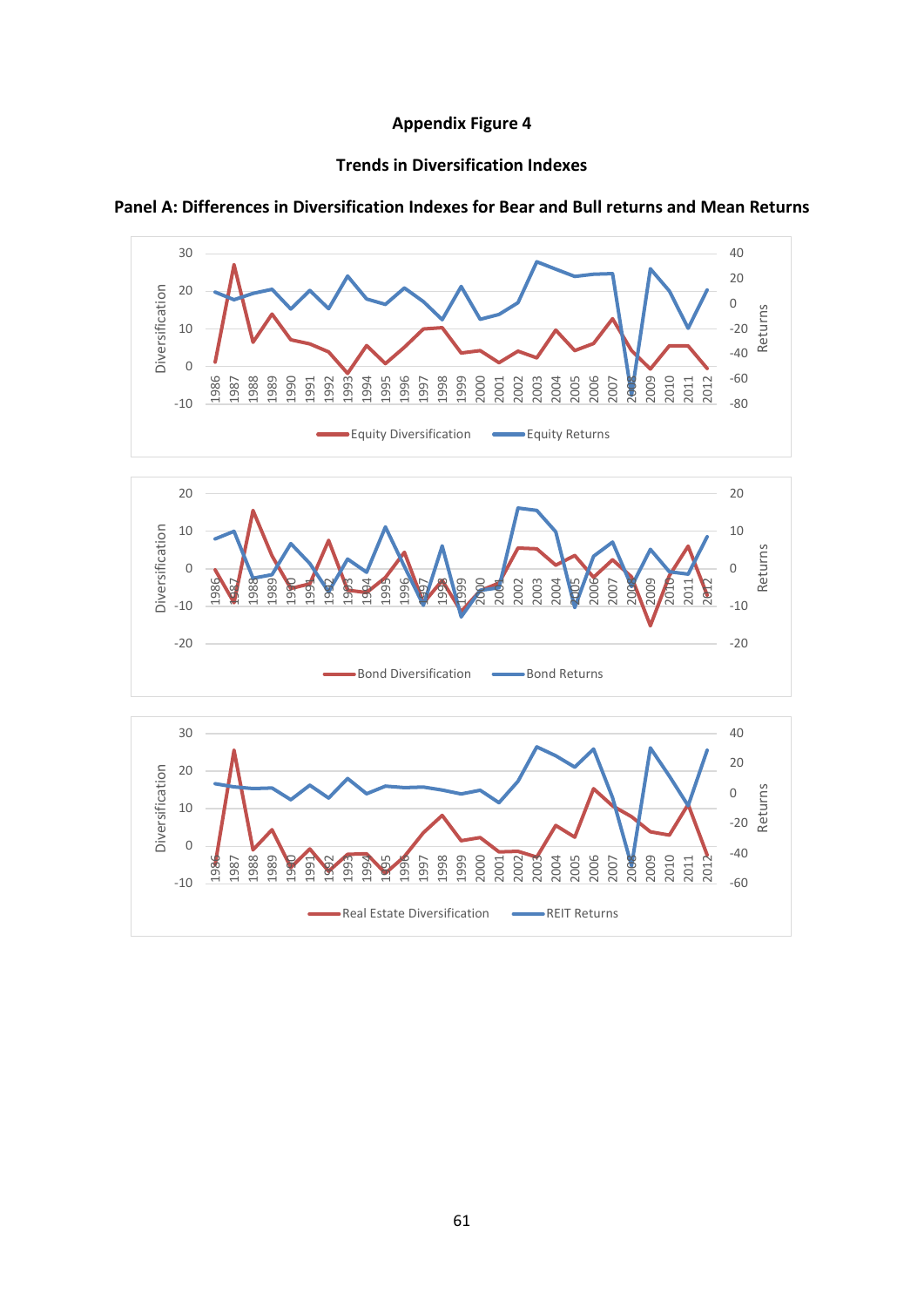

**Panel B: Differences in Diversification Indexes for High and Low VIX and Mean VIX**

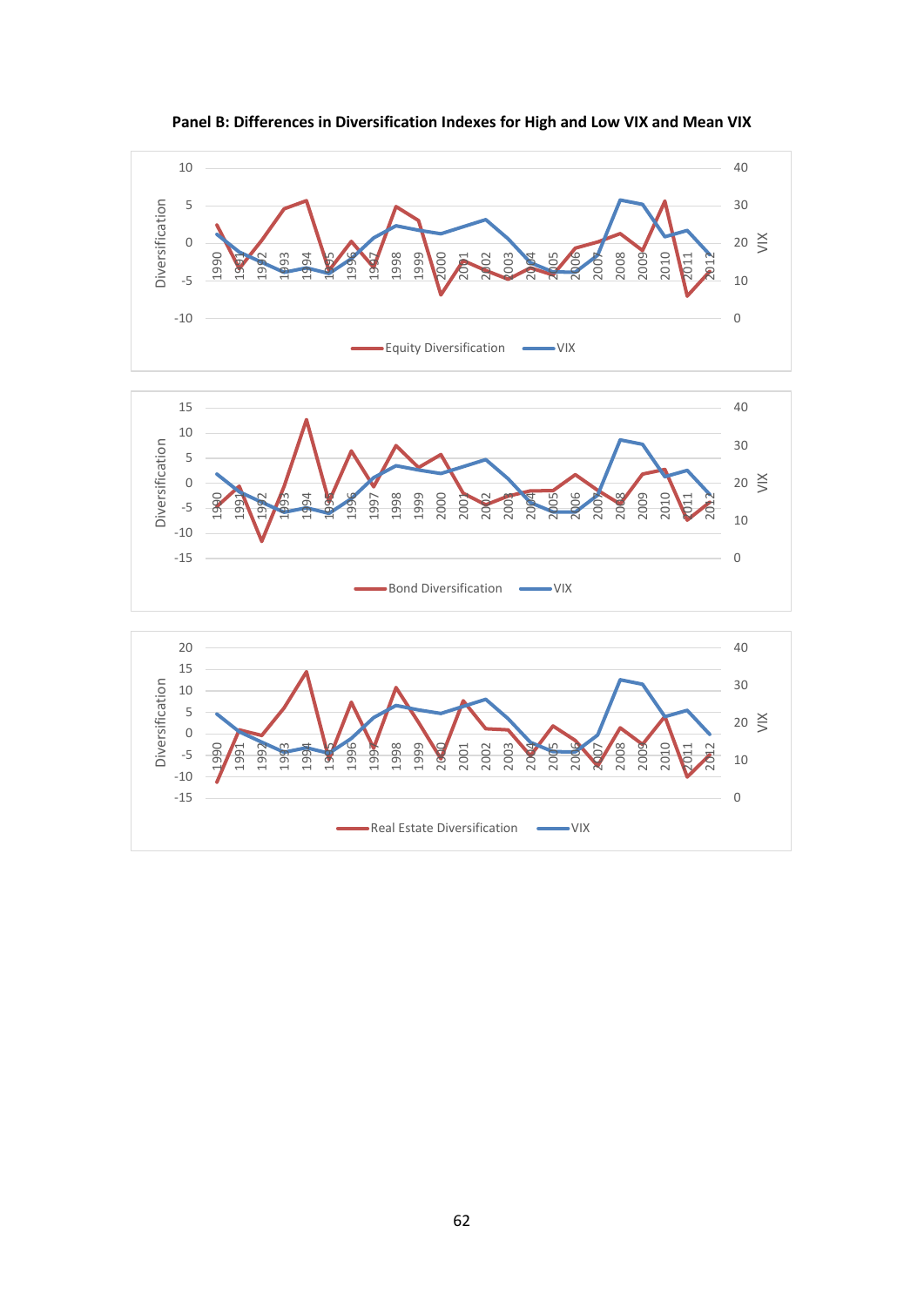

**Panel C: Differences in Diversification Indexes for High and Low TED and Mean TED**

Notes: This figure uses the average diversification indexes for each asset class between 1986 and 2012. In panel A there are the average returns and the difference in diversification between bear and bull returns using values above (bull) and below (bear) the median return. In panel B there are the average VIX and the difference in diversification between above (high VIX) and below (low VIX) the median VIX values. In panel C there are the average TED spreads and the difference in diversification between above (high TED) and below (low TED) the median TED values. The diversification index is measured by the average R-squares from the multi-factor asset returns model fitted using daily data every year between 1986 and 2012 for all markets in the database. The model fits asset returns within each year on global factors. The global factors are 16 principal components obtained from the pre1986 markets (Equity: Australia, Austria, Belgium, Canada, Denmark, France, Germany, Hong Kong, Ireland, Italy, Japan, Netherlands, Singapore, South Africa, Switzerland, UK, US, Brazil, Malaysia, Norway, South Korea, Spain, Sweden; Bond: Austria, Belgium, Canada, Denmark, France, Germany, Ireland, Japan, Netherlands, Sweden, Switzerland, UK, US, and REIT: Australia, Netherlands, UK, and US). A diversification value is obtained for each market assuming there are 50 valid daily returns per year.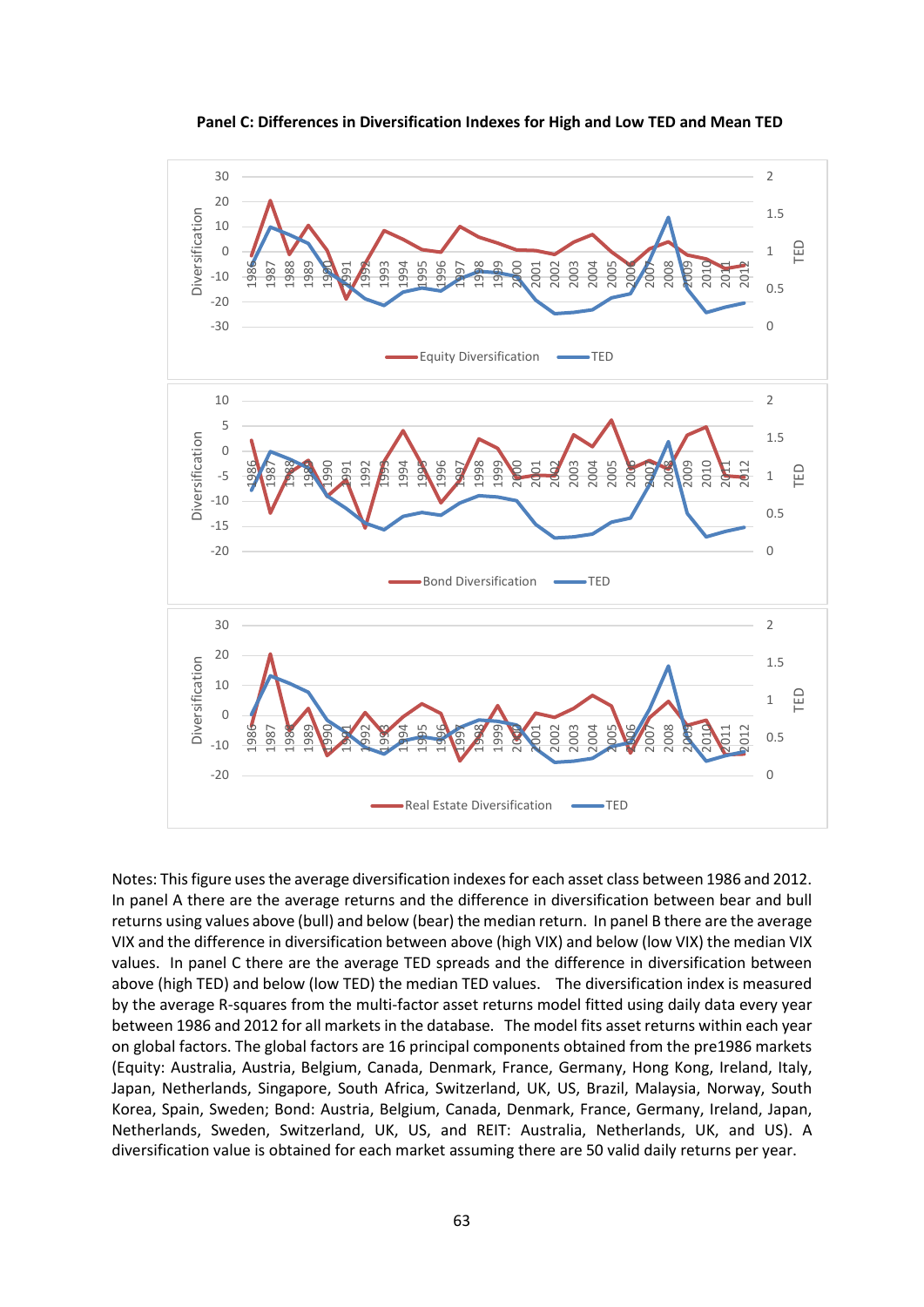|              | <b>Correlations between World Diversification Indexes for Raw Returns</b> |                    |              |              |                 |          |              |              |                 |       |              |  |
|--------------|---------------------------------------------------------------------------|--------------------|--------------|--------------|-----------------|----------|--------------|--------------|-----------------|-------|--------------|--|
|              |                                                                           | <b>Full Period</b> |              |              |                 | Pre2000  |              |              | Post2000        |       |              |  |
|              | Contemporaneous                                                           |                    |              |              | Contemporaneous |          |              |              | Contemporaneous |       |              |  |
|              | Equity                                                                    | Bond               | <b>REITS</b> |              | Equity          | Bond     | <b>REITS</b> |              | Equity          | Bond  | <b>REITS</b> |  |
| Equity       | 1.000                                                                     |                    |              | Equity       | 1.000           |          |              | Equity       | 1.000           |       |              |  |
| Bond         | 0.664                                                                     | 1.000              |              | Bond         | 0.363           | 1.000    |              | Bond         | 0.729           | 1.000 |              |  |
| <b>REITS</b> | 0.884                                                                     | 0.837              | 1.000        | <b>REITS</b> | 0.656           | 0.874    | 1.000        | REITS        | 0.977           | 0.774 | 1.000        |  |
|              |                                                                           |                    |              |              |                 |          |              |              |                 |       |              |  |
| Lead Equity  |                                                                           |                    |              | Lead Equity  |                 |          | Lead Equity  |              |                 |       |              |  |
|              | Equity                                                                    | Bond               | <b>REITS</b> |              | Equity          | Bond     | <b>REITS</b> |              | Equity          | Bond  | <b>REITS</b> |  |
| Equity       | 1.000                                                                     |                    |              | Equity       | 1.000           |          |              | Equity       | 1.000           |       |              |  |
| Bond         | 0.707                                                                     | 1.000              |              | Bond         | $-0.103$        | 1.000    |              | Bond         | 0.770           | 1.000 |              |  |
| <b>REITS</b> | 0.786                                                                     | 0.836              | 1.000        | <b>REITS</b> | $-0.229$        | 0.711    | 1.000        | <b>REITS</b> | 0.885           | 0.738 | 1.000        |  |
|              |                                                                           |                    |              |              |                 |          |              |              |                 |       |              |  |
| Lead Bonds   |                                                                           |                    |              | Lead Bonds   |                 |          |              | Lead Bonds   |                 |       |              |  |
|              | Equity                                                                    | Bond               | <b>REITS</b> |              | Equity          | Bond     | <b>REITS</b> |              | Equity          | Bond  | <b>REITS</b> |  |
| Equity       | 1.000                                                                     |                    |              | Equity       | 1.000           |          |              | Equity       | 1.000           |       |              |  |
| Bond         | 0.531                                                                     | 1.000              |              | Bond         | $-0.081$        | 1.000    |              | Bond         | 0.771           | 1.000 |              |  |
| <b>REITS</b> | 0.922                                                                     | 0.601              | 1.000        | <b>REITS</b> | 0.683           | $-0.069$ | 1.000        | <b>REITS</b> | 0.979           | 0.734 | 1.000        |  |
|              |                                                                           |                    |              |              |                 |          |              |              |                 |       |              |  |
| Lead REITs   |                                                                           |                    |              | Lead REITs   |                 |          |              | Lead REITs   |                 |       |              |  |
|              | Equity                                                                    | Bond               | <b>REITS</b> |              | Equity          | Bond     | <b>REITS</b> |              | Equity          | Bond  | <b>REITS</b> |  |
| Equity       | 1.000                                                                     |                    |              | Equity       | 1.000           |          |              | Equity       | 1.000           |       |              |  |
| Bond         | 0.739                                                                     | 1.000              |              | Bond         | 0.332           | 1.000    |              | Bond         | 0.692           | 1.000 |              |  |
| <b>REITS</b> | 0.725                                                                     | 0.742              | 1.000        | <b>REITS</b> | 0.137           | $-0.036$ | 1.000        | <b>REITS</b> | 0.844           | 0.813 | 1.000        |  |

### **Correlations of World Diversification Indexes**

Notes: This table shows the contemporaneous, lead and lag correlation coefficients between the average diversification indexes. Correlation coefficients are reported for the full period, a pre2000 period and a post2000 period. The full period is 1986 to 2012 inclusive for all correlations. The diversification index is measured by the average R-squares from the multi-factor asset returns model fitted using daily data every year between 1986 and 2012 for all markets in the database. The model fits asset returns within each year on global factors. The global factors are 16 principal components obtained from the pre1986 markets (Equity: Australia, Austria, Belgium, Canada, Denmark, France, Germany, Hong Kong, Ireland, Italy, Japan, Netherlands, Singapore, South Africa, Switzerland, UK, US, Brazil, Malaysia, Norway, South Korea, Spain, Sweden; Bond: Austria, Belgium, Canada, Denmark, France, Germany, Ireland, Japan, Netherlands, Sweden, Switzerland, UK, US, and REIT: Australia, Netherlands, UK, and US). A diversification value is obtained for each market assuming there are 50 valid daily returns per year.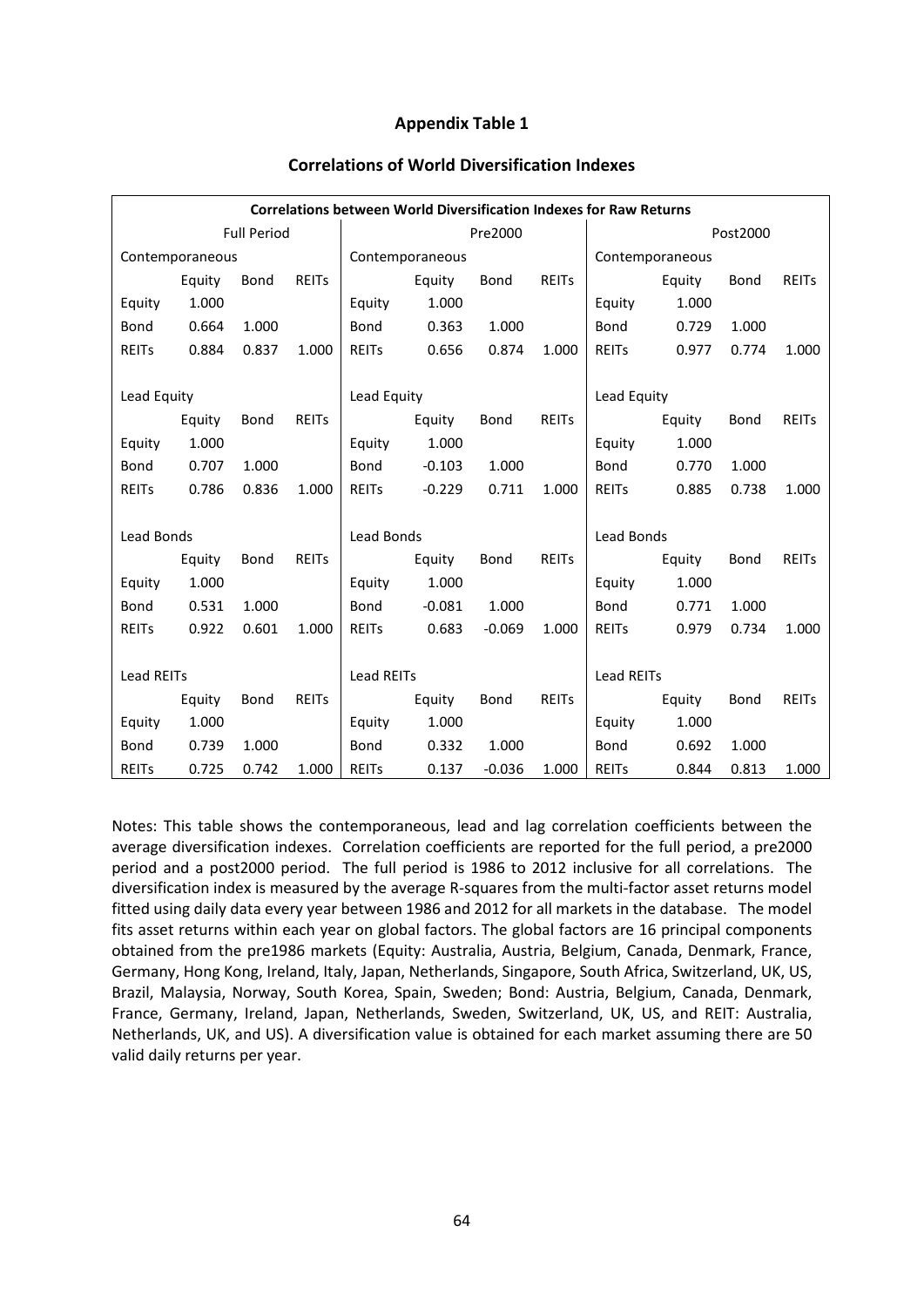| Panel A: Correlations between Diversification Indexes for Bear and Bull Returns  |                                        |                                                                                  |              |  |  |  |  |  |  |  |
|----------------------------------------------------------------------------------|----------------------------------------|----------------------------------------------------------------------------------|--------------|--|--|--|--|--|--|--|
|                                                                                  |                                        | (Bear minus Bull Returns) and Average Returns                                    |              |  |  |  |  |  |  |  |
|                                                                                  | Equity                                 | <b>Bond</b>                                                                      | <b>REITS</b> |  |  |  |  |  |  |  |
| <b>Full Period</b>                                                               | $-0.024$                               | 0.080                                                                            | $-0.051$     |  |  |  |  |  |  |  |
| Pre 2000                                                                         | $-0.271$                               | $-0.024$                                                                         | 0.168        |  |  |  |  |  |  |  |
| Post 2000                                                                        | 0.111                                  | 0.186                                                                            | $-0.236$     |  |  |  |  |  |  |  |
| Panel B: Correlations between Diversification Indexes for high and low TED (High |                                        |                                                                                  |              |  |  |  |  |  |  |  |
|                                                                                  | <b>TED minus Low TED) and Mean TED</b> |                                                                                  |              |  |  |  |  |  |  |  |
|                                                                                  | Equity                                 | <b>Bond</b>                                                                      | <b>REITS</b> |  |  |  |  |  |  |  |
| <b>Full Period</b>                                                               | 0.386                                  | $-0.221$                                                                         | 0.288        |  |  |  |  |  |  |  |
| Pre 2000                                                                         | 0.400                                  | $-0.050$                                                                         | 0.386        |  |  |  |  |  |  |  |
| Post 2000                                                                        | 0.299                                  | $-0.240$                                                                         | 0.186        |  |  |  |  |  |  |  |
|                                                                                  |                                        | Panel C: Correlations between Diversification Indexes for high and low VIX (High |              |  |  |  |  |  |  |  |
|                                                                                  |                                        | VIX minus Low VIX) and Mean VIX                                                  |              |  |  |  |  |  |  |  |
|                                                                                  | Equity                                 | <b>Bond</b>                                                                      | <b>REITS</b> |  |  |  |  |  |  |  |
| <b>Full Period</b>                                                               | $-0.022$                               | $-0.054$                                                                         | $-0.051$     |  |  |  |  |  |  |  |
| Pre 2000                                                                         | 0.127                                  | 0.120                                                                            | $-0.146$     |  |  |  |  |  |  |  |
| Post 2000                                                                        | 0.130                                  | $-0.127$                                                                         | 0.205        |  |  |  |  |  |  |  |

#### **Correlations of Diversification Indexes**

Notes: This table shows the correlation coefficients between the diversification indexes for bear and bull returns (bear minus bull returns) and average returns (panel A), correlations between diversification indexes for high and low TED (high TED minus low TED) and mean TED (panel B), and correlations between diversification indexes for high and low VIX (high VIX minus low VIX) and mean VIX (panel C). In each panel correlation coefficients are reported for the full period, a pre2000 period and a post2000 period. The full period is 1986 to 2012 inclusive for all correlations except for the VIX (1990 to 2012) due to availability of this index from 1990 onwards. The differences between bear and bull returns use values above (bull) and below (bear) the median return. The differences for high and low VIX values use above (high VIX) and below (low VIX) the median VIX values. The differences for high and low TED spread values uses above (high TED) and below (low TED) the median TED values. The diversification index is measured by the average R-squares from the multi-factor asset returns model fitted using daily data every year between 1986 and 2012 for all markets in the database. The model fits asset returns within each year on global factors. The global factors are 16 principal components obtained from the pre1986 markets (Equity: Australia, Austria, Belgium, Canada, Denmark, France, Germany, Hong Kong, Ireland, Italy, Japan, Netherlands, Singapore, South Africa, Switzerland, UK, US, Brazil, Malaysia, Norway, South Korea, Spain, Sweden; Bond: Austria, Belgium, Canada, Denmark, France, Germany, Ireland, Japan, Netherlands, Sweden, Switzerland, UK, US, and REIT: Australia, Netherlands, UK, and US). A diversification value is obtained for each market assuming there are 50 valid daily returns per year.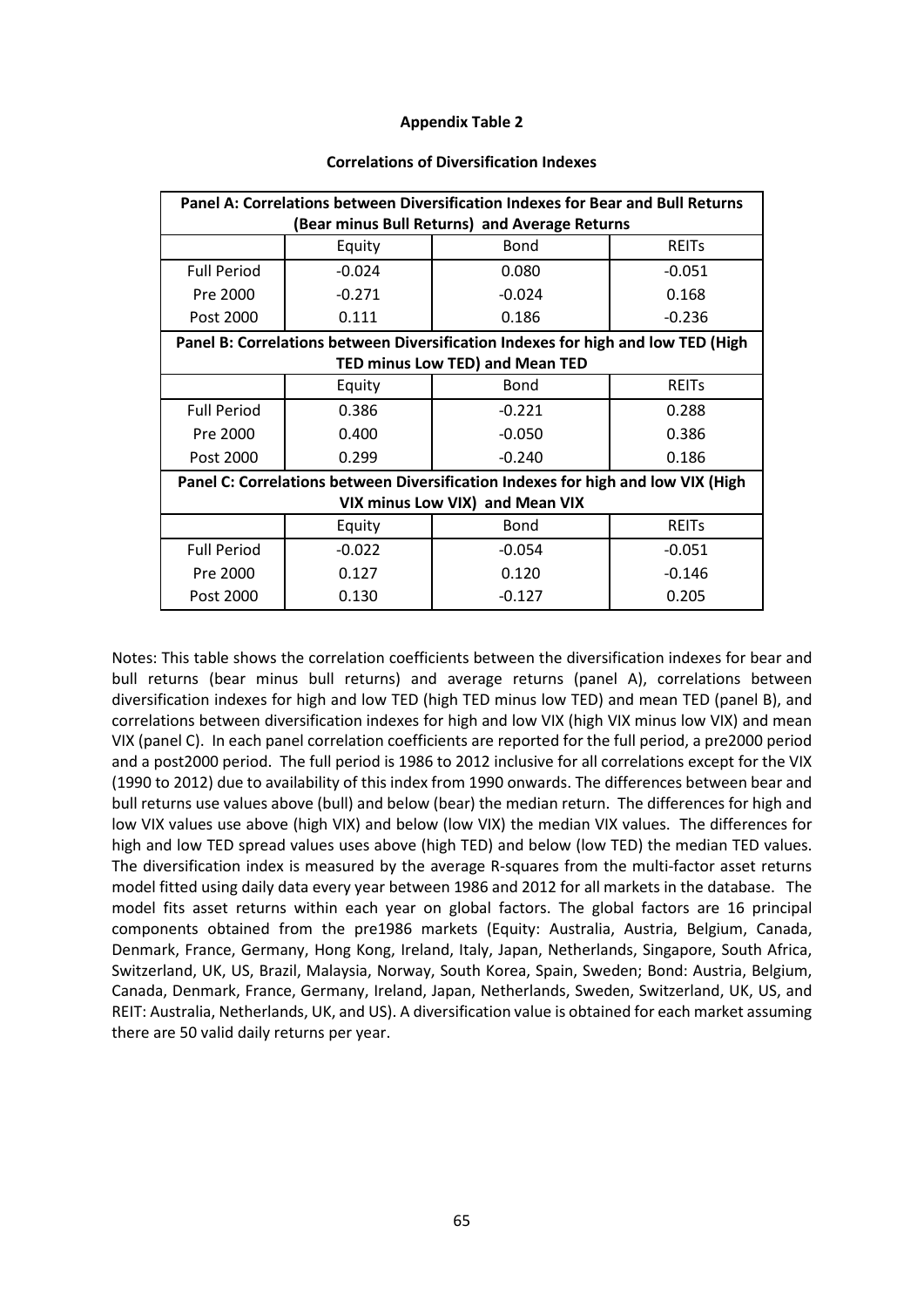|                         | Equity   | <b>Bonds</b> | <b>REITS</b> |
|-------------------------|----------|--------------|--------------|
| Bear minus Bull Returns | 5.868    | $-1.454$     | 2.408        |
|                         | 5.290    | $-1.137$     | 1.711        |
| High minus Low VIX      | $-0.815$ | $-0.351$     | 0.070        |
|                         | $-1.017$ | $-0.321$     | 0.052        |
| High minus Low Ted      | 1.280    | $-2.800$     | $-2.234$     |
|                         | 0.937    | -2.748       | -1.501       |

### **Differences in World Diversification Indexes**

Notes: The table shows the mean difference between diversifications indexes stratified by bear minus bull returns, high minus low VIX and high minus low TED spreads. These are followed by t-statistics (in bold and italics) of testing whether the differences are significantly different from zero. This table uses the average diversification indexes for each asset class between 1986 and 2012. The difference in diversification between bear and bull returns uses values above (bull) and below (bear) the median return. The difference in diversification for high and low VIX values uses above (high VIX) and below (low VIX) the median VIX values. The difference in diversification for high and low TED spread values uses above (high TED) and below (low TED) the median TED values. The diversification index is measured by the average R-squares from the multi-factor asset returns model fitted using daily data every year between 1986 and 2012 for all markets in the database. The model fits asset returns within each year on global factors. The global factors are 16 principal components obtained from the pre1986 markets (Equity: Australia, Austria, Belgium, Canada, Denmark, France, Germany, Hong Kong, Ireland, Italy, Japan, Netherlands, Singapore, South Africa, Switzerland, UK, US, Brazil, Malaysia, Norway, South Korea, Spain, Sweden; Bond: Austria, Belgium, Canada, Denmark, France, Germany, Ireland, Japan, Netherlands, Sweden, Switzerland, UK, US, and REIT: Australia, Netherlands, UK, and US). A diversification value is obtained for each market assuming there are 50 valid daily returns per year.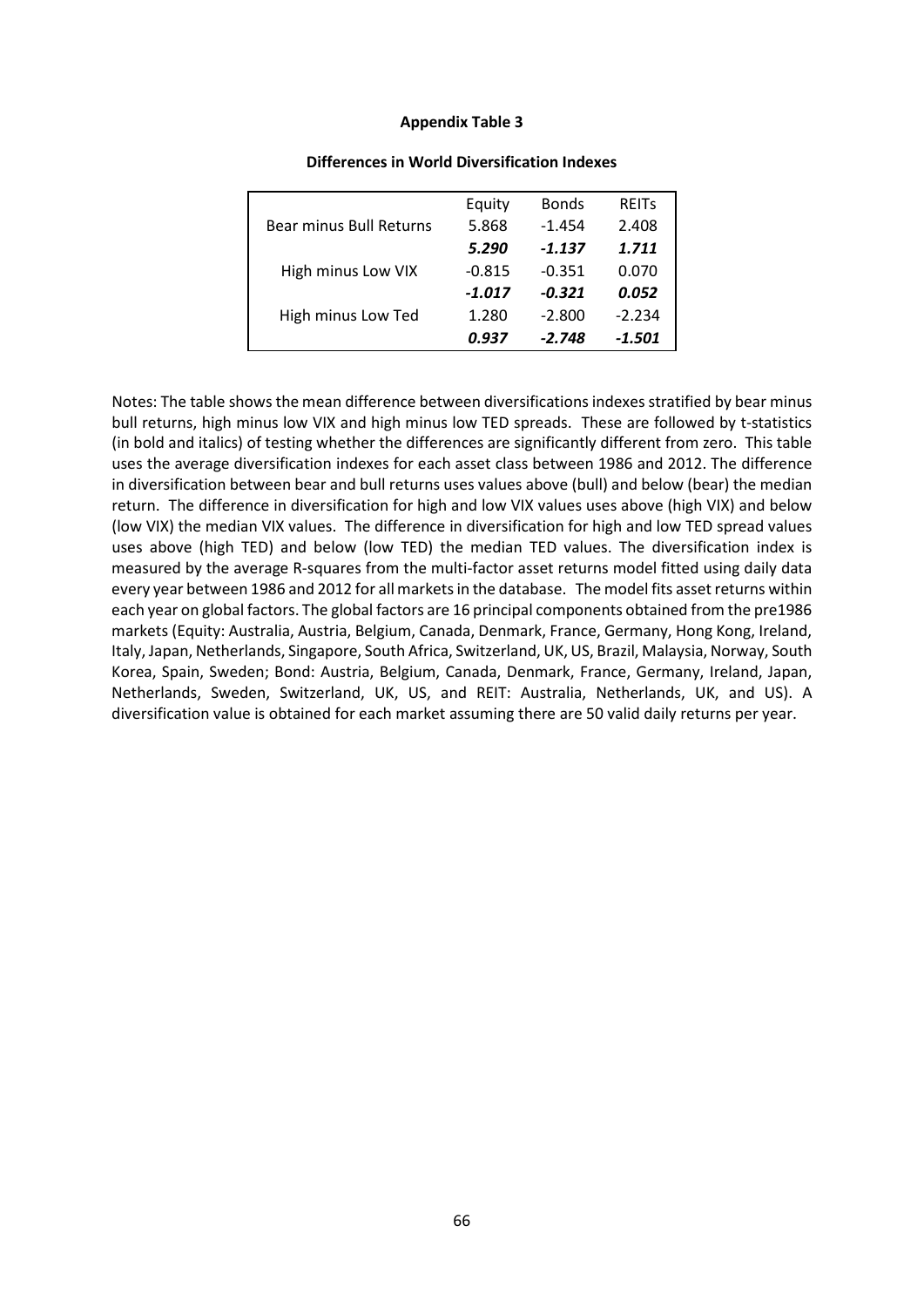|                  | NO Developmental Factor |             |             |           | <b>INTERNET as Developmental</b> |             |          | 1st PC as Developmental |             |  |  |
|------------------|-------------------------|-------------|-------------|-----------|----------------------------------|-------------|----------|-------------------------|-------------|--|--|
|                  |                         |             |             |           | Factor                           |             | Factor   |                         |             |  |  |
|                  | Equity                  | <b>Bond</b> | <b>REIT</b> | Equity    | <b>Bond</b>                      | <b>REIT</b> | Equity   | <b>Bond</b>             | <b>REIT</b> |  |  |
| <b>TED</b>       | $-24.238$               | $-23.912$   | $-33.118$   | $-6.748$  | $-18.698$                        | $-11.665$   | $-6.406$ | $-20.822$               | $-18.252$   |  |  |
|                  | 0.000                   | 0.000       | 0.000       | 0.023     | 0.000                            | 0.184       | 0.129    | 0.000                   | 0.023       |  |  |
| <b>VIX</b>       | 0.906                   | 1.830       | 1.122       | $-0.242$  | 1.531                            | $-0.172$    | $-0.059$ | 1.465                   | 0.258       |  |  |
|                  | 0.000                   | 0.000       | 0.000       | 0.089     | 0.000                            | 0.673       | 0.784    | 0.000                   | 0.395       |  |  |
| <b>SENT</b>      | 1.521                   | $-1.653$    | 1.242       | 2.757     | $-1.584$                         | 2.862       | 3.902    | $-1.918$                | 0.286       |  |  |
|                  | 0.036                   | 0.012       | 0.224       | 0.007     | 0.018                            | 0.106       | 0.014    | 0.021                   | 0.858       |  |  |
| <b>FEDFUNDS</b>  | 2.803                   | 4.211       | 3.042       | $-1.369$  | 3.009                            | $-3.143$    | $-0.027$ | 3.103                   | 0.225       |  |  |
|                  | 0.000                   | 0.000       | 0.001       | 0.013     | 0.000                            | 0.057       | 0.974    | 0.000                   | 0.833       |  |  |
| Euro             | $-25.074$               | $-31.221$   | $-37.902$   | $-10.964$ | $-26.939$                        | $-22.683$   | $-7.247$ | $-23.213$               | $-20.734$   |  |  |
|                  | 0.000                   | 0.000       | 0.000       | 0.002     | 0.000                            | 0.001       | 0.205    | 0.000                   | 0.001       |  |  |
| <b>ECONOMIC</b>  | $-1.309$                | $-0.370$    | $-0.530$    | $-0.130$  | 0.038                            | 1.350       | $-0.165$ | 0.144                   | 1.179       |  |  |
|                  | 0.000                   | 0.085       | 0.304       | 0.542     | 0.905                            | 0.069       | 0.609    | 0.649                   | 0.145       |  |  |
| <b>FINANCIAL</b> | 0.748                   | $-0.227$    | $-2.087$    | $-0.564$  | $-0.482$                         | $-1.970$    | $-0.654$ | $-0.822$                | $-2.418$    |  |  |
|                  | 0.032                   | 0.562       | 0.008       | 0.104     | 0.244                            | 0.096       | 0.514    | 0.103                   | 0.002       |  |  |
| <b>POLITICAL</b> | $-0.310$                | $-0.177$    | 0.430       | $-0.399$  | $-0.102$                         | 0.141       | $-1.031$ | $-0.256$                | $-0.057$    |  |  |
|                  | 0.132                   | 0.406       | 0.386       | 0.015     | 0.627                            | 0.783       | 0.009    | 0.341                   | 0.911       |  |  |
| <b>LIQUIDITY</b> | 23.641                  | 6.032       | 21.263      | 36.291    | 11.219                           | 9.991       | 72.881   | $-0.537$                | 89.458      |  |  |
|                  | 0.002                   | 0.632       | 0.059       | 0.001     | 0.528                            | 0.792       | 0.005    | 0.978                   | 0.045       |  |  |
| <b>INTERNET</b>  |                         |             |             | $-0.653$  | $-0.103$                         | $-0.590$    |          |                         |             |  |  |
|                  |                         |             |             | 0.000     | 0.024                            | 0.000       |          |                         |             |  |  |
| DEVPC1           |                         |             |             |           |                                  |             | $-7.218$ | $-2.050$                | $-1.822$    |  |  |
|                  |                         |             |             |           |                                  |             | 0.000    | 0.009                   | 0.096       |  |  |
| <b>Nobs</b>      | 870                     | 300         | 135         | 615       | 285                              | 105         | 0        | 225                     | 105         |  |  |
| Adj. R2          | 0.369                   | 0.609       | 0.603       | 0.607     | 0.603                            | 0.744       | 0.547    | 0.568                   | 0.598       |  |  |

# **Appendix Table 4 Balanced Panel Regression Analysis of Diversification Indexes**

Notes: This table replicates the unbalanced panel regressions in Table 9 with balanced panel regressions. The balanced panel regressions estimate the relation between the diversification indexes, Equity, Bond and REIT, and proxies for macro-financial and developmental factors. Given the high correlation between many developmental factors in table 6, a single variable, is included in the regressions. INTERNET represents country level data. The first Principal Component of a set of country level developmental factors, DEVPC1, is also included separately as a developmental factor instead of internet. Results are reported for balanced panels with a timeframe 1996-2010. Country fixed effects are included in all regressions. P-values are in bold and italics. \*, \*\*, and \*\*\* indicate statistical significance at the 10%, 5%, and 1% level, respectively.